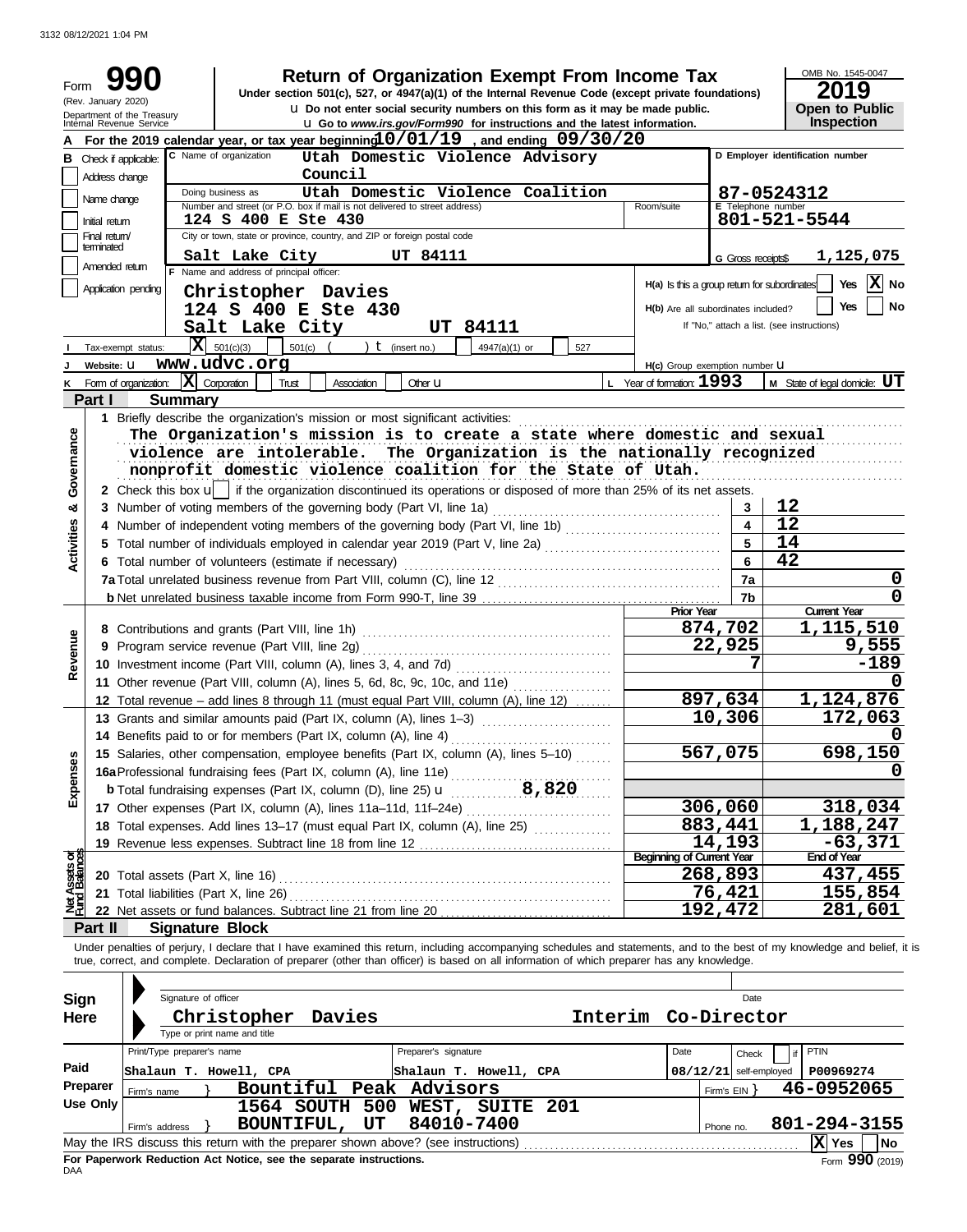| Form 990 (2019) <b>Utah Domestic Violence Advisory</b>                                                                                                                                                                                                                                                                                                                                                                                                                                                                             | 87-0524312    | Page 2                             |
|------------------------------------------------------------------------------------------------------------------------------------------------------------------------------------------------------------------------------------------------------------------------------------------------------------------------------------------------------------------------------------------------------------------------------------------------------------------------------------------------------------------------------------|---------------|------------------------------------|
| <b>Statement of Program Service Accomplishments</b><br>Part III                                                                                                                                                                                                                                                                                                                                                                                                                                                                    |               |                                    |
|                                                                                                                                                                                                                                                                                                                                                                                                                                                                                                                                    |               | $\boxed{\mathbf{X}}$               |
| 1 Briefly describe the organization's mission:<br>The Organization's mission is to create a state where domestic and sexual                                                                                                                                                                                                                                                                                                                                                                                                        |               |                                    |
| violence are intolerable. The Organization is the nationally recognized                                                                                                                                                                                                                                                                                                                                                                                                                                                            |               |                                    |
| nonprofit domestic violence coalition for the State of Utah.                                                                                                                                                                                                                                                                                                                                                                                                                                                                       |               |                                    |
|                                                                                                                                                                                                                                                                                                                                                                                                                                                                                                                                    |               |                                    |
| 2 Did the organization undertake any significant program services during the year which were not listed on the                                                                                                                                                                                                                                                                                                                                                                                                                     |               |                                    |
|                                                                                                                                                                                                                                                                                                                                                                                                                                                                                                                                    |               | $\Box$ Yes $\boxed{\mathbf{X}}$ No |
| If "Yes," describe these new services on Schedule O.                                                                                                                                                                                                                                                                                                                                                                                                                                                                               |               |                                    |
| Did the organization cease conducting, or make significant changes in how it conducts, any program<br>3                                                                                                                                                                                                                                                                                                                                                                                                                            |               |                                    |
| services?<br>If "Yes," describe these changes on Schedule O.                                                                                                                                                                                                                                                                                                                                                                                                                                                                       |               | $\Box$ Yes $\boxed{\mathbf{X}}$ No |
| Describe the organization's program service accomplishments for each of its three largest program services, as measured by<br>4                                                                                                                                                                                                                                                                                                                                                                                                    |               |                                    |
| expenses. Section 501(c)(3) and 501(c)(4) organizations are required to report the amount of grants and allocations to others,                                                                                                                                                                                                                                                                                                                                                                                                     |               |                                    |
| the total expenses, and revenue, if any, for each program service reported.                                                                                                                                                                                                                                                                                                                                                                                                                                                        |               |                                    |
|                                                                                                                                                                                                                                                                                                                                                                                                                                                                                                                                    |               |                                    |
| 4a (Code:  ) (Expenses \$  328, 121 including grants of \$  142, 912 ) (Revenue \$  9, 555 )                                                                                                                                                                                                                                                                                                                                                                                                                                       |               |                                    |
| See Schedule O                                                                                                                                                                                                                                                                                                                                                                                                                                                                                                                     |               |                                    |
|                                                                                                                                                                                                                                                                                                                                                                                                                                                                                                                                    |               |                                    |
|                                                                                                                                                                                                                                                                                                                                                                                                                                                                                                                                    |               |                                    |
|                                                                                                                                                                                                                                                                                                                                                                                                                                                                                                                                    |               |                                    |
|                                                                                                                                                                                                                                                                                                                                                                                                                                                                                                                                    |               |                                    |
|                                                                                                                                                                                                                                                                                                                                                                                                                                                                                                                                    |               |                                    |
|                                                                                                                                                                                                                                                                                                                                                                                                                                                                                                                                    |               |                                    |
|                                                                                                                                                                                                                                                                                                                                                                                                                                                                                                                                    |               |                                    |
|                                                                                                                                                                                                                                                                                                                                                                                                                                                                                                                                    |               |                                    |
|                                                                                                                                                                                                                                                                                                                                                                                                                                                                                                                                    |               |                                    |
| Outreach<br>Outreach is an activity of providing services to underserved populations<br>who might not otherwise have access to those services. In addition to<br>delivering services, outreach has an educational role, raising the<br>awareness of existing services for domestic violence victims and their<br>children. In Utah, those communities include communities of color, tribal<br>communities, immigrant and refugee families, individuals with disabilities,<br>the LGBTQ community, and plural marriage communities. |               |                                    |
|                                                                                                                                                                                                                                                                                                                                                                                                                                                                                                                                    |               |                                    |
| Training and Education                                                                                                                                                                                                                                                                                                                                                                                                                                                                                                             |               |                                    |
| The Organization provides training, education and technical assistance to a                                                                                                                                                                                                                                                                                                                                                                                                                                                        |               |                                    |
| variety of professionals in the state to enable them to provide the best                                                                                                                                                                                                                                                                                                                                                                                                                                                           |               |                                    |
| quality service to victims of interpersonal violence. The Organization                                                                                                                                                                                                                                                                                                                                                                                                                                                             |               |                                    |
| utilizes its own in•house specialized training team to deliver training, a                                                                                                                                                                                                                                                                                                                                                                                                                                                         |               |                                    |
| well as hosting national partners and technical advisers to ensure that                                                                                                                                                                                                                                                                                                                                                                                                                                                            |               |                                    |
| Utah is current with the most recent evidence.based approaches and nationa<br>best practices. The Organization also collaborates with local experts and                                                                                                                                                                                                                                                                                                                                                                            |               |                                    |
| partners to provide training to meet the specific needs of communities in                                                                                                                                                                                                                                                                                                                                                                                                                                                          |               |                                    |
| our state.                                                                                                                                                                                                                                                                                                                                                                                                                                                                                                                         |               |                                    |
|                                                                                                                                                                                                                                                                                                                                                                                                                                                                                                                                    |               |                                    |
|                                                                                                                                                                                                                                                                                                                                                                                                                                                                                                                                    |               |                                    |
|                                                                                                                                                                                                                                                                                                                                                                                                                                                                                                                                    |               |                                    |
| 4d Other program services (Describe on Schedule O.)<br>$123$ , $719$ including grants of\$<br>(Expenses \$                                                                                                                                                                                                                                                                                                                                                                                                                         | ) (Revenue \$ |                                    |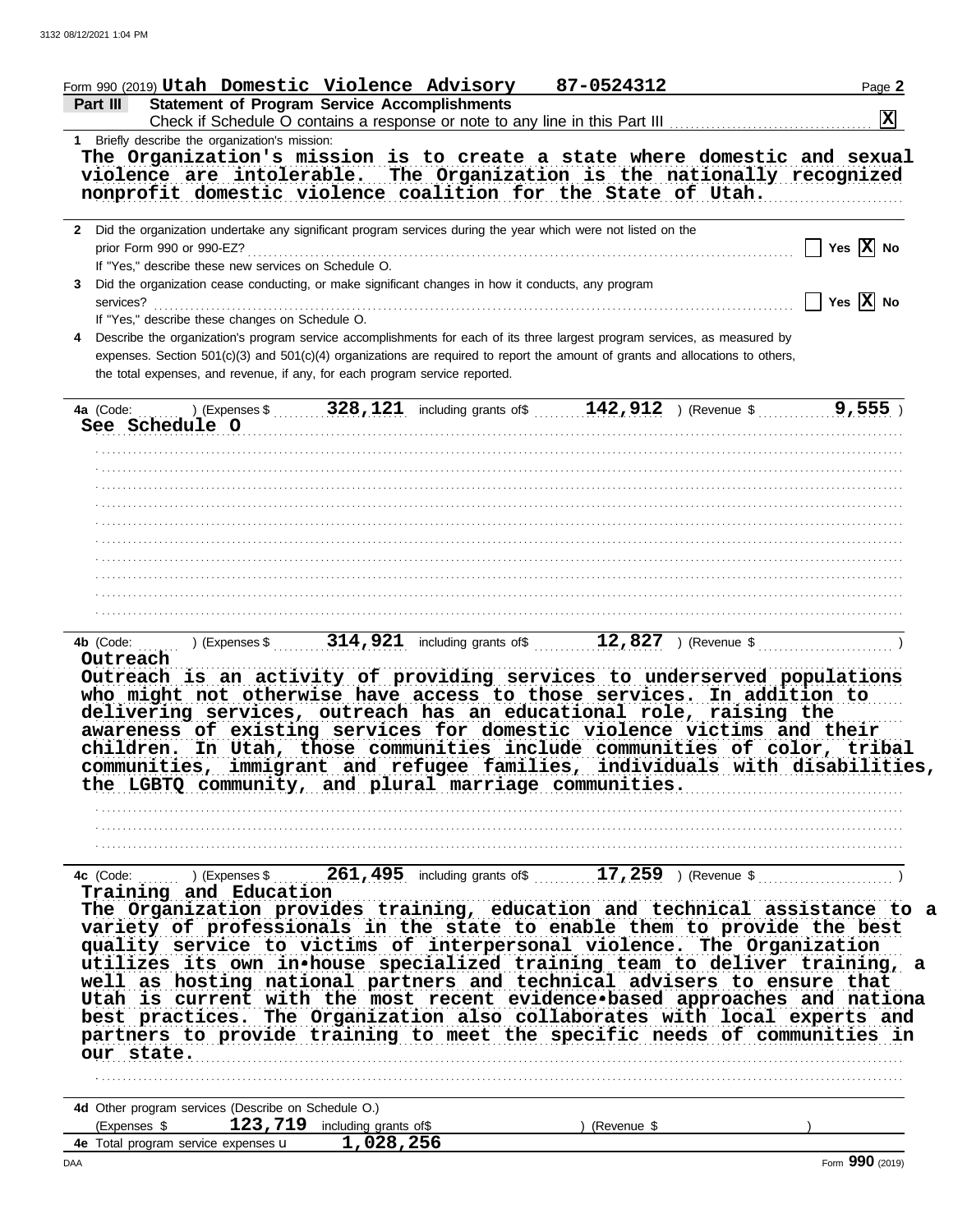### **Part IV Checklist of Required Schedules** Form 990 (2019) Utah Domestic Violence Advisory 87-0524312 Page 3

|     |                                                                                                                                                                                                                             |                 | Yes         | No          |
|-----|-----------------------------------------------------------------------------------------------------------------------------------------------------------------------------------------------------------------------------|-----------------|-------------|-------------|
| 1   | Is the organization described in section $501(c)(3)$ or $4947(a)(1)$ (other than a private foundation)? If "Yes,"                                                                                                           |                 |             |             |
|     | complete Schedule A                                                                                                                                                                                                         | 1               | X           |             |
| 2   |                                                                                                                                                                                                                             | $\mathbf{2}$    | $\mathbf x$ |             |
| 3   | Did the organization engage in direct or indirect political campaign activities on behalf of or in opposition to                                                                                                            |                 |             |             |
|     | candidates for public office? If "Yes," complete Schedule C, Part I                                                                                                                                                         | 3               |             | X           |
| 4   | Section 501(c)(3) organizations. Did the organization engage in lobbying activities, or have a section 501(h)                                                                                                               |                 |             |             |
|     | election in effect during the tax year? If "Yes," complete Schedule C, Part II                                                                                                                                              | 4               |             | X           |
| 5   | Is the organization a section $501(c)(4)$ , $501(c)(5)$ , or $501(c)(6)$ organization that receives membership dues,                                                                                                        |                 |             |             |
|     | assessments, or similar amounts as defined in Revenue Procedure 98-19? If "Yes," complete Schedule C, Part III                                                                                                              | 5               |             | X           |
| 6   | Did the organization maintain any donor advised funds or any similar funds or accounts for which donors                                                                                                                     |                 |             |             |
|     | have the right to provide advice on the distribution or investment of amounts in such funds or accounts? If                                                                                                                 |                 |             | X           |
|     | "Yes," complete Schedule D, Part I                                                                                                                                                                                          | 6               |             |             |
| 7   | Did the organization receive or hold a conservation easement, including easements to preserve open space,                                                                                                                   | 7               |             | X           |
| 8   | the environment, historic land areas, or historic structures? If "Yes," complete Schedule D, Part II<br>Did the organization maintain collections of works of art, historical treasures, or other similar assets? If "Yes," |                 |             |             |
|     | complete Schedule D, Part III                                                                                                                                                                                               | 8               |             | X           |
| 9   | Did the organization report an amount in Part X, line 21, for escrow or custodial account liability, serve as a                                                                                                             |                 |             |             |
|     | custodian for amounts not listed in Part X; or provide credit counseling, debt management, credit repair, or                                                                                                                |                 |             |             |
|     | debt negotiation services? If "Yes," complete Schedule D, Part IV                                                                                                                                                           | 9               |             | X           |
| 10  | Did the organization, directly or through a related organization, hold assets in donor-restricted endowments                                                                                                                |                 |             |             |
|     | or in quasi endowments? If "Yes," complete Schedule D, Part V                                                                                                                                                               | 10              |             | X           |
| 11  | If the organization's answer to any of the following questions is "Yes," then complete Schedule D, Parts VI,                                                                                                                |                 |             |             |
|     | VII, VIII, IX, or X as applicable.                                                                                                                                                                                          |                 |             |             |
| a   | Did the organization report an amount for land, buildings, and equipment in Part X, line 10? If "Yes,"                                                                                                                      |                 |             |             |
|     | complete Schedule D, Part VI                                                                                                                                                                                                | 11a             | X           |             |
|     | <b>b</b> Did the organization report an amount for investments—other securities in Part X, line 12, that is 5% or more                                                                                                      |                 |             |             |
|     |                                                                                                                                                                                                                             | 11b             |             | X           |
| c   | Did the organization report an amount for investments—program related in Part X, line 13, that is 5% or more                                                                                                                |                 |             |             |
|     |                                                                                                                                                                                                                             | 11c             |             | X           |
| d   | Did the organization report an amount for other assets in Part X, line 15, that is 5% or more of its total assets                                                                                                           |                 |             |             |
|     | reported in Part X, line 16? If "Yes," complete Schedule D, Part IX                                                                                                                                                         | 11d             |             | X           |
| е   | Did the organization report an amount for other liabilities in Part X, line 25? If "Yes," complete Schedule D, Part X                                                                                                       | 11e             |             | $\mathbf X$ |
| f   | Did the organization's separate or consolidated financial statements for the tax year include a footnote that addresses                                                                                                     |                 |             |             |
|     | the organization's liability for uncertain tax positions under FIN 48 (ASC 740)? If "Yes," complete Schedule D, Part X                                                                                                      | 11f             | X           |             |
|     | 12a Did the organization obtain separate, independent audited financial statements for the tax year? If "Yes," complete                                                                                                     |                 |             |             |
|     |                                                                                                                                                                                                                             | 12a             | X           |             |
|     | Was the organization included in consolidated, independent audited financial statements for the tax year? If                                                                                                                |                 |             |             |
|     | "Yes," and if the organization answered "No" to line 12a, then completing Schedule D, Parts XI and XII is optional                                                                                                          | 12b             |             | Х           |
| 13  |                                                                                                                                                                                                                             | 13              |             | X           |
| 14a |                                                                                                                                                                                                                             | 14a             |             | $\mathbf x$ |
| b   | Did the organization have aggregate revenues or expenses of more than \$10,000 from grantmaking,                                                                                                                            |                 |             |             |
|     | fundraising, business, investment, and program service activities outside the United States, or aggregate                                                                                                                   |                 |             |             |
|     | foreign investments valued at \$100,000 or more? If "Yes," complete Schedule F, Parts I and IV [[[[[[[[[[[[[[[[                                                                                                             | 14b             |             | X           |
| 15  | Did the organization report on Part IX, column (A), line 3, more than \$5,000 of grants or other assistance to or<br>for any foreign organization? If "Yes," complete Schedule F, Parts II and IV                           | 15              |             | X           |
| 16  | Did the organization report on Part IX, column (A), line 3, more than \$5,000 of aggregate grants or other                                                                                                                  |                 |             |             |
|     |                                                                                                                                                                                                                             | 16              |             | X           |
| 17  | Did the organization report a total of more than \$15,000 of expenses for professional fundraising services on                                                                                                              |                 |             |             |
|     |                                                                                                                                                                                                                             | 17              |             | $\mathbf x$ |
| 18  | Did the organization report more than \$15,000 total of fundraising event gross income and contributions on                                                                                                                 |                 |             |             |
|     |                                                                                                                                                                                                                             | 18              |             | X           |
| 19  | Did the organization report more than \$15,000 of gross income from gaming activities on Part VIII, line 9a?                                                                                                                |                 |             |             |
|     |                                                                                                                                                                                                                             | 19              |             | X           |
| 20a |                                                                                                                                                                                                                             | 20a             |             | X           |
| b   |                                                                                                                                                                                                                             | 20 <sub>b</sub> |             |             |
| 21  | Did the organization report more than \$5,000 of grants or other assistance to any domestic organization or                                                                                                                 |                 |             |             |
|     |                                                                                                                                                                                                                             | 21              | $\mathbf X$ |             |
|     |                                                                                                                                                                                                                             |                 |             |             |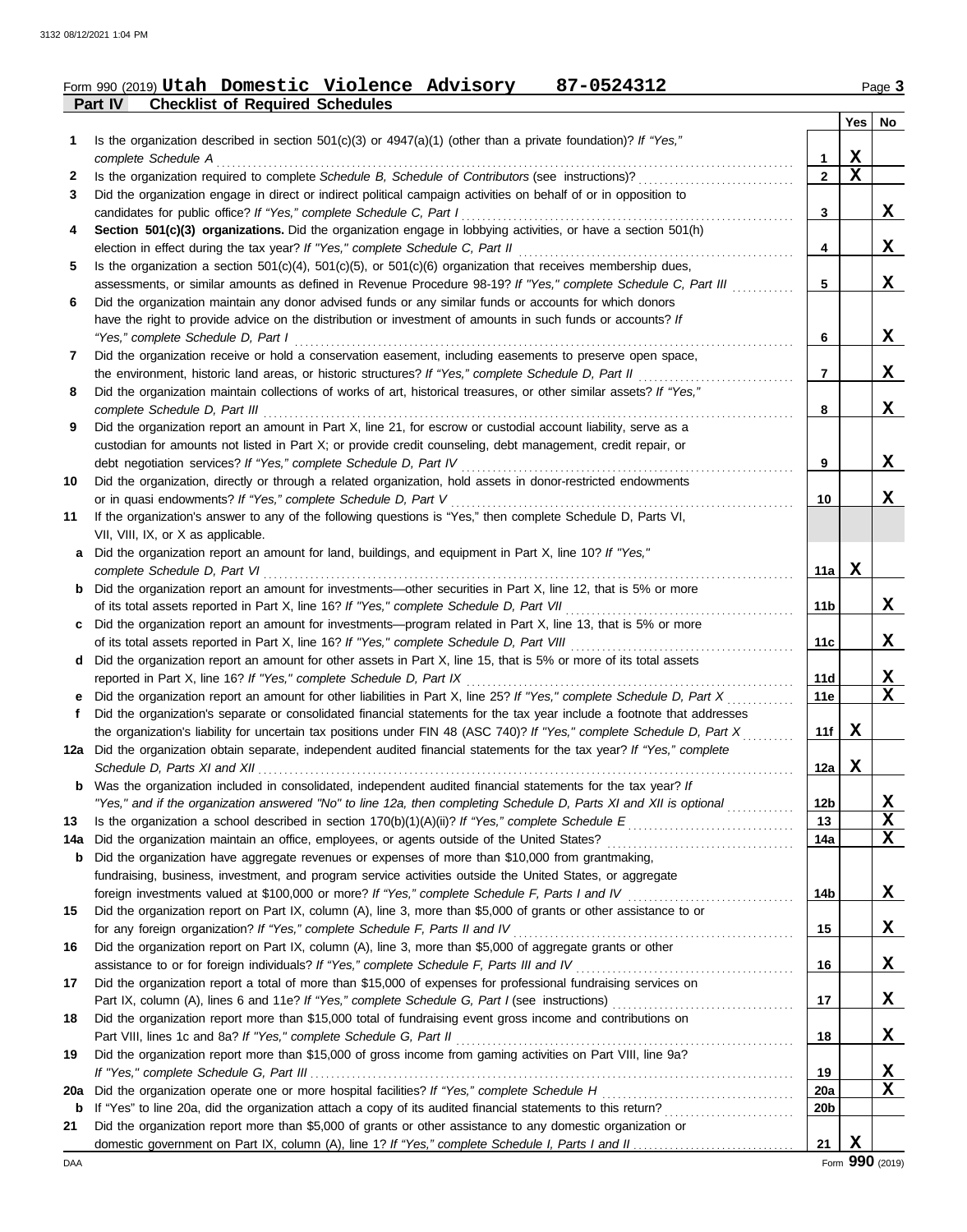|  | Form 990 (2019) Utah Domestic Violence Advisory            | 87-0524312 | Page 4 |
|--|------------------------------------------------------------|------------|--------|
|  | <b>Part IV</b> Checklist of Required Schedules (continued) |            |        |

|     | oncembre, or required ochedules footunated                                                                                                                                                          |     | Yes         | No          |
|-----|-----------------------------------------------------------------------------------------------------------------------------------------------------------------------------------------------------|-----|-------------|-------------|
| 22  | Did the organization report more than \$5,000 of grants or other assistance to or for domestic individuals on                                                                                       |     |             |             |
|     | Part IX, column (A), line 2? If "Yes," complete Schedule I, Parts I and III                                                                                                                         | 22  | X           |             |
| 23  | Did the organization answer "Yes" to Part VII, Section A, line 3, 4, or 5 about compensation of the                                                                                                 |     |             |             |
|     | organization's current and former officers, directors, trustees, key employees, and highest compensated                                                                                             |     |             |             |
|     | employees? If "Yes," complete Schedule J                                                                                                                                                            | 23  |             | X           |
|     | 24a Did the organization have a tax-exempt bond issue with an outstanding principal amount of more than                                                                                             |     |             |             |
|     | \$100,000 as of the last day of the year, that was issued after December 31, 2002? If "Yes," answer lines 24b                                                                                       |     |             |             |
|     | through 24d and complete Schedule K. If "No," go to line 25a                                                                                                                                        | 24a |             | X           |
| b   | Did the organization invest any proceeds of tax-exempt bonds beyond a temporary period exception?                                                                                                   | 24b |             |             |
| c   | Did the organization maintain an escrow account other than a refunding escrow at any time during the year                                                                                           |     |             |             |
|     | to defease any tax-exempt bonds?                                                                                                                                                                    | 24c |             |             |
| d   | Did the organization act as an "on behalf of" issuer for bonds outstanding at any time during the year?                                                                                             | 24d |             |             |
|     | 25a Section 501(c)(3), 501(c)(4), and 501(c)(29) organizations. Did the organization engage in an excess benefit                                                                                    |     |             |             |
|     | transaction with a disqualified person during the year? If "Yes," complete Schedule L, Part I                                                                                                       | 25a |             | X           |
| b   | Is the organization aware that it engaged in an excess benefit transaction with a disqualified person in a prior                                                                                    |     |             |             |
|     | year, and that the transaction has not been reported on any of the organization's prior Forms 990 or 990-EZ?                                                                                        |     |             |             |
|     | If "Yes," complete Schedule L, Part I                                                                                                                                                               | 25b |             | X           |
| 26  | Did the organization report any amount on Part X, line 5 or 22, for receivables from or payables to any current                                                                                     |     |             |             |
|     | or former officer, director, trustee, key employee, creator or founder, substantial contributor, or 35%                                                                                             |     |             |             |
|     | controlled entity or family member of any of these persons? If "Yes," complete Schedule L, Part II                                                                                                  | 26  |             | X           |
| 27  | Did the organization provide a grant or other assistance to any current or former officer, director, trustee, key                                                                                   |     |             |             |
|     | employee, creator or founder, substantial contributor or employee thereof, a grant selection committee                                                                                              |     |             |             |
|     | member, or to a 35% controlled entity (including an employee thereof) or family member of any of these                                                                                              |     |             | X           |
|     | persons? If "Yes," complete Schedule L, Part III<br>Was the organization a party to a business transaction with one of the following parties (see Schedule L, Part                                  | 27  |             |             |
| 28  |                                                                                                                                                                                                     |     |             |             |
| a   | IV instructions, for applicable filing thresholds, conditions, and exceptions):<br>A current or former officer, director, trustee, key employee, creator or founder, or substantial contributor? If |     |             |             |
|     | "Yes," complete Schedule L, Part IV                                                                                                                                                                 | 28a |             | <u>x</u>    |
| b   | A family member of any individual described in line 28a? If "Yes," complete Schedule L, Part IV                                                                                                     | 28b |             | $\mathbf X$ |
| c   | A 35% controlled entity of one or more individuals and/or organizations described in lines 28a or 28b? If                                                                                           |     |             |             |
|     | "Yes," complete Schedule L, Part IV                                                                                                                                                                 | 28c |             | <u>x</u>    |
| 29  | Did the organization receive more than \$25,000 in non-cash contributions? If "Yes," complete Schedule M                                                                                            | 29  |             | $\mathbf X$ |
| 30  | Did the organization receive contributions of art, historical treasures, or other similar assets, or qualified                                                                                      |     |             |             |
|     | conservation contributions? If "Yes," complete Schedule M                                                                                                                                           | 30  |             | X           |
| 31  | Did the organization liquidate, terminate, or dissolve and cease operations? If "Yes," complete Schedule N, Part I                                                                                  | 31  |             | $\mathbf X$ |
| 32  | Did the organization sell, exchange, dispose of, or transfer more than 25% of its net assets? If "Yes,"                                                                                             |     |             |             |
|     | complete Schedule N, Part II                                                                                                                                                                        | 32  |             | X           |
| 33  | Did the organization own 100% of an entity disregarded as separate from the organization under Regulations                                                                                          |     |             |             |
|     | sections 301.7701-2 and 301.7701-3? If "Yes," complete Schedule R, Part I                                                                                                                           | 33  |             | X           |
| 34  | Was the organization related to any tax-exempt or taxable entity? If "Yes," complete Schedule R, Part II, III,                                                                                      |     |             |             |
|     | or IV, and Part V, line 1                                                                                                                                                                           | 34  |             | X           |
| 35a | Did the organization have a controlled entity within the meaning of section 512(b)(13)?                                                                                                             | 35a |             | $\mathbf x$ |
| b   | If "Yes" to line 35a, did the organization receive any payment from or engage in any transaction with a                                                                                             |     |             |             |
|     |                                                                                                                                                                                                     | 35b |             |             |
| 36  | Section 501(c)(3) organizations. Did the organization make any transfers to an exempt non-charitable                                                                                                |     |             |             |
|     | related organization? If "Yes," complete Schedule R, Part V, line 2                                                                                                                                 | 36  |             | X           |
| 37  | Did the organization conduct more than 5% of its activities through an entity that is not a related organization                                                                                    |     |             |             |
|     | and that is treated as a partnership for federal income tax purposes? If "Yes," complete Schedule R, Part VI<br><u>.</u><br>1980 - Paul Barbara, president al II-lea                                | 37  |             | X           |
| 38  | Did the organization complete Schedule O and provide explanations in Schedule O for Part VI, lines 11b and                                                                                          |     | $\mathbf X$ |             |
|     | 19? Note: All Form 990 filers are required to complete Schedule O.                                                                                                                                  | 38  |             |             |
|     | <b>Statements Regarding Other IRS Filings and Tax Compliance</b><br>Part V<br>Check if Schedule O contains a response or note to any line in this Part V.                                           |     |             |             |
|     |                                                                                                                                                                                                     |     | Yes         | No          |
| 1a  | 14<br>Enter the number reported in Box 3 of Form 1096. Enter -0- if not applicable<br>1a                                                                                                            |     |             |             |
| b   | .<br>$\mathbf 0$<br>Enter the number of Forms W-2G included in line 1a. Enter -0- if not applicable<br>1b                                                                                           |     |             |             |
| c   | Did the organization comply with backup withholding rules for reportable payments to vendors and                                                                                                    |     |             |             |
|     |                                                                                                                                                                                                     | 1c  |             |             |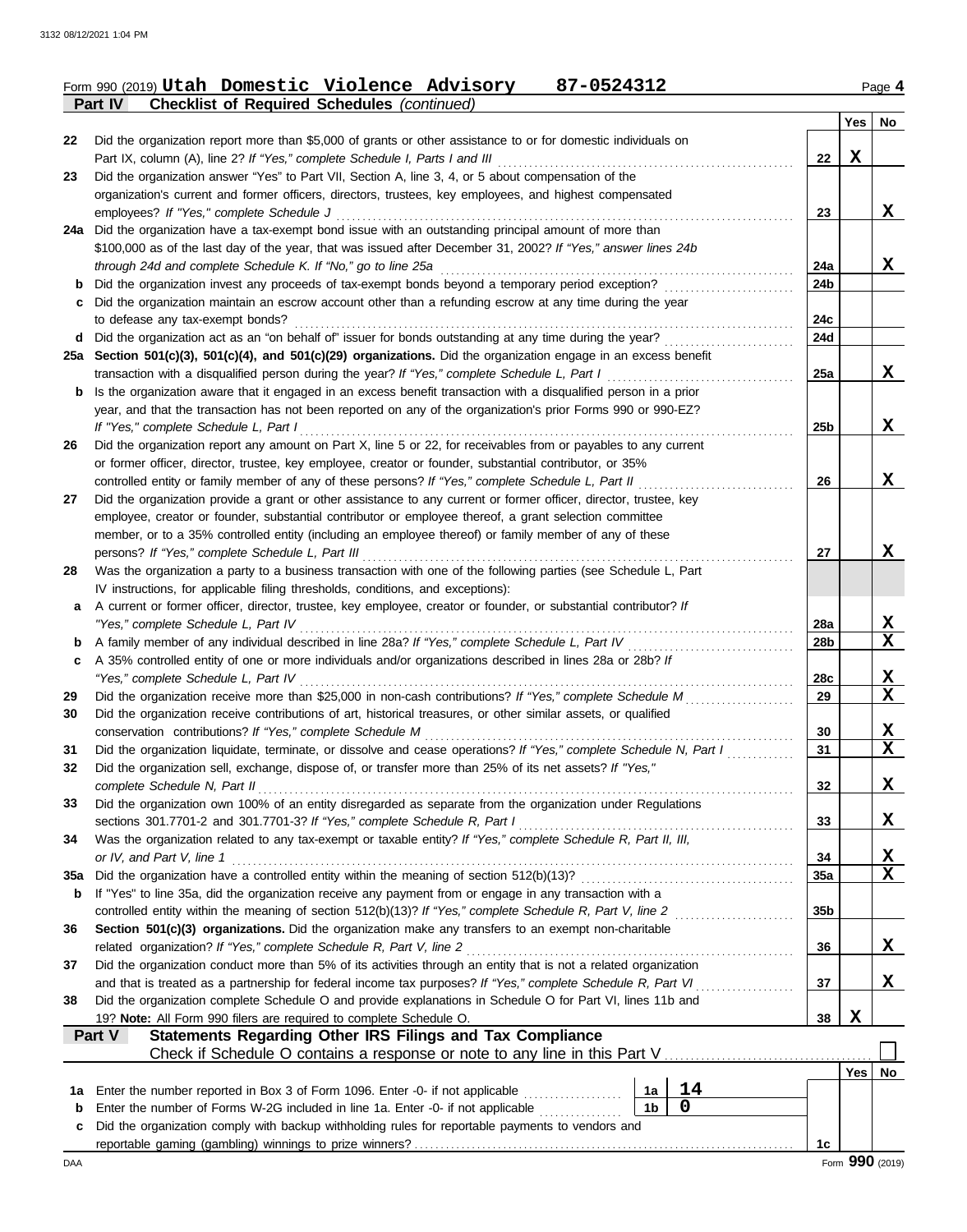|     | Form 990 (2019) Utah Domestic Violence Advisory 87-0524312<br>Page 5                                                               |                 |                |   |               |  |  |  |
|-----|------------------------------------------------------------------------------------------------------------------------------------|-----------------|----------------|---|---------------|--|--|--|
|     | Statements Regarding Other IRS Filings and Tax Compliance (continued)<br>Part V                                                    |                 |                |   |               |  |  |  |
|     |                                                                                                                                    |                 |                |   | $Yes \mid No$ |  |  |  |
|     | 2a Enter the number of employees reported on Form W-3, Transmittal of Wage and Tax                                                 |                 |                |   |               |  |  |  |
|     | Statements, filed for the calendar year ending with or within the year covered by this return                                      | 14<br>2a        |                |   |               |  |  |  |
| b   | If at least one is reported on line 2a, did the organization file all required federal employment tax returns?                     |                 | 2 <sub>b</sub> | X |               |  |  |  |
|     | Note: If the sum of lines 1a and 2a is greater than 250, you may be required to e-file (see instructions)                          |                 |                |   |               |  |  |  |
| За  | Did the organization have unrelated business gross income of \$1,000 or more during the year?                                      |                 | 3a             |   | X             |  |  |  |
| b   | If "Yes," has it filed a Form 990-T for this year? If "No" to line 3b, provide an explanation on Schedule O                        |                 | 3 <sub>b</sub> |   |               |  |  |  |
| 4a  | At any time during the calendar year, did the organization have an interest in, or a signature or other authority over,            |                 |                |   |               |  |  |  |
|     | a financial account in a foreign country (such as a bank account, securities account, or other financial account)?                 |                 | 4a             |   | X             |  |  |  |
| b   | If "Yes," enter the name of the foreign country <b>u</b>                                                                           |                 |                |   |               |  |  |  |
|     | See instructions for filing requirements for FinCEN Form 114, Report of Foreign Bank and Financial Accounts (FBAR).                |                 |                |   |               |  |  |  |
| 5a  | Was the organization a party to a prohibited tax shelter transaction at any time during the tax year?                              |                 | 5a             |   | X             |  |  |  |
| b   |                                                                                                                                    |                 | 5 <sub>b</sub> |   | X             |  |  |  |
| c   | If "Yes" to line 5a or 5b, did the organization file Form 8886-T?                                                                  |                 | 5c             |   |               |  |  |  |
| 6а  | Does the organization have annual gross receipts that are normally greater than \$100,000, and did the                             |                 |                |   |               |  |  |  |
|     | organization solicit any contributions that were not tax deductible as charitable contributions?                                   |                 | 6a             |   | x             |  |  |  |
| b   | If "Yes," did the organization include with every solicitation an express statement that such contributions or                     |                 |                |   |               |  |  |  |
|     | gifts were not tax deductible?                                                                                                     |                 | 6b             |   |               |  |  |  |
| 7   | Organizations that may receive deductible contributions under section 170(c).                                                      |                 |                |   |               |  |  |  |
| a   | Did the organization receive a payment in excess of \$75 made partly as a contribution and partly for goods                        |                 |                |   |               |  |  |  |
|     | and services provided to the payor?                                                                                                |                 | 7a             |   | X             |  |  |  |
| b   |                                                                                                                                    |                 | 7b             |   |               |  |  |  |
| c   | Did the organization sell, exchange, or otherwise dispose of tangible personal property for which it was                           |                 |                |   |               |  |  |  |
|     |                                                                                                                                    |                 | 7c             |   | X.            |  |  |  |
| d   | If "Yes," indicate the number of Forms 8282 filed during the year                                                                  | 7d              |                |   |               |  |  |  |
| е   | Did the organization receive any funds, directly or indirectly, to pay premiums on a personal benefit contract?                    |                 | 7e             |   | X             |  |  |  |
| f   | Did the organization, during the year, pay premiums, directly or indirectly, on a personal benefit contract?                       |                 | 7f             |   | X             |  |  |  |
| g   | If the organization received a contribution of qualified intellectual property, did the organization file Form 8899 as required?   |                 | 7g             |   |               |  |  |  |
| h   | If the organization received a contribution of cars, boats, airplanes, or other vehicles, did the organization file a Form 1098-C? |                 | 7h             |   |               |  |  |  |
| 8   | Sponsoring organizations maintaining donor advised funds. Did a donor advised fund maintained by the                               |                 |                |   |               |  |  |  |
|     | sponsoring organization have excess business holdings at any time during the year?                                                 |                 | 8              |   |               |  |  |  |
| 9   | Sponsoring organizations maintaining donor advised funds.                                                                          |                 |                |   |               |  |  |  |
| a   | Did the sponsoring organization make any taxable distributions under section 4966?                                                 |                 | 9a             |   |               |  |  |  |
| b   | Did the sponsoring organization make a distribution to a donor, donor advisor, or related person?                                  |                 | 9b             |   |               |  |  |  |
| 10  | Section 501(c)(7) organizations. Enter:                                                                                            |                 |                |   |               |  |  |  |
| а   | Initiation fees and capital contributions included on Part VIII, line 12                                                           | 10a             |                |   |               |  |  |  |
| b   | Gross receipts, included on Form 990, Part VIII, line 12, for public use of club facilities                                        | 10 <sub>b</sub> |                |   |               |  |  |  |
| 11  | Section 501(c)(12) organizations. Enter:                                                                                           |                 |                |   |               |  |  |  |
| a   | Gross income from members or shareholders                                                                                          | 11a             |                |   |               |  |  |  |
| b   | Gross income from other sources (Do not net amounts due or paid to other sources                                                   |                 |                |   |               |  |  |  |
|     | against amounts due or received from them.)                                                                                        | 11 <sub>b</sub> |                |   |               |  |  |  |
| 12a | Section 4947(a)(1) non-exempt charitable trusts. Is the organization filing Form 990 in lieu of Form 1041?                         |                 | 12a            |   |               |  |  |  |
| b   | If "Yes," enter the amount of tax-exempt interest received or accrued during the year                                              | 12b             |                |   |               |  |  |  |
| 13  | Section 501(c)(29) qualified nonprofit health insurance issuers.                                                                   |                 |                |   |               |  |  |  |
| a   | Is the organization licensed to issue qualified health plans in more than one state?                                               |                 | 13a            |   |               |  |  |  |
|     | Note: See the instructions for additional information the organization must report on Schedule O.                                  |                 |                |   |               |  |  |  |
| b   | Enter the amount of reserves the organization is required to maintain by the states in which                                       |                 |                |   |               |  |  |  |
|     |                                                                                                                                    | 13 <sub>b</sub> |                |   |               |  |  |  |
| c   | Enter the amount of reserves on hand                                                                                               | 13c             |                |   |               |  |  |  |
| 14a | Did the organization receive any payments for indoor tanning services during the tax year?                                         |                 | 14a            |   | X             |  |  |  |
| b   |                                                                                                                                    |                 | 14b            |   |               |  |  |  |
| 15  | Is the organization subject to the section 4960 tax on payment(s) of more than \$1,000,000 in remuneration or                      |                 |                |   |               |  |  |  |
|     | excess parachute payment(s) during the year?                                                                                       |                 | 15             |   | X             |  |  |  |
|     | If "Yes," see instructions and file Form 4720, Schedule N.                                                                         |                 |                |   | X             |  |  |  |
| 16  | Is the organization an educational institution subject to the section 4968 excise tax on net investment income?                    |                 | 16             |   |               |  |  |  |

If "Yes," complete Form 4720, Schedule O.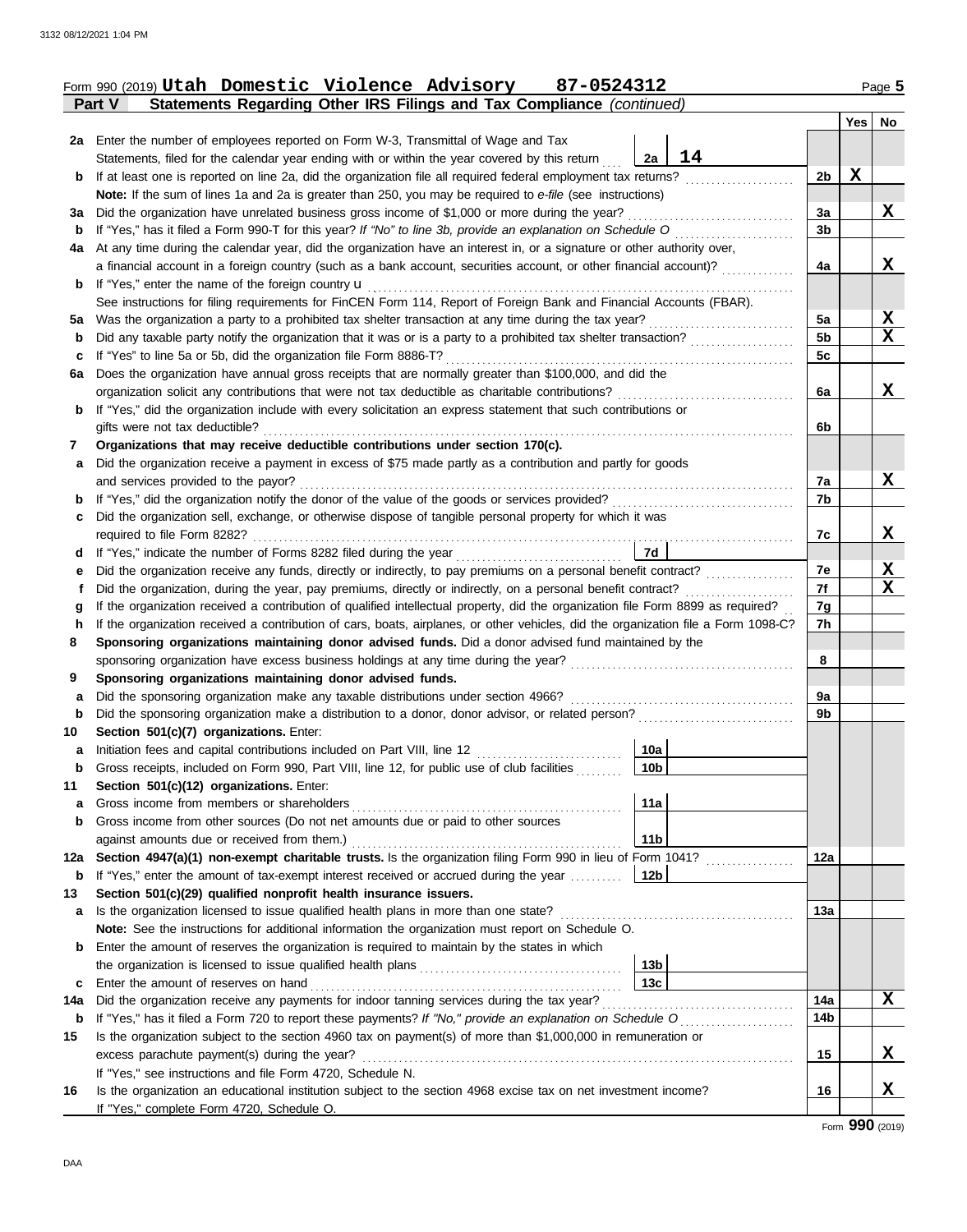## Form 990 (2019) Utah Domestic Violence Advisory 87-0524312 Page 6

| <b>Part VI</b> | Governance, Management, and Disclosure For each "Yes" response to lines 2 through 7b below, and for a "No"                |
|----------------|---------------------------------------------------------------------------------------------------------------------------|
|                | response to line 8a, 8b, or 10b below, describe the circumstances, processes, or changes on Schedule O. See instructions. |
|                |                                                                                                                           |

|              | Section A. Governing Body and Management                                                                                            |    |    |                 |             |          |
|--------------|-------------------------------------------------------------------------------------------------------------------------------------|----|----|-----------------|-------------|----------|
|              |                                                                                                                                     |    |    |                 | Yes         | No       |
|              | 1a Enter the number of voting members of the governing body at the end of the tax year                                              | 1a | 12 |                 |             |          |
|              | If there are material differences in voting rights among members of the governing body, or                                          |    |    |                 |             |          |
|              | if the governing body delegated broad authority to an executive committee or similar                                                |    |    |                 |             |          |
|              | committee, explain on Schedule O.                                                                                                   |    |    |                 |             |          |
| b            | Enter the number of voting members included on line 1a, above, who are independent                                                  | 1b | 12 |                 |             |          |
| $\mathbf{z}$ | Did any officer, director, trustee, or key employee have a family relationship or a business relationship with                      |    |    |                 |             |          |
|              | any other officer, director, trustee, or key employee?                                                                              |    |    | 2               |             | X        |
| 3            | Did the organization delegate control over management duties customarily performed by or under the direct                           |    |    |                 |             |          |
|              | supervision of officers, directors, trustees, or key employees to a management company or other person?                             |    |    | 3               |             | <u>x</u> |
| 4            | Did the organization make any significant changes to its governing documents since the prior Form 990 was filed?                    |    |    | 4               |             | X        |
| 5            | Did the organization become aware during the year of a significant diversion of the organization's assets?                          |    |    | 5               |             | X        |
| 6            | Did the organization have members or stockholders?                                                                                  |    |    | 6               | X           |          |
| 7a           | Did the organization have members, stockholders, or other persons who had the power to elect or appoint                             |    |    |                 |             |          |
|              | one or more members of the governing body?                                                                                          |    |    | 7a              | X           |          |
| b            | Are any governance decisions of the organization reserved to (or subject to approval by) members,                                   |    |    |                 |             |          |
|              | stockholders, or persons other than the governing body?                                                                             |    |    | 7b              | X           |          |
| 8            | Did the organization contemporaneously document the meetings held or written actions undertaken during the year by the following:   |    |    |                 |             |          |
| а            | The governing body?                                                                                                                 |    |    | 8a              | X           |          |
| b            | Each committee with authority to act on behalf of the governing body?                                                               |    |    | 8b              |             | X        |
| 9            | Is there any officer, director, trustee, or key employee listed in Part VII, Section A, who cannot be reached at                    |    |    |                 |             |          |
|              | the organization's mailing address? If "Yes," provide the names and addresses on Schedule O                                         |    |    | 9               |             | X        |
|              | Section B. Policies (This Section B requests information about policies not required by the Internal Revenue Code.)                 |    |    |                 |             |          |
|              |                                                                                                                                     |    |    |                 | Yes         | No       |
| 10a          | Did the organization have local chapters, branches, or affiliates?                                                                  |    |    | 10a             |             | X        |
| b            | If "Yes," did the organization have written policies and procedures governing the activities of such chapters,                      |    |    |                 |             |          |
|              | affiliates, and branches to ensure their operations are consistent with the organization's exempt purposes?                         |    |    | 10 <sub>b</sub> |             |          |
| 11a          | Has the organization provided a complete copy of this Form 990 to all members of its governing body before filing the form?         |    |    | 11a             | $\mathbf x$ |          |
| b            | Describe in Schedule O the process, if any, used by the organization to review this Form 990.                                       |    |    |                 |             |          |
| 12a          | Did the organization have a written conflict of interest policy? If "No," go to line 13                                             |    |    | 12a             | X           |          |
| b            | Were officers, directors, or trustees, and key employees required to disclose annually interests that could give rise to conflicts? |    |    | 12 <sub>b</sub> | $\mathbf X$ |          |
| c            | Did the organization regularly and consistently monitor and enforce compliance with the policy? If "Yes,"                           |    |    |                 |             |          |
|              | describe in Schedule O how this was done                                                                                            |    |    | 12c             | X           |          |
| 13           | Did the organization have a written whistleblower policy?                                                                           |    |    | 13              | X           |          |
| 14           | Did the organization have a written document retention and destruction policy?                                                      |    |    | 14              | $\mathbf X$ |          |
| 15           | Did the process for determining compensation of the following persons include a review and approval by                              |    |    |                 |             |          |
|              | independent persons, comparability data, and contemporaneous substantiation of the deliberation and decision?                       |    |    |                 |             |          |
| a            | The organization's CEO, Executive Director, or top management official                                                              |    |    | 15a             | X           |          |
| b            | Other officers or key employees of the organization                                                                                 |    |    | 15b             |             | X        |
|              | If "Yes" to line 15a or 15b, describe the process in Schedule O (see instructions).                                                 |    |    |                 |             |          |
| 16a          | Did the organization invest in, contribute assets to, or participate in a joint venture or similar arrangement                      |    |    |                 |             |          |
|              | with a taxable entity during the year?                                                                                              |    |    | 16a             |             | X        |
|              | <b>b</b> If "Yes," did the organization follow a written policy or procedure requiring the organization to evaluate its             |    |    |                 |             |          |
|              | participation in joint venture arrangements under applicable federal tax law, and take steps to safeguard the                       |    |    |                 |             |          |
|              |                                                                                                                                     |    |    | 16b             |             |          |
|              | <b>Section C. Disclosure</b>                                                                                                        |    |    |                 |             |          |
| 17           | List the states with which a copy of this Form 990 is required to be filed $UUT$                                                    |    |    |                 |             |          |

**18** Section 6104 requires an organization to make its Forms 1023 (1024 or 1024-A, if applicable), 990, and 990-T (Section 501(c)

(3)s only) available for public inspection. Indicate how you made these available. Check all that apply.

 $\overline{\textbf{X}}$  Own website  $\overline{\textbf{X}}$  Another's website  $\overline{\textbf{X}}$  Upon request  $\begin{bmatrix} 1 & 0 \end{bmatrix}$  Other *(explain on Schedule O)* 

| 19 Describe on Schedule O whether (and if so, how) the organization made its governing documents, conflict of interest policy, and |  |
|------------------------------------------------------------------------------------------------------------------------------------|--|
| financial statements available to the public during the tax year.                                                                  |  |

20 State the name, address, and telephone number of the person who possesses the organization's books and records u

**Katherine Park 124 S 400 E STE 430**

**UT** 84111 **801-521-5544**<br>Form **990** (2019)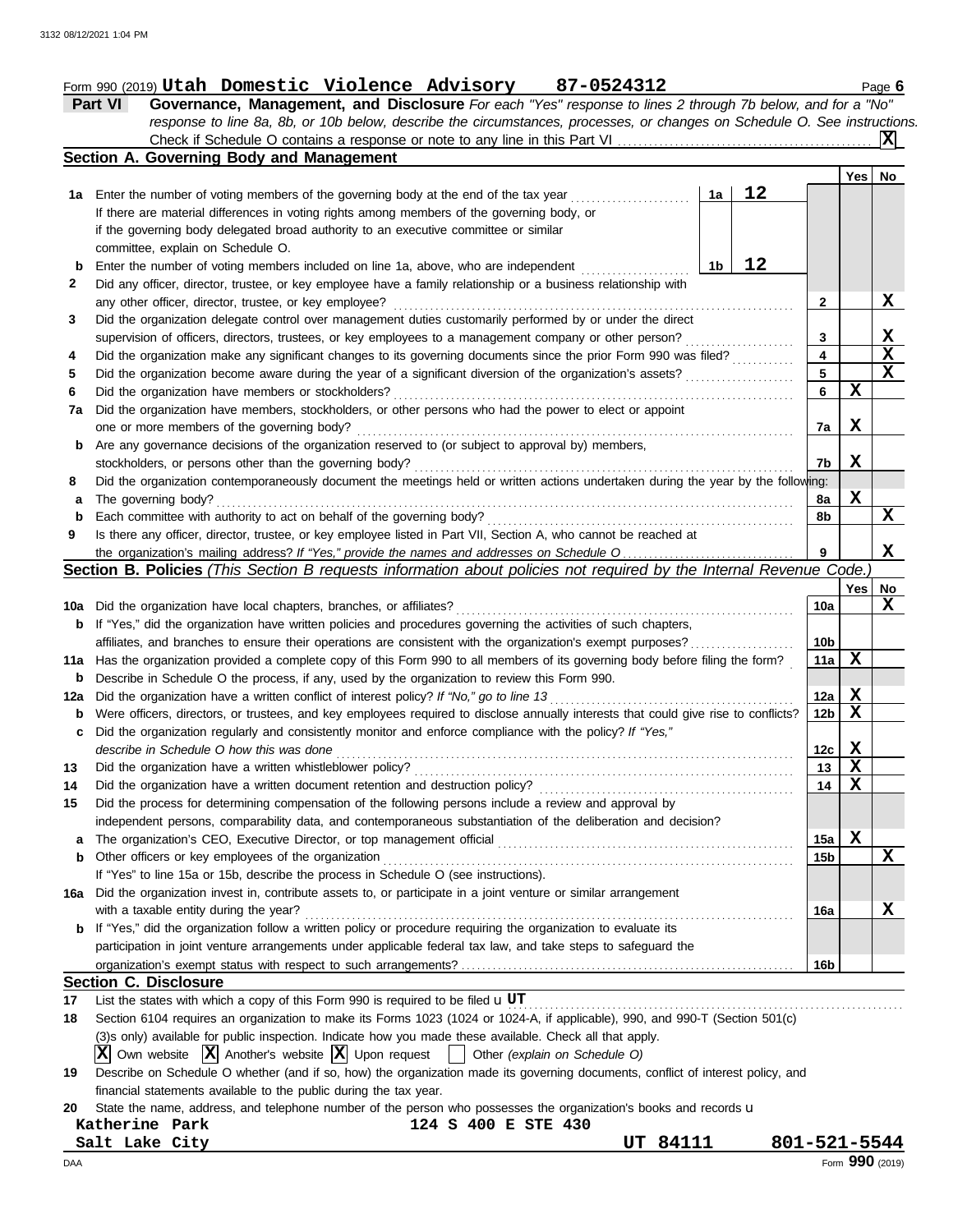## Form 990 (2019) Utah Domestic Violence Advisory 87-0524312 Page 7

**Independent Contractors Part VII Compensation of Officers, Directors, Trustees, Key Employees, Highest Compensated Employees, and**

Check if Schedule O contains a response or note to any line in this Part VII

**Section A. Officers, Directors, Trustees, Key Employees, and Highest Compensated Employees**

**1a** Complete this table for all persons required to be listed. Report compensation for the calendar year ending with or within the organization's tax year.

■ List all of the organization's **current** officers, directors, trustees (whether individuals or organizations), regardless of amount of the organization Enter -0- in columns (D), (E), and (E) if no compensation was paid compensation. Enter -0- in columns (D), (E), and (F) if no compensation was paid.

● List all of the organization's **current** key employees, if any. See instructions for definition of "key employee."

who received reportable compensation (Box 5 of Form W-2 and/or Box 7 of Form 1099-MISC) of more than \$100,000 from the organization and any related organizations. ■ List the organization's five **current** highest compensated employees (other than an officer, director, trustee, or key employee)<br>
a received reportable compensation (Box 5 of Form W-2 and/or Box 7 of Form 1099-MISC) of

• List all of the organization's **former** officers, key employees, and highest compensated employees who received more than<br>00,000 of reportable compensation from the erganization and any related erganizations. \$100,000 of reportable compensation from the organization and any related organizations.

■ List all of the organization's **former directors or trustees** that received, in the capacity as a former director or trustee of the<br>enization, more than \$10,000 of reportable compensation from the organization and any r organization, more than \$10,000 of reportable compensation from the organization and any related organizations. See instructions for the order in which to list the persons above.

Check this box if neither the organization nor any related organization compensated any current officer, director, or trustee.

| (A)<br>Name and title    | (B)<br>Average<br>hours<br>per week<br>(list any<br>hours for |                                   | (C)<br>Position<br>(do not check more than one<br>box, unless person is both an<br>officer and a director/trustee) |             |                 |                                 | (D)<br>Reportable<br>compensation<br>from the<br>organization<br>(W-2/1099-MISC) |        | (E)<br>Reportable<br>compensation<br>from related<br>organizations<br>(W-2/1099-MISC) | (F)<br>Estimated amount<br>of other<br>compensation<br>from the<br>organization and |
|--------------------------|---------------------------------------------------------------|-----------------------------------|--------------------------------------------------------------------------------------------------------------------|-------------|-----------------|---------------------------------|----------------------------------------------------------------------------------|--------|---------------------------------------------------------------------------------------|-------------------------------------------------------------------------------------|
|                          | related<br>organizations<br>below<br>dotted line)             | Individual trustee<br>or director | nstitutional trustee                                                                                               | Officer     | Key<br>employee | Highest compensated<br>employee | Former                                                                           |        |                                                                                       | related organizations                                                               |
| $(1)$ Jennifer Oxborrow  | 40.00                                                         |                                   |                                                                                                                    |             |                 |                                 |                                                                                  |        |                                                                                       |                                                                                     |
| Executive Director       | 0.00                                                          |                                   |                                                                                                                    | $\mathbf x$ |                 |                                 |                                                                                  | 76,060 | $\mathbf 0$                                                                           | 11,014                                                                              |
| (2) Christopher Davies   |                                                               |                                   |                                                                                                                    |             |                 |                                 |                                                                                  |        |                                                                                       |                                                                                     |
|                          | 40.00                                                         |                                   |                                                                                                                    |             |                 |                                 |                                                                                  |        |                                                                                       |                                                                                     |
| Interim Co-Director      | 0.00                                                          |                                   |                                                                                                                    | $\mathbf x$ |                 |                                 |                                                                                  | 58,939 | 0                                                                                     | 14,210                                                                              |
| (3) Selina Gorst         |                                                               |                                   |                                                                                                                    |             |                 |                                 |                                                                                  |        |                                                                                       |                                                                                     |
|                          | 40.00                                                         |                                   |                                                                                                                    |             |                 |                                 |                                                                                  |        |                                                                                       |                                                                                     |
| Interim Co-Director      | 0.00                                                          |                                   |                                                                                                                    | $\mathbf x$ |                 |                                 |                                                                                  | 52,497 | 0                                                                                     | 5,965                                                                               |
| $(4)$ Cly'ta Berg        |                                                               |                                   |                                                                                                                    |             |                 |                                 |                                                                                  |        |                                                                                       |                                                                                     |
|                          | 1.00                                                          |                                   |                                                                                                                    |             |                 |                                 |                                                                                  |        |                                                                                       |                                                                                     |
| Board Member             | 0.00                                                          | $\mathbf X$                       |                                                                                                                    |             |                 |                                 |                                                                                  | 0      | 0                                                                                     | $\mathbf 0$                                                                         |
| (5) Greg Butler          |                                                               |                                   |                                                                                                                    |             |                 |                                 |                                                                                  |        |                                                                                       |                                                                                     |
| Board Member             | 1.00<br>0.00                                                  | $\mathbf X$                       |                                                                                                                    |             |                 |                                 |                                                                                  | 0      | 0                                                                                     | $\mathbf 0$                                                                         |
| (6) Jennifer Campbell    |                                                               |                                   |                                                                                                                    |             |                 |                                 |                                                                                  |        |                                                                                       |                                                                                     |
|                          | 3.00                                                          |                                   |                                                                                                                    |             |                 |                                 |                                                                                  |        |                                                                                       |                                                                                     |
| Past Chair               | 0.00                                                          | $\mathbf X$                       |                                                                                                                    | $\mathbf x$ |                 |                                 |                                                                                  | 0      | 0                                                                                     | $\mathbf 0$                                                                         |
| (7) Debbie Comstock      |                                                               |                                   |                                                                                                                    |             |                 |                                 |                                                                                  |        |                                                                                       |                                                                                     |
|                          | 5.00                                                          |                                   |                                                                                                                    |             |                 |                                 |                                                                                  |        |                                                                                       |                                                                                     |
| Treasurer                | 0.00                                                          | $\mathbf X$                       |                                                                                                                    | $\mathbf x$ |                 |                                 |                                                                                  | 0      | 0                                                                                     | $\mathbf 0$                                                                         |
| (8) Maddy Fisk           |                                                               |                                   |                                                                                                                    |             |                 |                                 |                                                                                  |        |                                                                                       |                                                                                     |
|                          | 1.00                                                          |                                   |                                                                                                                    |             |                 |                                 |                                                                                  |        |                                                                                       |                                                                                     |
| Board Member             | 0.00                                                          | $\mathbf X$                       |                                                                                                                    |             |                 |                                 |                                                                                  | 0      | $\mathbf 0$                                                                           | $\mathbf 0$                                                                         |
| (9) Audrey Jiricko,      | MD                                                            |                                   |                                                                                                                    |             |                 |                                 |                                                                                  |        |                                                                                       |                                                                                     |
|                          | 5.00                                                          |                                   |                                                                                                                    |             |                 |                                 |                                                                                  |        |                                                                                       |                                                                                     |
| Secretary                | 0.00                                                          | $\mathbf x$                       |                                                                                                                    | $\mathbf x$ |                 |                                 |                                                                                  | 0      | 0                                                                                     | $\mathbf 0$                                                                         |
| (10) Jana C Fulmer,      | CMHC, $NCC$                                                   |                                   |                                                                                                                    |             |                 |                                 |                                                                                  |        |                                                                                       |                                                                                     |
|                          | 5.00                                                          |                                   |                                                                                                                    |             |                 |                                 |                                                                                  |        |                                                                                       |                                                                                     |
| Chair                    | 0.00                                                          | $\mathbf X$                       |                                                                                                                    | $\mathbf x$ |                 |                                 |                                                                                  | 0      | 0                                                                                     | $\mathbf 0$                                                                         |
| $(11)$ Chris Linder, PhD |                                                               |                                   |                                                                                                                    |             |                 |                                 |                                                                                  |        |                                                                                       |                                                                                     |
| Board Member             | 1.00<br>0.00                                                  | $\mathbf X$                       |                                                                                                                    |             |                 |                                 |                                                                                  | 0      | 0                                                                                     | $\mathbf 0$                                                                         |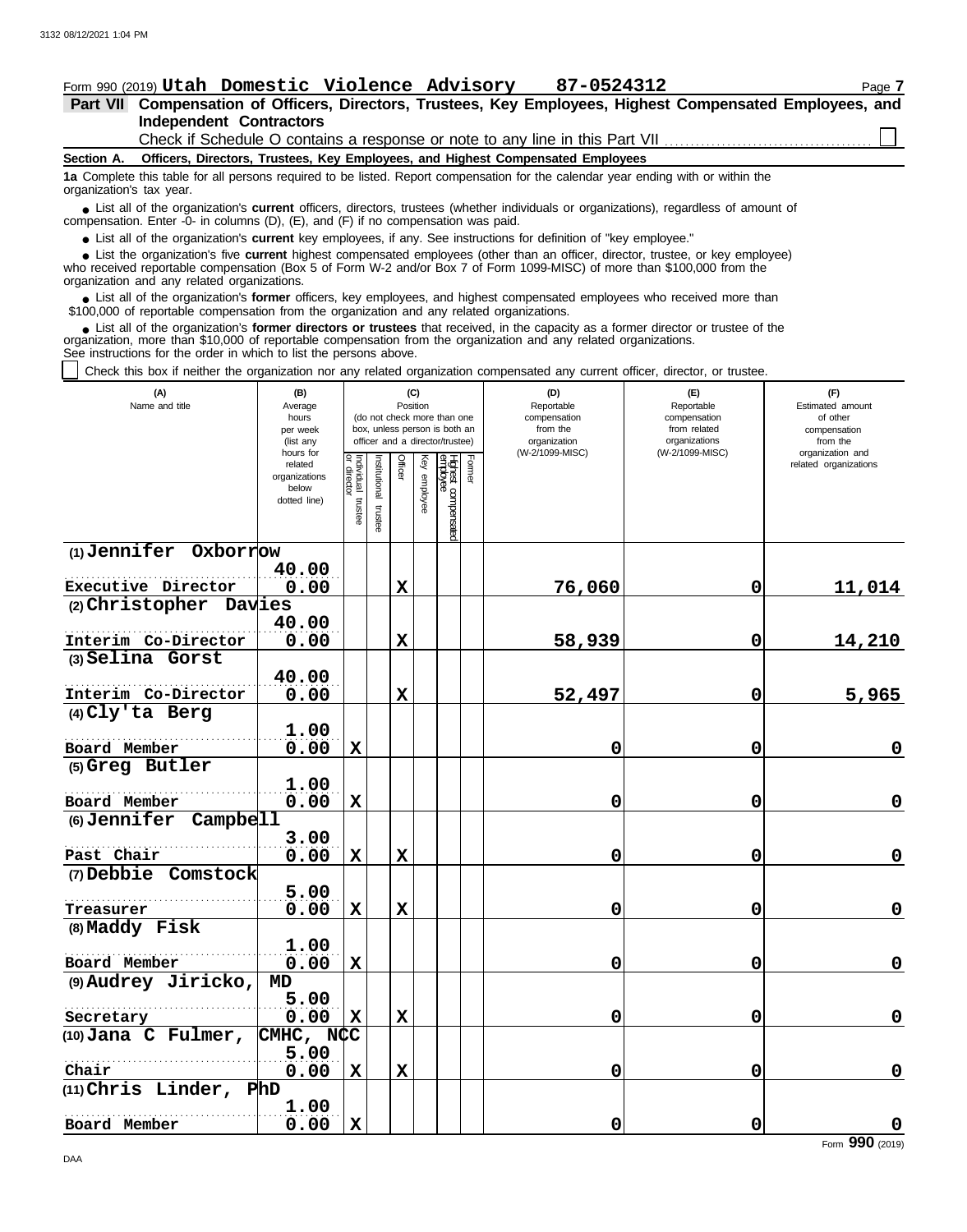|              |          | Form 990 (2019) Utah Domestic Violence Advisory                                                                |                                                                |                                   |                         |          |              |                                                                                                 |        | 87-0524312                                                                                                                                                                                                           |                                                                                                                                  |                                                                 |                     | Page 8 |
|--------------|----------|----------------------------------------------------------------------------------------------------------------|----------------------------------------------------------------|-----------------------------------|-------------------------|----------|--------------|-------------------------------------------------------------------------------------------------|--------|----------------------------------------------------------------------------------------------------------------------------------------------------------------------------------------------------------------------|----------------------------------------------------------------------------------------------------------------------------------|-----------------------------------------------------------------|---------------------|--------|
|              | Part VII |                                                                                                                |                                                                |                                   |                         |          |              |                                                                                                 |        |                                                                                                                                                                                                                      | Section A. Officers, Directors, Trustees, Key Employees, and Highest Compensated Employees (continued)                           |                                                                 |                     |        |
|              |          | (A)<br>Name and title                                                                                          | (B)<br>Average<br>hours<br>per week<br>(list any               |                                   |                         | Position | (C)          | (do not check more than one<br>box, unless person is both an<br>officer and a director/trustee) |        | (D)<br>Reportable<br>compensation<br>from the<br>organization                                                                                                                                                        | (E)<br>Reportable<br>compensation<br>from related<br>organizations                                                               | (F)<br>Estimated amount<br>of other<br>compensation<br>from the |                     |        |
|              |          |                                                                                                                | hours for<br>related<br>organizations<br>below<br>dotted line) | Individual trustee<br>or director | nstitutional<br>trustee | Officer  | Key employee | Highest compensated<br>employee                                                                 | Former | (W-2/1099-MISC)                                                                                                                                                                                                      | (W-2/1099-MISC)                                                                                                                  | organization and<br>related organizations                       |                     |        |
| (12)         |          | Sonia Salari,                                                                                                  | PhD                                                            |                                   |                         |          |              |                                                                                                 |        |                                                                                                                                                                                                                      |                                                                                                                                  |                                                                 |                     |        |
|              |          | Board Member                                                                                                   | 5.00<br>0.00                                                   | $\mathbf x$                       |                         |          |              |                                                                                                 |        | 0                                                                                                                                                                                                                    | 0                                                                                                                                |                                                                 |                     | 0      |
| (13)         |          | Michael Jenny                                                                                                  | Scott                                                          |                                   |                         |          |              |                                                                                                 |        |                                                                                                                                                                                                                      |                                                                                                                                  |                                                                 |                     |        |
|              |          | Board Member                                                                                                   | 1.00<br>0.00                                                   | $\mathbf x$                       |                         |          |              |                                                                                                 |        | 0                                                                                                                                                                                                                    | 0                                                                                                                                |                                                                 |                     | 0      |
| (14)         |          | Sumit Shukla                                                                                                   |                                                                |                                   |                         |          |              |                                                                                                 |        |                                                                                                                                                                                                                      |                                                                                                                                  |                                                                 |                     |        |
|              |          | Board Member                                                                                                   | 3.00<br>0.00                                                   | $\mathbf X$                       |                         |          |              |                                                                                                 |        | 0                                                                                                                                                                                                                    | 0                                                                                                                                |                                                                 |                     | 0      |
| (15)         |          | Elizabeth                                                                                                      | Watson<br>5.00                                                 |                                   |                         |          |              |                                                                                                 |        |                                                                                                                                                                                                                      |                                                                                                                                  |                                                                 |                     |        |
|              |          | Chair Elect                                                                                                    | 0.00                                                           | $\mathbf x$                       |                         | X        |              |                                                                                                 |        | 0                                                                                                                                                                                                                    | 0                                                                                                                                |                                                                 |                     | 0      |
|              |          |                                                                                                                |                                                                |                                   |                         |          |              |                                                                                                 |        |                                                                                                                                                                                                                      |                                                                                                                                  |                                                                 |                     |        |
|              |          |                                                                                                                |                                                                |                                   |                         |          |              |                                                                                                 |        |                                                                                                                                                                                                                      |                                                                                                                                  |                                                                 |                     |        |
|              |          |                                                                                                                |                                                                |                                   |                         |          |              |                                                                                                 |        |                                                                                                                                                                                                                      |                                                                                                                                  |                                                                 |                     |        |
|              |          |                                                                                                                |                                                                |                                   |                         |          |              |                                                                                                 |        |                                                                                                                                                                                                                      |                                                                                                                                  |                                                                 |                     |        |
|              |          | 1b Subtotal and the state of the state of the state of the state of the state of the state of the state of the |                                                                |                                   |                         |          |              |                                                                                                 | u      | 187,496                                                                                                                                                                                                              |                                                                                                                                  |                                                                 | 31,189              |        |
|              |          | Total from continuation sheets to Part VII, Section A                                                          |                                                                |                                   |                         |          |              |                                                                                                 | u      | 187,496                                                                                                                                                                                                              |                                                                                                                                  |                                                                 | 31,189              |        |
| $\mathbf{2}$ |          |                                                                                                                |                                                                |                                   |                         |          |              |                                                                                                 |        | Total number of individuals (including but not limited to those listed above) who received more than \$100,000 of                                                                                                    |                                                                                                                                  |                                                                 |                     |        |
|              |          | reportable compensation from the organization $\mathbf \omega$                                                 |                                                                |                                   |                         |          |              |                                                                                                 |        |                                                                                                                                                                                                                      |                                                                                                                                  |                                                                 | Yes                 | No     |
| 3            |          | employee on line 1a? If "Yes," complete Schedule J for such individual                                         |                                                                |                                   |                         |          |              |                                                                                                 |        | Did the organization list any former officer, director, trustee, key employee, or highest compensated                                                                                                                |                                                                                                                                  | 3                                                               |                     | X      |
| 4            |          |                                                                                                                |                                                                |                                   |                         |          |              |                                                                                                 |        | For any individual listed on line 1a, is the sum of reportable compensation and other compensation from the<br>organization and related organizations greater than \$150,000? If "Yes," complete Schedule J for such |                                                                                                                                  |                                                                 |                     |        |
| 5            |          |                                                                                                                |                                                                |                                   |                         |          |              |                                                                                                 |        | Did any person listed on line 1a receive or accrue compensation from any unrelated organization or individual                                                                                                        |                                                                                                                                  | 4                                                               |                     | X.     |
|              |          |                                                                                                                |                                                                |                                   |                         |          |              |                                                                                                 |        | for services rendered to the organization? If "Yes," complete Schedule J for such person                                                                                                                             |                                                                                                                                  | 5                                                               |                     | x      |
| 1            |          | Section B. Independent Contractors                                                                             |                                                                |                                   |                         |          |              |                                                                                                 |        | Complete this table for your five highest compensated independent contractors that received more than \$100,000 of                                                                                                   |                                                                                                                                  |                                                                 |                     |        |
|              |          |                                                                                                                |                                                                |                                   |                         |          |              |                                                                                                 |        |                                                                                                                                                                                                                      | compensation from the organization. Report compensation for the calendar year ending with or within the organization's tax year. |                                                                 |                     |        |
|              |          |                                                                                                                | (A)<br>Name and business address                               |                                   |                         |          |              |                                                                                                 |        |                                                                                                                                                                                                                      | (B)<br>Description of services                                                                                                   |                                                                 | (C)<br>Compensation |        |
|              |          |                                                                                                                |                                                                |                                   |                         |          |              |                                                                                                 |        |                                                                                                                                                                                                                      |                                                                                                                                  |                                                                 |                     |        |
|              |          |                                                                                                                |                                                                |                                   |                         |          |              |                                                                                                 |        |                                                                                                                                                                                                                      |                                                                                                                                  |                                                                 |                     |        |
|              |          |                                                                                                                |                                                                |                                   |                         |          |              |                                                                                                 |        |                                                                                                                                                                                                                      |                                                                                                                                  |                                                                 |                     |        |
|              |          |                                                                                                                |                                                                |                                   |                         |          |              |                                                                                                 |        |                                                                                                                                                                                                                      |                                                                                                                                  |                                                                 |                     |        |
| 2            |          |                                                                                                                |                                                                |                                   |                         |          |              |                                                                                                 |        | Total number of independent contractors (including but not limited to those listed above) who                                                                                                                        |                                                                                                                                  |                                                                 |                     |        |

**0**

received more than  $$100,000$  of compensation from the organization  $\Box$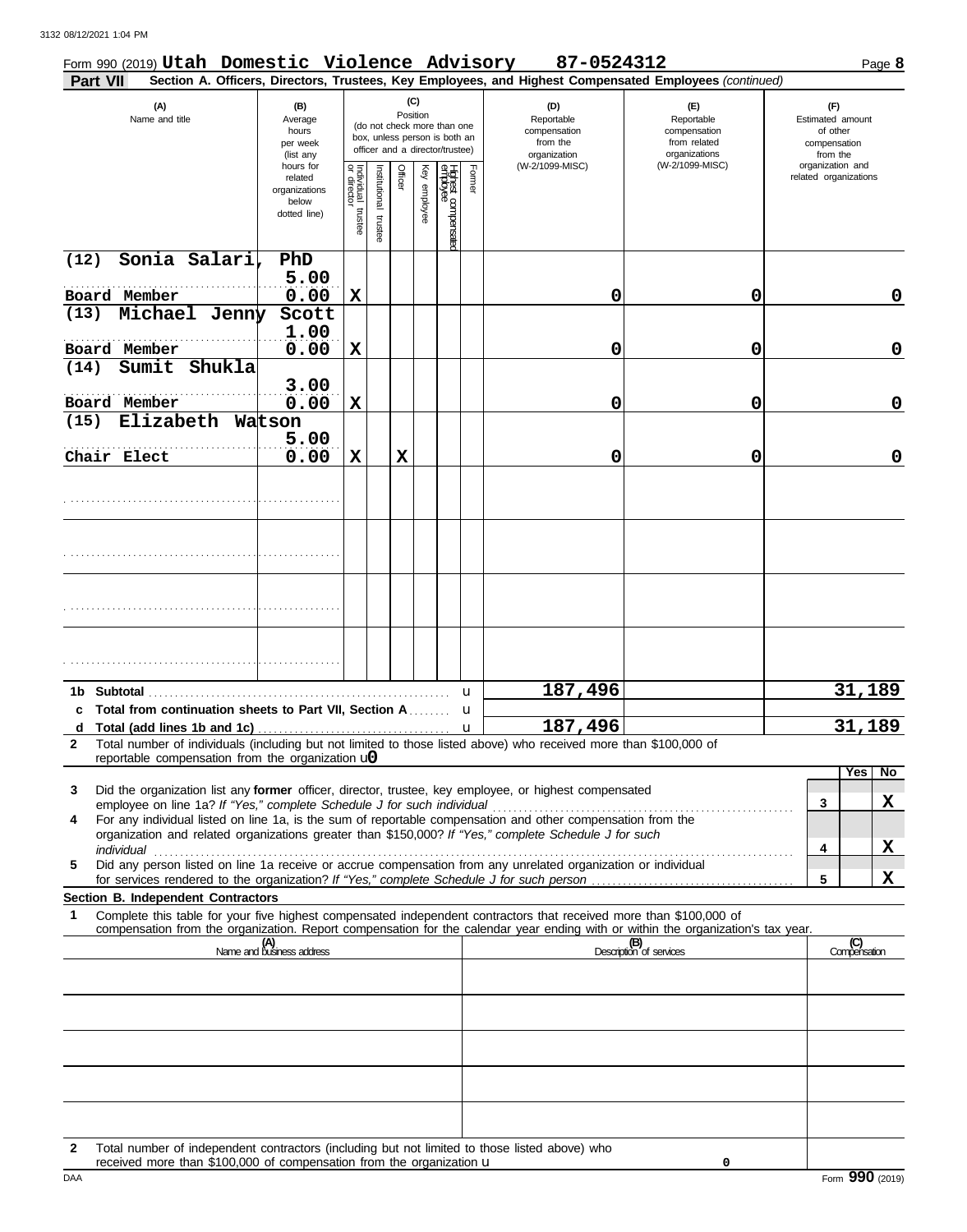#### Form 990 (2019) Page **9 Utah Domestic Violence Advisory 87-0524312**

**Part VIII Statement of Revenue**

Check if Schedule O contains a response or note to any line in this Part VIII ................................

|                              |     |                                                                                    |          |                |                             |          |                      | (A)<br>Total revenue | (B)<br>Related or exempt<br>function revenue | (C)<br>Unrelated<br>business revenue | (D)<br>Revenue excluded<br>from tax under |
|------------------------------|-----|------------------------------------------------------------------------------------|----------|----------------|-----------------------------|----------|----------------------|----------------------|----------------------------------------------|--------------------------------------|-------------------------------------------|
|                              |     |                                                                                    |          |                |                             |          |                      |                      |                                              |                                      | sections 512-514                          |
| Contributions, Gifts, Grants |     | 1a Federated campaigns                                                             |          |                | 1a                          |          |                      |                      |                                              |                                      |                                           |
|                              |     | <b>b</b> Membership dues <i></i>                                                   |          |                | 1 <sub>b</sub>              |          |                      |                      |                                              |                                      |                                           |
|                              |     | c Fundraising events                                                               |          |                | 1 <sub>c</sub>              |          |                      |                      |                                              |                                      |                                           |
|                              |     | d Related organizations                                                            |          |                | 1 <sub>d</sub><br>1e        |          | 976,175              |                      |                                              |                                      |                                           |
|                              |     | e Government grants (contributions)                                                |          |                |                             |          |                      |                      |                                              |                                      |                                           |
|                              |     | f All other contributions, gifts, grants,<br>and similar amounts not induded above |          |                | 1f                          |          | 139,335              |                      |                                              |                                      |                                           |
|                              |     | <b>g</b> Noncash contributions included in lines 1a-1f                             |          |                | 1g $\vert \mathsf{S} \vert$ |          | 215                  |                      |                                              |                                      |                                           |
|                              |     |                                                                                    |          |                |                             |          | $\mathbf{u}$         | 1,115,510            |                                              |                                      |                                           |
|                              |     |                                                                                    |          |                |                             |          | <b>Business Code</b> |                      |                                              |                                      |                                           |
|                              | 2a  | Membership dues                                                                    |          |                |                             |          | 813410               | 5,475                | 5,475                                        |                                      |                                           |
| Program Service<br>Revenue   | b   | Registration and fees                                                              |          |                |                             |          | 611430               | 4,080                | 4,080                                        |                                      |                                           |
|                              |     |                                                                                    |          |                |                             |          |                      |                      |                                              |                                      |                                           |
|                              |     |                                                                                    |          |                |                             |          |                      |                      |                                              |                                      |                                           |
|                              |     |                                                                                    |          |                |                             |          |                      |                      |                                              |                                      |                                           |
|                              |     | f All other program service revenue $\ldots$                                       |          |                |                             |          |                      |                      |                                              |                                      |                                           |
|                              |     |                                                                                    |          |                |                             |          | $\mathbf{u}$         | 9,555                |                                              |                                      |                                           |
|                              | 3   | Investment income (including dividends, interest, and                              |          |                |                             |          |                      |                      |                                              |                                      |                                           |
|                              |     | Income from investment of tax-exempt bond proceeds                                 |          |                |                             |          | u                    | 10                   |                                              |                                      | 10                                        |
|                              | 4   |                                                                                    |          |                |                             |          | u                    |                      |                                              |                                      |                                           |
|                              | 5   |                                                                                    |          |                |                             |          | u                    |                      |                                              |                                      |                                           |
|                              |     |                                                                                    |          | (i) Real       |                             |          | (ii) Personal        |                      |                                              |                                      |                                           |
|                              |     | 6a Gross rents                                                                     | 6a       |                |                             |          |                      |                      |                                              |                                      |                                           |
|                              |     | Less: rental expenses                                                              | 6b<br>6с |                |                             |          |                      |                      |                                              |                                      |                                           |
|                              |     | Rental inc. or (loss)<br><b>d</b> Net rental income or (loss)                      |          |                |                             |          | u                    |                      |                                              |                                      |                                           |
|                              |     | <b>7a</b> Gross amount from                                                        |          | (i) Securities |                             |          | (ii) Other           |                      |                                              |                                      |                                           |
|                              |     | sales of assets<br>other than inventory                                            | 7a       |                |                             |          |                      |                      |                                              |                                      |                                           |
|                              |     | $b$ Less: $\cos t$ or other                                                        |          |                |                             |          |                      |                      |                                              |                                      |                                           |
|                              |     | basis and sales exps.                                                              | 7b       |                |                             |          | 199                  |                      |                                              |                                      |                                           |
| Revenue                      |     | c Gain or (loss)                                                                   | 7c       |                |                             |          | $-199$               |                      |                                              |                                      |                                           |
|                              |     |                                                                                    |          |                |                             |          | u                    | $-199$               | $-199$                                       |                                      |                                           |
| Other                        |     | 8a Gross income from fundraising events                                            |          |                |                             |          |                      |                      |                                              |                                      |                                           |
|                              |     | (not including \$                                                                  |          |                |                             |          |                      |                      |                                              |                                      |                                           |
|                              |     | of contributions reported on line 1c).                                             |          |                |                             |          |                      |                      |                                              |                                      |                                           |
|                              |     | See Part IV, line 18                                                               |          |                | 8a                          |          |                      |                      |                                              |                                      |                                           |
|                              |     | <b>b</b> Less: direct expenses                                                     |          |                | 8b                          |          |                      |                      |                                              |                                      |                                           |
|                              |     | c Net income or (loss) from fundraising events                                     |          |                |                             |          | u                    |                      |                                              |                                      |                                           |
|                              |     | 9a Gross income from gaming activities.                                            |          |                | <b>9a</b>                   |          |                      |                      |                                              |                                      |                                           |
|                              |     | See Part IV, line 19 $\ldots$<br><b>b</b> Less: direct expenses                    |          |                | 9 <sub>b</sub>              |          |                      |                      |                                              |                                      |                                           |
|                              |     | c Net income or (loss) from gaming activities                                      |          |                |                             |          | u                    |                      |                                              |                                      |                                           |
|                              |     | 10a Gross sales of inventory, less                                                 |          |                |                             |          |                      |                      |                                              |                                      |                                           |
|                              |     | returns and allowances                                                             |          |                | 10a                         |          |                      |                      |                                              |                                      |                                           |
|                              |     | <b>b</b> Less: $cost$ of goods sold $\ldots$                                       |          |                | 10b                         |          |                      |                      |                                              |                                      |                                           |
|                              |     | c Net income or (loss) from sales of inventory                                     |          |                |                             |          | u                    |                      |                                              |                                      |                                           |
|                              |     |                                                                                    |          |                |                             |          | <b>Business Code</b> |                      |                                              |                                      |                                           |
|                              | 11a |                                                                                    |          |                |                             |          |                      |                      |                                              |                                      |                                           |
|                              | b   |                                                                                    |          |                |                             |          |                      |                      |                                              |                                      |                                           |
| Miscellaneous<br>Revenue     |     |                                                                                    |          |                |                             |          |                      |                      |                                              |                                      |                                           |
|                              |     |                                                                                    |          |                |                             |          |                      |                      |                                              |                                      |                                           |
|                              |     |                                                                                    |          |                |                             |          | u                    |                      |                                              |                                      |                                           |
|                              |     |                                                                                    |          |                |                             | <b>u</b> | 1,124,876            | 9,356                | 0                                            | 10                                   |                                           |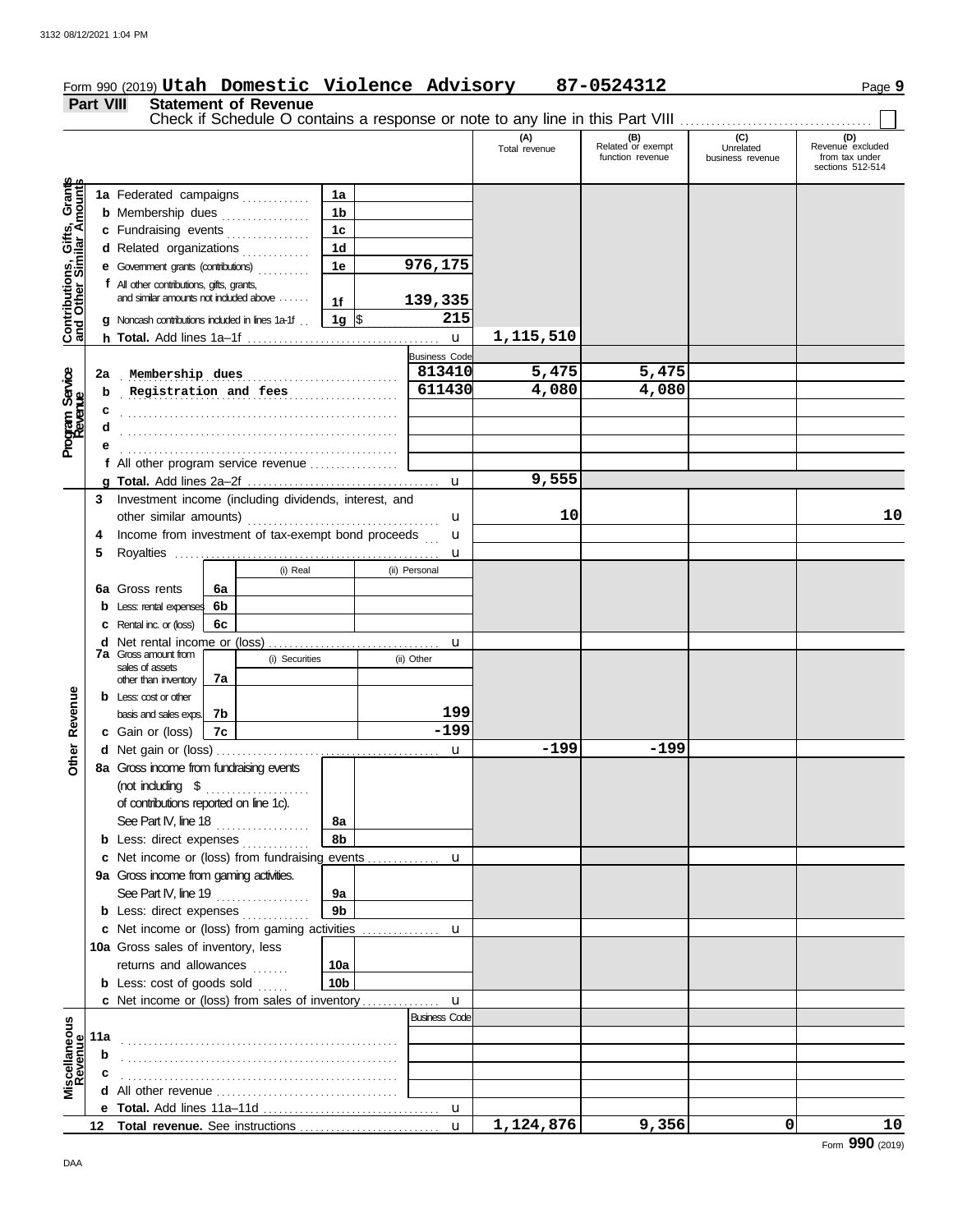# Form 990 (2019) Page **10 Utah Domestic Violence Advisory 87-0524312**

#### **Part IX Statement of Functional Expenses**

*Section 501(c)(3) and 501(c)(4) organizations must complete all columns. All other organizations must complete column (A).*

|          | Check if Schedule O contains a response or note to any line in this Part IX                                                                                                                                                                                                                                                                                                                                                                                                                                                 |                |                             |                                    |                         |  |  |  |  |  |  |
|----------|-----------------------------------------------------------------------------------------------------------------------------------------------------------------------------------------------------------------------------------------------------------------------------------------------------------------------------------------------------------------------------------------------------------------------------------------------------------------------------------------------------------------------------|----------------|-----------------------------|------------------------------------|-------------------------|--|--|--|--|--|--|
|          | Do not include amounts reported on lines 6b,                                                                                                                                                                                                                                                                                                                                                                                                                                                                                | (A)            | (B)                         | (C)                                | (D)                     |  |  |  |  |  |  |
|          | 7b, 8b, 9b, and 10b of Part VIII.                                                                                                                                                                                                                                                                                                                                                                                                                                                                                           | Total expenses | Program service<br>expenses | Management and<br>general expenses | Fundraising<br>expenses |  |  |  |  |  |  |
|          | 1 Grants and other assistance to domestic organizations                                                                                                                                                                                                                                                                                                                                                                                                                                                                     |                |                             |                                    |                         |  |  |  |  |  |  |
|          | and domestic governments. See Part IV, line 21                                                                                                                                                                                                                                                                                                                                                                                                                                                                              | 147,021        | <u>147,021</u>              |                                    |                         |  |  |  |  |  |  |
|          | 2 Grants and other assistance to domestic                                                                                                                                                                                                                                                                                                                                                                                                                                                                                   |                |                             |                                    |                         |  |  |  |  |  |  |
|          | individuals. See Part IV, line 22                                                                                                                                                                                                                                                                                                                                                                                                                                                                                           | 25,042         | 25,042                      |                                    |                         |  |  |  |  |  |  |
|          | 3 Grants and other assistance to foreign                                                                                                                                                                                                                                                                                                                                                                                                                                                                                    |                |                             |                                    |                         |  |  |  |  |  |  |
|          | organizations, foreign governments, and foreign                                                                                                                                                                                                                                                                                                                                                                                                                                                                             |                |                             |                                    |                         |  |  |  |  |  |  |
|          | individuals. See Part IV, lines 15 and 16                                                                                                                                                                                                                                                                                                                                                                                                                                                                                   |                |                             |                                    |                         |  |  |  |  |  |  |
| 4        | Benefits paid to or for members                                                                                                                                                                                                                                                                                                                                                                                                                                                                                             |                |                             |                                    |                         |  |  |  |  |  |  |
| 5.       | Compensation of current officers, directors,                                                                                                                                                                                                                                                                                                                                                                                                                                                                                |                |                             |                                    |                         |  |  |  |  |  |  |
|          | trustees, and key employees                                                                                                                                                                                                                                                                                                                                                                                                                                                                                                 | 242,065        | 193,185                     | 41,275                             | <u>7,605</u>            |  |  |  |  |  |  |
| 6        | Compensation not included above to disqualified                                                                                                                                                                                                                                                                                                                                                                                                                                                                             |                |                             |                                    |                         |  |  |  |  |  |  |
|          | persons (as defined under section 4958(f)(1)) and                                                                                                                                                                                                                                                                                                                                                                                                                                                                           |                |                             |                                    |                         |  |  |  |  |  |  |
|          | persons described in section 4958(c)(3)(B)                                                                                                                                                                                                                                                                                                                                                                                                                                                                                  |                |                             |                                    |                         |  |  |  |  |  |  |
|          | 7 Other salaries and wages                                                                                                                                                                                                                                                                                                                                                                                                                                                                                                  | 351,184        | 311,063                     | 40,121                             |                         |  |  |  |  |  |  |
| 8        | Pension plan accruals and contributions (include                                                                                                                                                                                                                                                                                                                                                                                                                                                                            |                |                             |                                    |                         |  |  |  |  |  |  |
|          | section 401(k) and 403(b) employer contributions)                                                                                                                                                                                                                                                                                                                                                                                                                                                                           |                |                             |                                    |                         |  |  |  |  |  |  |
| 9        |                                                                                                                                                                                                                                                                                                                                                                                                                                                                                                                             | 63,461         | 59,691                      | 3,770                              |                         |  |  |  |  |  |  |
| 10       | Payroll taxes                                                                                                                                                                                                                                                                                                                                                                                                                                                                                                               | 41,440         | 36,018                      | 4,929                              | 493                     |  |  |  |  |  |  |
| 11       | Fees for services (nonemployees):                                                                                                                                                                                                                                                                                                                                                                                                                                                                                           |                |                             |                                    |                         |  |  |  |  |  |  |
|          |                                                                                                                                                                                                                                                                                                                                                                                                                                                                                                                             |                |                             |                                    |                         |  |  |  |  |  |  |
|          |                                                                                                                                                                                                                                                                                                                                                                                                                                                                                                                             | 6,960          | 6,360                       | 600                                |                         |  |  |  |  |  |  |
|          |                                                                                                                                                                                                                                                                                                                                                                                                                                                                                                                             | 13,248         |                             | 13,248                             |                         |  |  |  |  |  |  |
|          |                                                                                                                                                                                                                                                                                                                                                                                                                                                                                                                             |                |                             |                                    |                         |  |  |  |  |  |  |
|          | e Professional fundraising services. See Part IV, line 17                                                                                                                                                                                                                                                                                                                                                                                                                                                                   |                |                             |                                    |                         |  |  |  |  |  |  |
|          | f Investment management fees                                                                                                                                                                                                                                                                                                                                                                                                                                                                                                |                |                             |                                    |                         |  |  |  |  |  |  |
|          | g Other. (If line 11g amount exceeds 10% of line 25, column                                                                                                                                                                                                                                                                                                                                                                                                                                                                 |                |                             |                                    |                         |  |  |  |  |  |  |
|          | (A) amount, list line 11g expenses on Schedule O.) [11]                                                                                                                                                                                                                                                                                                                                                                                                                                                                     | 63,406         | 63,406                      |                                    |                         |  |  |  |  |  |  |
|          | 12 Advertising and promotion                                                                                                                                                                                                                                                                                                                                                                                                                                                                                                | 16,839         | 13,946                      | 2,546                              | 347                     |  |  |  |  |  |  |
| 13       |                                                                                                                                                                                                                                                                                                                                                                                                                                                                                                                             | 34,639         | 32,462                      | 2,177                              |                         |  |  |  |  |  |  |
| 14       | Information technology                                                                                                                                                                                                                                                                                                                                                                                                                                                                                                      | 35,900         | 29,972                      | 5,928                              |                         |  |  |  |  |  |  |
| 15       |                                                                                                                                                                                                                                                                                                                                                                                                                                                                                                                             |                |                             |                                    |                         |  |  |  |  |  |  |
| 16       |                                                                                                                                                                                                                                                                                                                                                                                                                                                                                                                             | 39,769         | 15,274                      | 24,360                             | 135                     |  |  |  |  |  |  |
| 17       | $\begin{minipage}[c]{0.9\linewidth} \begin{tabular}{l} \textbf{Travel} \end{tabular} \end{minipage} \end{minipage} \begin{minipage}[c]{0.9\linewidth} \begin{tabular}{l} \textbf{True} \end{tabular} \end{minipage} \end{minipage} \begin{minipage}[c]{0.9\linewidth} \begin{tabular}{l} \textbf{True} \end{tabular} \end{minipage} \end{minipage} \begin{minipage}[c]{0.9\linewidth} \begin{tabular}{l} \textbf{True} \end{tabular} \end{minipage} \end{minipage} \begin{minipage}[c]{0.9\linewidth} \begin{tabular}{l} \$ | 26,744         | 26,008                      | 736                                |                         |  |  |  |  |  |  |
| 18       | Payments of travel or entertainment expenses                                                                                                                                                                                                                                                                                                                                                                                                                                                                                |                |                             |                                    |                         |  |  |  |  |  |  |
|          | for any federal, state, or local public officials                                                                                                                                                                                                                                                                                                                                                                                                                                                                           | 7,596          | 6,192                       |                                    |                         |  |  |  |  |  |  |
| 19       | Conferences, conventions, and meetings                                                                                                                                                                                                                                                                                                                                                                                                                                                                                      | 3              |                             | 1,404<br>3                         |                         |  |  |  |  |  |  |
| 20       | Interest                                                                                                                                                                                                                                                                                                                                                                                                                                                                                                                    |                |                             |                                    |                         |  |  |  |  |  |  |
| 21<br>22 | Payments to affiliates<br>Depreciation, depletion, and amortization                                                                                                                                                                                                                                                                                                                                                                                                                                                         | 1,805          | 55                          | 1,750                              |                         |  |  |  |  |  |  |
| 23       |                                                                                                                                                                                                                                                                                                                                                                                                                                                                                                                             | 3,229          | 2,392                       | 837                                |                         |  |  |  |  |  |  |
| 24       | Insurance <b>continuous</b> contains a series of the series of the series of the series of the series of the series of the series of the series of the series of the series of the series of the series of the series of the series<br>Other expenses. Itemize expenses not covered                                                                                                                                                                                                                                         |                |                             |                                    |                         |  |  |  |  |  |  |
|          | above (List miscellaneous expenses on line 24e. If                                                                                                                                                                                                                                                                                                                                                                                                                                                                          |                |                             |                                    |                         |  |  |  |  |  |  |
|          | line 24e amount exceeds 10% of line 25, column                                                                                                                                                                                                                                                                                                                                                                                                                                                                              |                |                             |                                    |                         |  |  |  |  |  |  |
|          | (A) amount, list line 24e expenses on Schedule O.)                                                                                                                                                                                                                                                                                                                                                                                                                                                                          |                |                             |                                    |                         |  |  |  |  |  |  |
| a        | Supplies                                                                                                                                                                                                                                                                                                                                                                                                                                                                                                                    | 51,894         | 46,551                      | 5,343                              |                         |  |  |  |  |  |  |
| b        | Dues and subscriptions                                                                                                                                                                                                                                                                                                                                                                                                                                                                                                      | 8,993          | 7,900                       | 1,093                              |                         |  |  |  |  |  |  |
| c        | Equipment                                                                                                                                                                                                                                                                                                                                                                                                                                                                                                                   | 6,104          | 5,270                       | 834                                |                         |  |  |  |  |  |  |
| d        | Bank and merchant fees                                                                                                                                                                                                                                                                                                                                                                                                                                                                                                      | 905            | 448                         | 217                                | 240                     |  |  |  |  |  |  |
| е        | All other expenses                                                                                                                                                                                                                                                                                                                                                                                                                                                                                                          |                |                             |                                    |                         |  |  |  |  |  |  |
| 25       | Total functional expenses. Add lines 1 through 24e                                                                                                                                                                                                                                                                                                                                                                                                                                                                          | 1,188,247      | 1,028,256                   | 151,171                            | 8,820                   |  |  |  |  |  |  |
| 26       | Joint costs. Complete this line only if the                                                                                                                                                                                                                                                                                                                                                                                                                                                                                 |                |                             |                                    |                         |  |  |  |  |  |  |
|          | organization reported in column (B) joint costs<br>from a combined educational campaign and                                                                                                                                                                                                                                                                                                                                                                                                                                 |                |                             |                                    |                         |  |  |  |  |  |  |
|          | fundraising solicitation. Check here u                                                                                                                                                                                                                                                                                                                                                                                                                                                                                      |                |                             |                                    |                         |  |  |  |  |  |  |
|          | following SOP 98-2 (ASC 958-720)                                                                                                                                                                                                                                                                                                                                                                                                                                                                                            |                |                             |                                    |                         |  |  |  |  |  |  |
| DAA      |                                                                                                                                                                                                                                                                                                                                                                                                                                                                                                                             |                |                             |                                    | Form 990 (2019)         |  |  |  |  |  |  |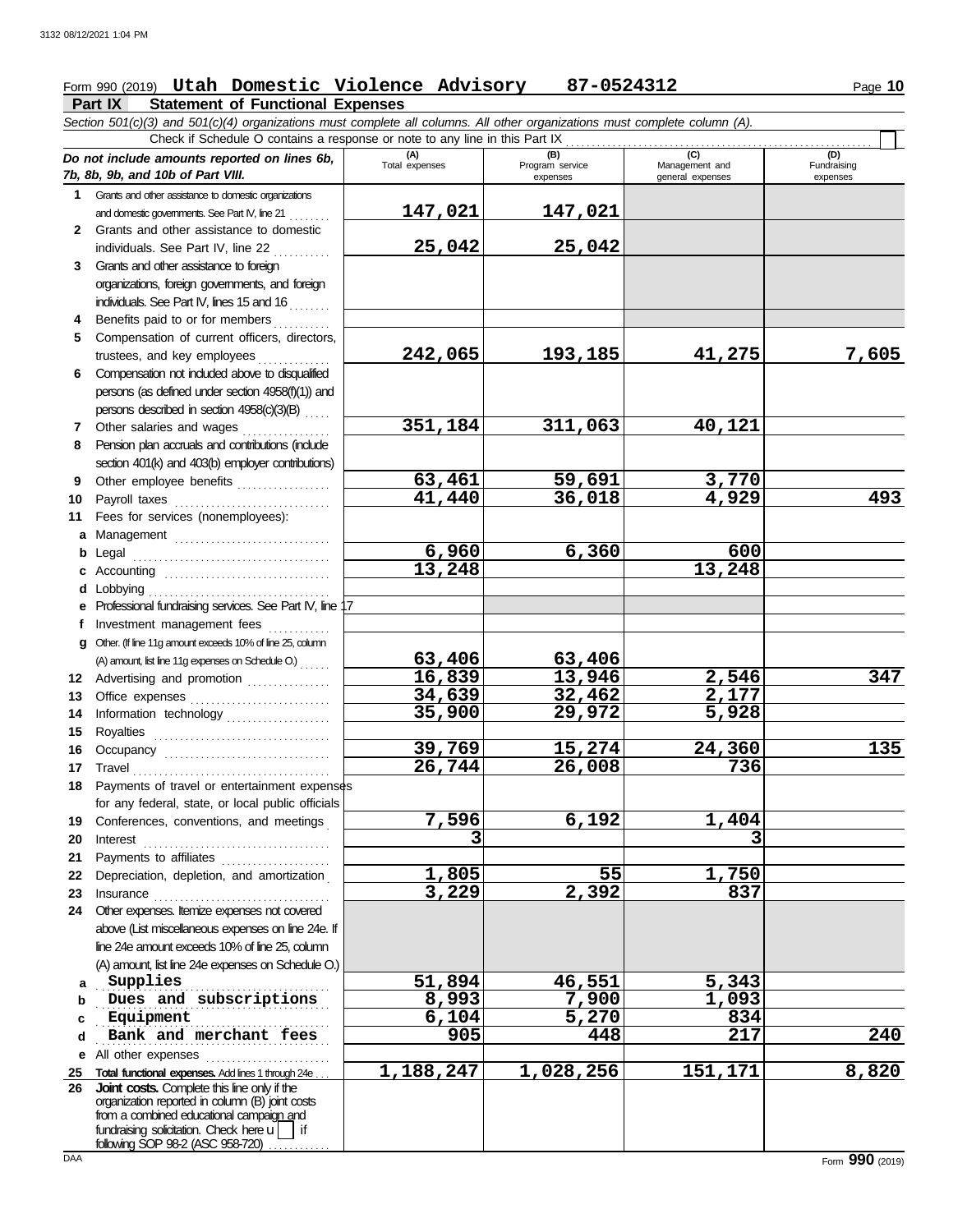|                             |        | Form 990 (2019) Utah Domestic Violence Advisory                                        |                 |               | 87-0524312        |                         | Page 11        |
|-----------------------------|--------|----------------------------------------------------------------------------------------|-----------------|---------------|-------------------|-------------------------|----------------|
|                             | Part X | <b>Balance Sheet</b>                                                                   |                 |               |                   |                         |                |
|                             |        | Check if Schedule O contains a response or note to any line in this Part X.            |                 |               |                   |                         |                |
|                             |        |                                                                                        |                 |               | (A)               |                         | (B)            |
|                             |        |                                                                                        |                 |               | Beginning of year |                         | End of year    |
|                             | 1      | Cash-non-interest-bearing                                                              |                 |               | 141,656           | $\mathbf{1}$            | 177,425        |
|                             | 2      |                                                                                        |                 |               | 7,635             | $\overline{2}$          | 22,920         |
|                             | 3      |                                                                                        |                 |               | 111,790           | $\mathbf{3}$            | 198,983        |
|                             | 4      | Accounts receivable, net                                                               |                 |               | 575               | $\overline{\mathbf{4}}$ | 377            |
|                             | 5      | Loans and other receivables from any current or former officer, director,              |                 |               |                   |                         |                |
|                             |        | trustee, key employee, creator or founder, substantial contributor, or 35%             |                 |               |                   |                         |                |
|                             |        | controlled entity or family member of any of these persons                             |                 |               |                   | 5                       |                |
|                             | 6      | Loans and other receivables from other disqualified persons (as defined                |                 |               |                   |                         |                |
|                             |        | under section 4958(f)(1)), and persons described in section 4958(c)(3)(B)              |                 |               |                   | 6                       |                |
| Assets                      | 7      |                                                                                        |                 |               |                   | $\overline{7}$          |                |
|                             | 8      | Inventories for sale or use                                                            |                 |               |                   | 8                       |                |
|                             | 9      |                                                                                        |                 |               | 2,935             | $\overline{9}$          | 27,952         |
|                             |        | 10a Land, buildings, and equipment: cost or other                                      |                 |               |                   |                         |                |
|                             |        |                                                                                        |                 | <u>15,632</u> |                   |                         |                |
|                             |        | <b>b</b> Less: accumulated depreciation                                                | 10 <sub>b</sub> | 7,943         | $2,193$ 10c       |                         | 7,689          |
|                             | 11     | Investments-publicly traded securities                                                 |                 |               |                   | 11                      |                |
|                             | 12     |                                                                                        |                 |               |                   | 12                      |                |
|                             | 13     |                                                                                        |                 |               |                   | 13                      |                |
|                             | 14     | Intangible assets                                                                      |                 | 14            |                   |                         |                |
|                             | 15     | Other assets. See Part IV, line 11                                                     | $2,109$ 15      |               | 2,109             |                         |                |
|                             | 16     |                                                                                        |                 |               | $268,893$ 16      |                         | 437,455        |
|                             | 17     |                                                                                        |                 |               | $76,421$ 17       |                         | 155,854        |
|                             | 18     |                                                                                        |                 |               |                   | 18                      |                |
|                             | 19     |                                                                                        |                 |               |                   | 19                      |                |
|                             | 20     |                                                                                        |                 |               |                   | 20                      |                |
|                             | 21     | Escrow or custodial account liability. Complete Part IV of Schedule D                  |                 |               |                   | 21                      |                |
|                             | 22     | Loans and other payables to any current or former officer, director,                   |                 |               |                   |                         |                |
| Liabilities                 |        | trustee, key employee, creator or founder, substantial contributor, or 35%             |                 |               |                   |                         |                |
|                             |        | controlled entity or family member of any of these persons                             |                 |               |                   | 22                      |                |
|                             | 23     | Secured mortgages and notes payable to unrelated third parties                         |                 |               |                   | 23                      |                |
|                             | 24     | Unsecured notes and loans payable to unrelated third parties                           |                 |               |                   | 24                      |                |
|                             | 25     | Other liabilities (including federal income tax, payables to related third             |                 |               |                   |                         |                |
|                             |        | parties, and other liabilities not included on lines 17-24). Complete Part X           |                 |               |                   |                         |                |
|                             |        | of Schedule D                                                                          |                 |               |                   | 25                      |                |
|                             | 26     |                                                                                        |                 |               | 76,421            | 26                      | 155,854        |
|                             |        | Organizations that follow FASB ASC 958, check here $\vert \overline{\mathrm{X}} \vert$ |                 |               |                   |                         |                |
|                             |        | and complete lines 27, 28, 32, and 33.                                                 |                 |               |                   |                         |                |
|                             | 27     | Net assets without donor restrictions                                                  |                 |               | 147,305           | 27                      | 215,332        |
|                             | 28     | Net assets with donor restrictions                                                     |                 |               | 45,167            | 28                      | 66,269         |
|                             |        | Organizations that do not follow FASB ASC 958, check here u                            |                 |               |                   |                         |                |
|                             |        | and complete lines 29 through 33.                                                      |                 |               |                   |                         |                |
|                             | 29     | Capital stock or trust principal, or current funds                                     |                 |               |                   | 29                      |                |
|                             | 30     | Paid-in or capital surplus, or land, building, or equipment fund                       |                 |               |                   | 30                      |                |
|                             | 31     | Retained earnings, endowment, accumulated income, or other funds                       |                 |               |                   | 31                      |                |
| Net Assets or Fund Balances | 32     | Total net assets or fund balances                                                      |                 |               | 192,472           | 32                      | <u>281,601</u> |
|                             | 33     |                                                                                        |                 |               | 268,893           | 33                      | 437,455        |

Form **990** (2019)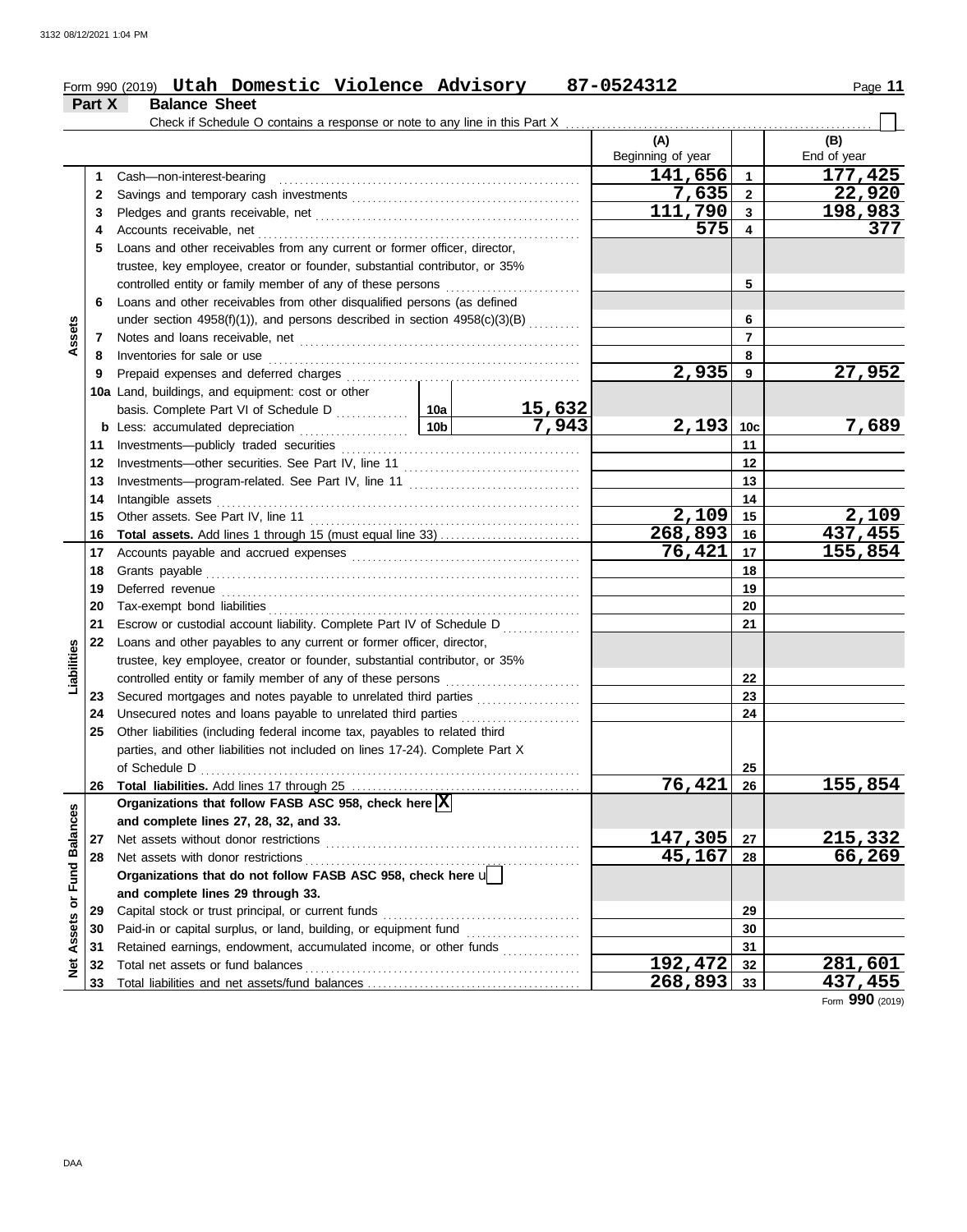|    | Form 990 (2019) Utah Domestic Violence Advisory<br>87-0524312                                                                                                                                                                  |                         |                        |             | Page 12         |
|----|--------------------------------------------------------------------------------------------------------------------------------------------------------------------------------------------------------------------------------|-------------------------|------------------------|-------------|-----------------|
|    | <b>Reconciliation of Net Assets</b><br>Part XI                                                                                                                                                                                 |                         |                        |             |                 |
|    |                                                                                                                                                                                                                                |                         |                        |             |                 |
| 1. |                                                                                                                                                                                                                                |                         | $\overline{1,124,876}$ |             |                 |
| 2  |                                                                                                                                                                                                                                | $\mathbf{2}$            | 1,188,247              |             |                 |
| 3  |                                                                                                                                                                                                                                | $\overline{3}$          |                        | $-63,371$   |                 |
| 4  | Net assets or fund balances at beginning of year (must equal Part X, line 32, column (A)) [[[[[[[[[[[[[[[[[[[                                                                                                                  | $\overline{\mathbf{4}}$ |                        |             | 192,472         |
| 5  | Net unrealized gains (losses) on investments [11] matter contracts and the state of the state of the state of the state of the state of the state of the state of the state of the state of the state of the state of the stat | 5                       |                        |             |                 |
| 6  |                                                                                                                                                                                                                                | 6                       |                        |             |                 |
| 7  | Investment expenses                                                                                                                                                                                                            | $\overline{7}$          |                        |             |                 |
| 8  | Prior period adjustments [11, 12] and the contract of the contract of the contract of the contract of the contract of the contract of the contract of the contract of the contract of the contract of the contract of the cont | 8                       |                        |             |                 |
| 9  | Other changes in net assets or fund balances (explain on Schedule O)                                                                                                                                                           | 9                       |                        |             | 152,500         |
| 10 | Net assets or fund balances at end of year. Combine lines 3 through 9 (must equal Part X, line                                                                                                                                 |                         |                        |             |                 |
|    |                                                                                                                                                                                                                                | 10                      |                        | 281,601     |                 |
|    | <b>Financial Statements and Reporting</b><br><b>Part XII</b>                                                                                                                                                                   |                         |                        |             |                 |
|    | Check if Schedule O contains a response or note to any line in this Part XII                                                                                                                                                   |                         |                        |             |                 |
|    |                                                                                                                                                                                                                                |                         |                        | Yes l       | No              |
| 1  | $ \mathbf{X} $ Accrual<br>Accounting method used to prepare the Form 990:     Cash<br>Other                                                                                                                                    |                         |                        |             |                 |
|    | If the organization changed its method of accounting from a prior year or checked "Other," explain in                                                                                                                          |                         |                        |             |                 |
|    | Schedule O.                                                                                                                                                                                                                    |                         |                        |             |                 |
|    | 2a Were the organization's financial statements compiled or reviewed by an independent accountant?                                                                                                                             |                         | 2a                     |             | X               |
|    | If "Yes," check a box below to indicate whether the financial statements for the year were compiled or                                                                                                                         |                         |                        |             |                 |
|    | reviewed on a separate basis, consolidated basis, or both:                                                                                                                                                                     |                         |                        |             |                 |
|    | Separate basis<br>Consolidated basis<br>Both consolidated and separate basis<br>$\blacksquare$                                                                                                                                 |                         |                        |             |                 |
|    | <b>b</b> Were the organization's financial statements audited by an independent accountant?                                                                                                                                    |                         | 2b                     | X           |                 |
|    | If "Yes," check a box below to indicate whether the financial statements for the year were audited on a                                                                                                                        |                         |                        |             |                 |
|    | separate basis, consolidated basis, or both:                                                                                                                                                                                   |                         |                        |             |                 |
|    | $ \mathbf{X} $ Separate basis<br>Consolidated basis<br>Both consolidated and separate basis                                                                                                                                    |                         |                        |             |                 |
|    | c If "Yes" to line 2a or 2b, does the organization have a committee that assumes responsibility for oversight of                                                                                                               |                         |                        |             |                 |
|    | the audit, review, or compilation of its financial statements and selection of an independent accountant?                                                                                                                      |                         | 2c                     | $\mathbf X$ |                 |
|    | If the organization changed either its oversight process or selection process during the tax year, explain on                                                                                                                  |                         |                        |             |                 |
|    | Schedule O.                                                                                                                                                                                                                    |                         |                        |             |                 |
|    | 3a As a result of a federal award, was the organization required to undergo an audit or audits as set forth in the                                                                                                             |                         |                        |             |                 |
|    | Single Audit Act and OMB Circular A-133?                                                                                                                                                                                       |                         | 3a                     |             | $\mathbf X$     |
|    | b If "Yes," did the organization undergo the required audit or audits? If the organization did not undergo the                                                                                                                 |                         | 3b                     |             |                 |
|    | required audit or audits, explain why on Schedule O and describe any steps taken to undergo such audits                                                                                                                        |                         |                        |             | Form 990 (2019) |
|    |                                                                                                                                                                                                                                |                         |                        |             |                 |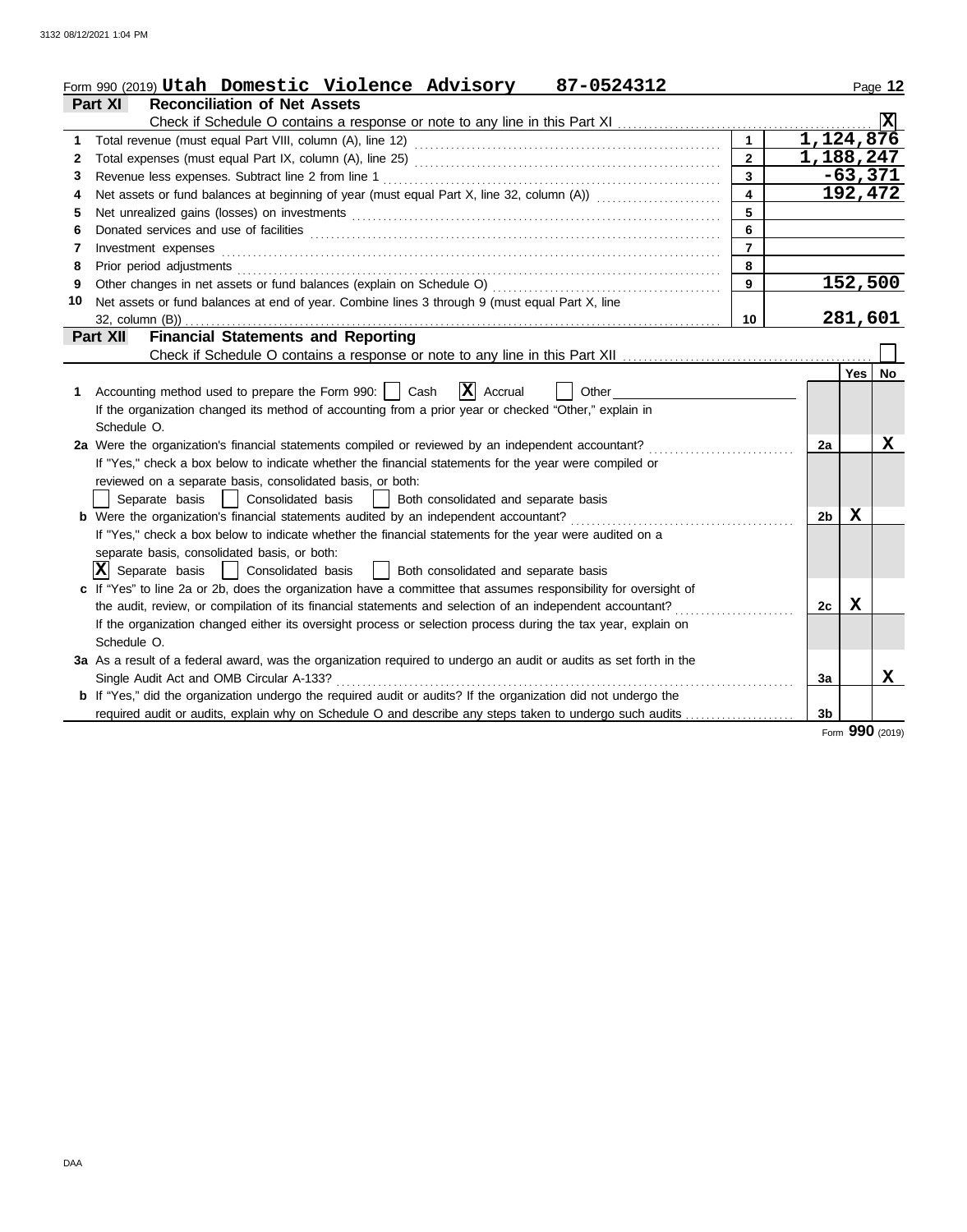| <b>SCHEDULE A</b>                     |                                                                                                                                                                                                                                                                                                                                                                                                                                                                                                                                                                                                                                                   |                                             | <b>Public Charity Status and Public Support</b>                                                                                                                                                                                                                                                                                                                                                                                                                                                                                                                                                                                                                                                                      |      |                                                                   |                                                         | OMB No. 1545-0047                                     |  |
|---------------------------------------|---------------------------------------------------------------------------------------------------------------------------------------------------------------------------------------------------------------------------------------------------------------------------------------------------------------------------------------------------------------------------------------------------------------------------------------------------------------------------------------------------------------------------------------------------------------------------------------------------------------------------------------------------|---------------------------------------------|----------------------------------------------------------------------------------------------------------------------------------------------------------------------------------------------------------------------------------------------------------------------------------------------------------------------------------------------------------------------------------------------------------------------------------------------------------------------------------------------------------------------------------------------------------------------------------------------------------------------------------------------------------------------------------------------------------------------|------|-------------------------------------------------------------------|---------------------------------------------------------|-------------------------------------------------------|--|
| (Form 990 or 990-EZ)                  |                                                                                                                                                                                                                                                                                                                                                                                                                                                                                                                                                                                                                                                   |                                             | Complete if the organization is a section 501(c)(3) organization or a section 4947(a)(1) nonexempt charitable trust.                                                                                                                                                                                                                                                                                                                                                                                                                                                                                                                                                                                                 | 2019 |                                                                   |                                                         |                                                       |  |
| Department of the Treasury            |                                                                                                                                                                                                                                                                                                                                                                                                                                                                                                                                                                                                                                                   |                                             | La Attach to Form 990 or Form 990-EZ.                                                                                                                                                                                                                                                                                                                                                                                                                                                                                                                                                                                                                                                                                |      |                                                                   |                                                         | Open to Public                                        |  |
| Internal Revenue Service              |                                                                                                                                                                                                                                                                                                                                                                                                                                                                                                                                                                                                                                                   |                                             | <b>La Go to www.irs.gov/Form990 for instructions and the latest information.</b>                                                                                                                                                                                                                                                                                                                                                                                                                                                                                                                                                                                                                                     |      | Inspection                                                        |                                                         |                                                       |  |
| Name of the organization              |                                                                                                                                                                                                                                                                                                                                                                                                                                                                                                                                                                                                                                                   |                                             | Utah Domestic Violence Advisory                                                                                                                                                                                                                                                                                                                                                                                                                                                                                                                                                                                                                                                                                      |      |                                                                   |                                                         | Employer identification number                        |  |
| Part I                                |                                                                                                                                                                                                                                                                                                                                                                                                                                                                                                                                                                                                                                                   | Council                                     | Reason for Public Charity Status (All organizations must complete this part.) See instructions.                                                                                                                                                                                                                                                                                                                                                                                                                                                                                                                                                                                                                      |      |                                                                   | 87-0524312                                              |                                                       |  |
| 1<br>2<br>3<br>4<br>city, and state:  |                                                                                                                                                                                                                                                                                                                                                                                                                                                                                                                                                                                                                                                   |                                             | The organization is not a private foundation because it is: (For lines 1 through 12, check only one box.)<br>A church, convention of churches, or association of churches described in section 170(b)(1)(A)(i).<br>A school described in section 170(b)(1)(A)(ii). (Attach Schedule E (Form 990 or 990-EZ).)<br>A hospital or a cooperative hospital service organization described in section 170(b)(1)(A)(iii).<br>A medical research organization operated in conjunction with a hospital described in section 170(b)(1)(A)(iii). Enter the hospital's name,                                                                                                                                                      |      |                                                                   |                                                         |                                                       |  |
| 5<br>6<br> X<br>7                     | An organization operated for the benefit of a college or university owned or operated by a governmental unit described in<br>section 170(b)(1)(A)(iv). (Complete Part II.)<br>A federal, state, or local government or governmental unit described in section 170(b)(1)(A)(v).<br>An organization that normally receives a substantial part of its support from a governmental unit or from the general public<br>described in section 170(b)(1)(A)(vi). (Complete Part II.)<br>A community trust described in section 170(b)(1)(A)(vi). (Complete Part II.)                                                                                      |                                             |                                                                                                                                                                                                                                                                                                                                                                                                                                                                                                                                                                                                                                                                                                                      |      |                                                                   |                                                         |                                                       |  |
| 8<br>9<br>university:                 |                                                                                                                                                                                                                                                                                                                                                                                                                                                                                                                                                                                                                                                   |                                             | An agricultural research organization described in section 170(b)(1)(A)(ix) operated in conjunction with a land-grant college<br>or university or a non-land-grant college of agriculture (see instructions). Enter the name, city, and state of the college or                                                                                                                                                                                                                                                                                                                                                                                                                                                      |      |                                                                   |                                                         |                                                       |  |
| 10                                    | An organization that normally receives: (1) more than 33 1/3% of its support from contributions, membership fees, and gross<br>receipts from activities related to its exempt functions—subject to certain exceptions, and (2) no more than 33 1/3% of its<br>support from gross investment income and unrelated business taxable income (less section 511 tax) from businesses<br>acquired by the organization after June 30, 1975. See section 509(a)(2). (Complete Part III.)                                                                                                                                                                  |                                             |                                                                                                                                                                                                                                                                                                                                                                                                                                                                                                                                                                                                                                                                                                                      |      |                                                                   |                                                         |                                                       |  |
| 11<br>12<br>a                         | An organization organized and operated exclusively to test for public safety. See section 509(a)(4).<br>An organization organized and operated exclusively for the benefit of, to perform the functions of, or to carry out the purposes<br>of one or more publicly supported organizations described in section $509(a)(1)$ or section $509(a)(2)$ . See section $509(a)(3)$ .<br>Check the box in lines 12a through 12d that describes the type of supporting organization and complete lines 12e, 12f, and 12g.<br>Type I. A supporting organization operated, supervised, or controlled by its supported organization(s), typically by giving |                                             |                                                                                                                                                                                                                                                                                                                                                                                                                                                                                                                                                                                                                                                                                                                      |      |                                                                   |                                                         |                                                       |  |
| b                                     |                                                                                                                                                                                                                                                                                                                                                                                                                                                                                                                                                                                                                                                   |                                             | the supported organization(s) the power to regularly appoint or elect a majority of the directors or trustees of the<br>supporting organization. You must complete Part IV, Sections A and B.<br>Type II. A supporting organization supervised or controlled in connection with its supported organization(s), by having<br>control or management of the supporting organization vested in the same persons that control or manage the supported<br>organization(s). You must complete Part IV, Sections A and C.                                                                                                                                                                                                    |      |                                                                   |                                                         |                                                       |  |
| c<br>d<br>е                           |                                                                                                                                                                                                                                                                                                                                                                                                                                                                                                                                                                                                                                                   |                                             | Type III functionally integrated. A supporting organization operated in connection with, and functionally integrated with,<br>its supported organization(s) (see instructions). You must complete Part IV, Sections A, D, and E.<br>Type III non-functionally integrated. A supporting organization operated in connection with its supported organization(s)<br>that is not functionally integrated. The organization generally must satisfy a distribution requirement and an attentiveness<br>requirement (see instructions). You must complete Part IV, Sections A and D, and Part V.<br>Check this box if the organization received a written determination from the IRS that it is a Type I, Type II, Type III |      |                                                                   |                                                         |                                                       |  |
| Ť.<br>g                               |                                                                                                                                                                                                                                                                                                                                                                                                                                                                                                                                                                                                                                                   | Enter the number of supported organizations | functionally integrated, or Type III non-functionally integrated supporting organization.<br>Provide the following information about the supported organization(s).                                                                                                                                                                                                                                                                                                                                                                                                                                                                                                                                                  |      |                                                                   |                                                         |                                                       |  |
| (i) Name of supported<br>organization |                                                                                                                                                                                                                                                                                                                                                                                                                                                                                                                                                                                                                                                   | (ii) EIN                                    | (iii) Type of organization<br>(described on lines 1-10<br>above (see instructions))                                                                                                                                                                                                                                                                                                                                                                                                                                                                                                                                                                                                                                  |      | (iv) Is the organization<br>listed in your governing<br>document? | (v) Amount of monetary<br>support (see<br>instructions) | (vi) Amount of<br>other support (see<br>instructions) |  |
| (A)                                   |                                                                                                                                                                                                                                                                                                                                                                                                                                                                                                                                                                                                                                                   |                                             |                                                                                                                                                                                                                                                                                                                                                                                                                                                                                                                                                                                                                                                                                                                      | Yes  | No                                                                |                                                         |                                                       |  |
| (B)                                   |                                                                                                                                                                                                                                                                                                                                                                                                                                                                                                                                                                                                                                                   |                                             |                                                                                                                                                                                                                                                                                                                                                                                                                                                                                                                                                                                                                                                                                                                      |      |                                                                   |                                                         |                                                       |  |
| (C)<br>(D)                            |                                                                                                                                                                                                                                                                                                                                                                                                                                                                                                                                                                                                                                                   |                                             |                                                                                                                                                                                                                                                                                                                                                                                                                                                                                                                                                                                                                                                                                                                      |      |                                                                   |                                                         |                                                       |  |
| (E)                                   |                                                                                                                                                                                                                                                                                                                                                                                                                                                                                                                                                                                                                                                   |                                             |                                                                                                                                                                                                                                                                                                                                                                                                                                                                                                                                                                                                                                                                                                                      |      |                                                                   |                                                         |                                                       |  |
| Total                                 |                                                                                                                                                                                                                                                                                                                                                                                                                                                                                                                                                                                                                                                   |                                             | For Paperwork Reduction Act Notice, see the Instructions for Form 000 or 000-F7                                                                                                                                                                                                                                                                                                                                                                                                                                                                                                                                                                                                                                      |      |                                                                   |                                                         | Schodule A (Form 990 or 990-F7) 2019                  |  |

**For Paperwork Reduction Act Notice, see the Instructions for Form 990 or 990-EZ.**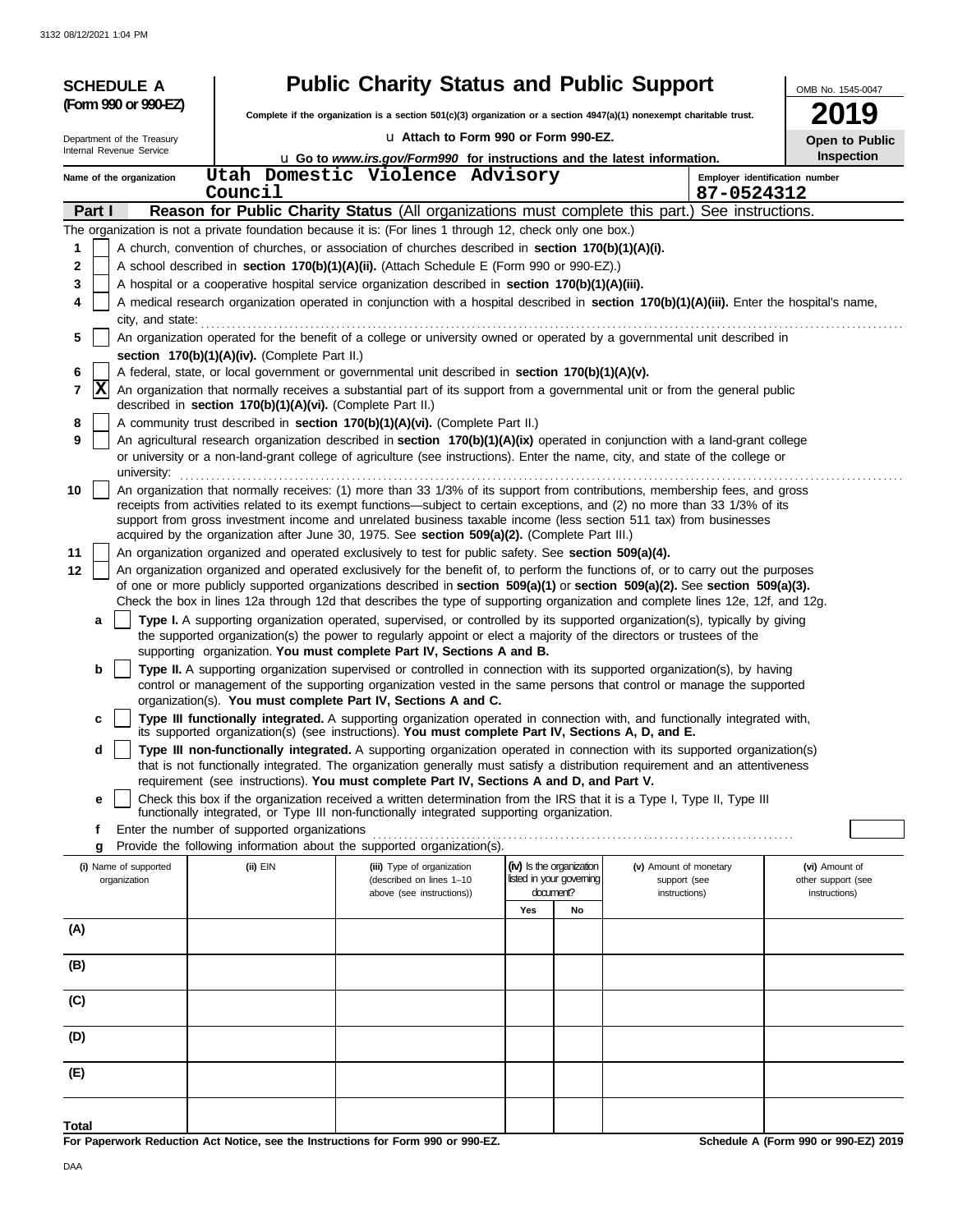Schedule A (Form 990 or 990-EZ) 2019 Page **2 Utah Domestic Violence Advisory 87-0524312 Part II Support Schedule for Organizations Described in Sections 170(b)(1)(A)(iv) and 170(b)(1)(A)(vi)** (Complete only if you checked the box on line 5, 7, or 8 of Part I or if the organization failed to qualify under Part III. If the organization fails to qualify under the tests listed below, please complete Part III.) **Section A. Public Support Calendar year (or fiscal year beginning in) <b>u** | (a) 2015 | (b) 2016 | (c) 2017 | (d) 2018 | (e) 2019 | (f) Total **(a)** 2015 **(b)** 2016 **(c)** 2017 **(d)** 2018 **(e)** 2019 **1** Gifts, grants, contributions, and membership fees received. (Do not **932,308 1,093,699 1,002,102 874,702 1,115,510 5,018,321** include any "unusual grants.") . . . . . . . . **2** Tax revenues levied for the organization's benefit and either paid to or expended on its behalf ......... **3** The value of services or facilities furnished by a governmental unit to the organization without charge **Total.** Add lines 1 through 3 . . . . . . . . . **4 932,308 1,093,699 1,002,102 874,702 1,115,510 5,018,321** The portion of total contributions by **5** each person (other than a governmental unit or publicly supported organization) included on line 1 that exceeds 2% of the amount **150,883** shown on line 11, column (f)  $\ldots$ **Public support.** Subtract line 5 from line 4. **4,867,438 6 Section B. Total Support Calendar year (or fiscal year beginning in) <b>u** (a) 2015 (b) 2016 (c) 2017 (d) 2018 (e) 2019 (f) Total **(a)** 2015 u **(b)** 2016 **(c)** 2017 **(d)** 2018 **(e)** 2019 **7** Amounts from line 4 **932,308 1,093,699 1,002,102 874,702 1,115,510 5,018,321 8** Gross income from interest, dividends, payments received on securities loans, rents, royalties, and income from similar sources . . . . . . . . . . . . . . . . . . . . . . . . **7 10 17 9** Net income from unrelated business activities, whether or not the business is regularly carried on ................ **10** Other income. Do not include gain or loss from the sale of capital assets (Explain in Part VI.) . . . . . . . . . . . . . . . . . **11 Total support.** Add lines 7 through 10 **5,018,338 12 12** Gross receipts from related activities, etc. (see instructions) . . . . . . . . . . . . . . . . . . . . . . . . . . . . . . . . . . . . . . . . . . . . . . . . . . . . . . . . . . . . . . . **69,313** First five years. If the Form 990 is for the organization's first, second, third, fourth, or fifth tax year as a section 501(c)(3) **13** organization, check this box and stop here ▶│ **Section C. Computation of Public Support Percentage 14 % 96.99 14** Public support percentage for 2019 (line 6, column (f) divided by line 11, column (f)) . . . . . . . . . . . . . . . . . . . . . . . . . . . . . . . . . . . . . . Public support percentage from 2018 Schedule A, Part II, line 14 . . . . . . . . . . . . . . . . . . . . . . . . . . . . . . . . . . . . . . . . . . . . . . . . . . . . . . . . . . **15 15 % 99.37 16a 33 1/3% support test—2019.** If the organization did not check the box on line 13, and line 14 is 33 1/3% or more, check this box and **stop here.** The organization qualifies as a publicly supported organization . . . . . . . . . . . . . . . . . . . . . . . . . . . . . . . . . . . . . . . . . . . . . . . . . . . . . . . . . . . **X b 33 1/3% support test—2018.** If the organization did not check a box on line 13 or 16a, and line 15 is 33 1/3% or more, check this box and stop here. The organization qualifies as a publicly supported organization ....................... **17a 10%-facts-and-circumstances test—2019.** If the organization did not check a box on line 13, 16a, or 16b, and line 14 is 10% or more, and if the organization meets the "facts-and-circumstances" test, check this box and **stop here.** Explain in Part VI how the organization meets the "facts-and-circumstances" test. The organization qualifies as a publicly supported organization . . . . . . . . . . . . . . . . . . . . . . . . . . . . . . . . . . . . . . . . . . . . . . . . . . . . . . . . . . . . . . . . . . . . . . . . . . . . . . . . . . . . . . . . . . . . . . . . . . . . . . . . . . . . . . . . . . . . . . . . . . . . . . . . . . . . . . **b 10%-facts-and-circumstances test—2018.** If the organization did not check a box on line 13, 16a, 16b, or 17a, and line 15 is 10% or more, and if the organization meets the "facts-and-circumstances" test, check this box and **stop here.** Explain in Part VI how the organization meets the "facts-and-circumstances" test. The organization qualifies as a publicly supported organization . . . . . . . . . . . . . . . . . . . . . . . . . . . . . . . . . . . . . . . . . . . . . . . . . . . . . . . . . . . . . . . . . . . . . . . . . . . . . . . . . . . . . . . . . . . . . . . . . . . . . . . . . . . . . . . . . . . . . . . . . . **18 Private foundation.** If the organization did not check a box on line 13, 16a, 16b, 17a, or 17b, check this box and see **instructions**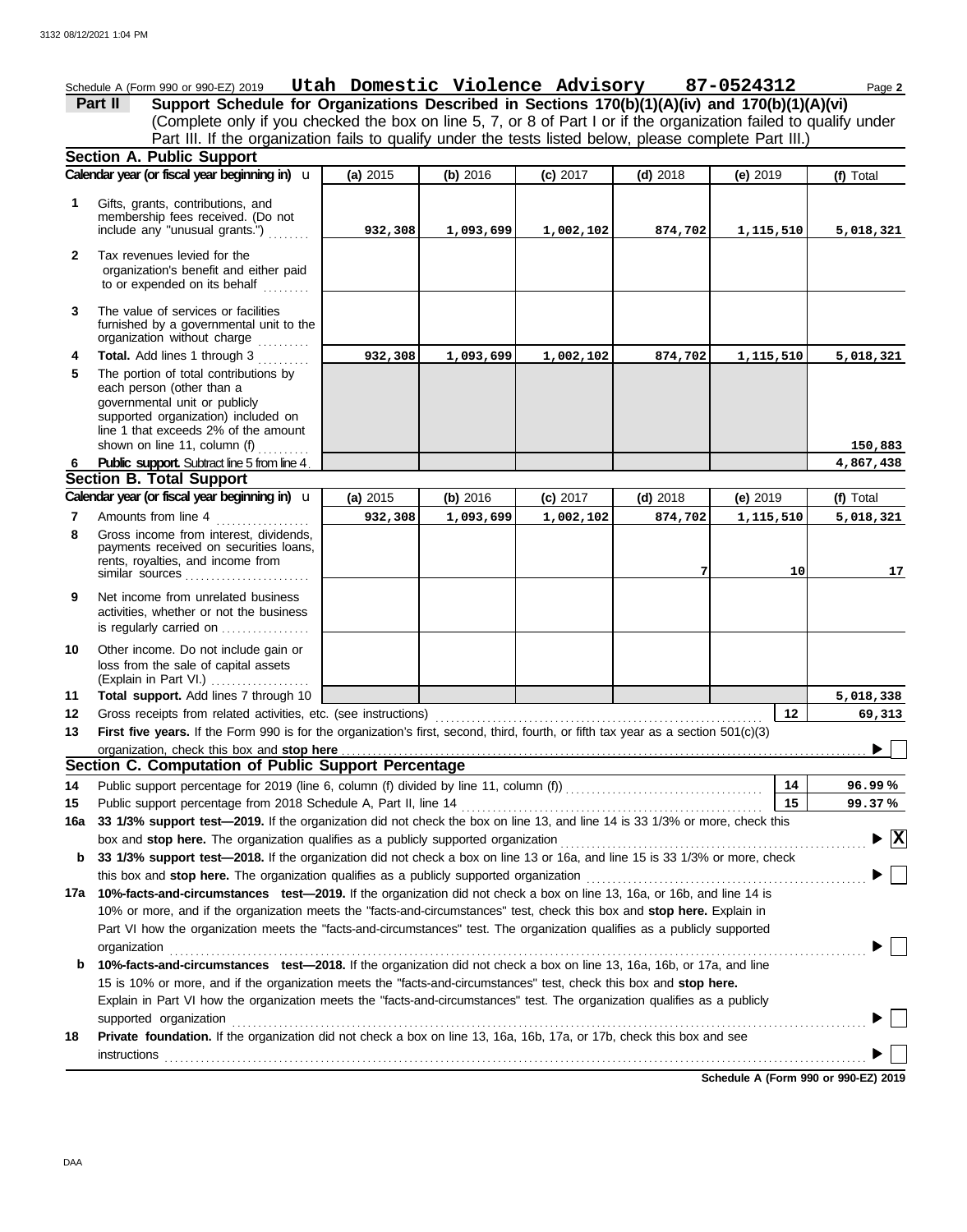| Schedule A (Form 990 or 990-EZ) 2019                                                                               |                                                                                              |            | Utah Domestic Violence Advisory |            | 87-0524312 | Page 3    |  |  |  |
|--------------------------------------------------------------------------------------------------------------------|----------------------------------------------------------------------------------------------|------------|---------------------------------|------------|------------|-----------|--|--|--|
| Part III<br>Support Schedule for Organizations Described in Section 509(a)(2)                                      |                                                                                              |            |                                 |            |            |           |  |  |  |
| (Complete only if you checked the box on line 10 of Part I or if the organization failed to qualify under Part II. |                                                                                              |            |                                 |            |            |           |  |  |  |
|                                                                                                                    | If the organization fails to qualify under the tests listed below, please complete Part II.) |            |                                 |            |            |           |  |  |  |
| <b>Section A. Public Support</b>                                                                                   |                                                                                              |            |                                 |            |            |           |  |  |  |
| Calendar year (or fiscal year beginning in) u                                                                      | (a) $2015$                                                                                   | (b) $2016$ | $(c)$ 2017                      | $(d)$ 2018 | (e) $2019$ | (f) Total |  |  |  |
| Gifts, grants, contributions, and membership fees                                                                  |                                                                                              |            |                                 |            |            |           |  |  |  |

|          | received. (Do not include any "unusual grants.")                                                                                                                                        |          |          |            |            |            |    |           |
|----------|-----------------------------------------------------------------------------------------------------------------------------------------------------------------------------------------|----------|----------|------------|------------|------------|----|-----------|
| 2        | Gross receipts from admissions, merchandise<br>sold or services performed, or facilities<br>fumished in any activity that is related to the<br>organization's tax-exempt purpose        |          |          |            |            |            |    |           |
| 3        | Gross receipts from activities that are not an<br>unrelated trade or business under section 513                                                                                         |          |          |            |            |            |    |           |
| 4        | Tax revenues levied for the<br>organization's benefit and either paid<br>to or expended on its behalf                                                                                   |          |          |            |            |            |    |           |
| 5        | The value of services or facilities<br>furnished by a governmental unit to the<br>organization without charge                                                                           |          |          |            |            |            |    |           |
| 6        | Total. Add lines 1 through 5                                                                                                                                                            |          |          |            |            |            |    |           |
|          | <b>7a</b> Amounts included on lines 1, 2, and 3<br>received from disqualified persons                                                                                                   |          |          |            |            |            |    |           |
| b        | Amounts induded on lines 2 and 3<br>received from other than disqualified<br>persons that exceed the greater of \$5,000<br>or 1% of the amount on line 13 for the year                  |          |          |            |            |            |    |           |
| c        | Add lines 7a and 7b                                                                                                                                                                     |          |          |            |            |            |    |           |
| 8        | Public support. (Subtract line 7c from                                                                                                                                                  |          |          |            |            |            |    |           |
|          | Section B. Total Support                                                                                                                                                                |          |          |            |            |            |    |           |
|          | Calendar year (or fiscal year beginning in) u                                                                                                                                           | (a) 2015 | (b) 2016 | $(c)$ 2017 | $(d)$ 2018 | $(e)$ 2019 |    | (f) Total |
| 9        | Amounts from line 6                                                                                                                                                                     |          |          |            |            |            |    |           |
| 10a      | Gross income from interest, dividends,<br>payments received on securities loans, rents,<br>royalties, and income from similar sources                                                   |          |          |            |            |            |    |           |
| b        | Unrelated business taxable income (les\$<br>section 511 taxes) from businesses<br>acquired after June 30, 1975                                                                          |          |          |            |            |            |    |           |
| c        | Add lines 10a and 10b                                                                                                                                                                   |          |          |            |            |            |    |           |
| 11       | Net income from unrelated business<br>activities not included in line 10b, whether<br>or not the business is regularly carried on                                                       |          |          |            |            |            |    |           |
| 12       | Other income. Do not include gain or<br>loss from the sale of capital assets<br>(Explain in Part VI.)                                                                                   |          |          |            |            |            |    |           |
| 13<br>14 | Total support. (Add lines 9, 10c, 11,<br>and 12.)<br>First five years. If the Form 990 is for the organization's first, second, third, fourth, or fifth tax year as a section 501(c)(3) |          |          |            |            |            |    |           |
|          | organization, check this box and stop here <b>constant and all and all and all and all and all and all and all and a</b>                                                                |          |          |            |            |            |    |           |
|          | Section C. Computation of Public Support Percentage                                                                                                                                     |          |          |            |            |            |    |           |
| 15       |                                                                                                                                                                                         |          |          |            |            |            | 15 | %         |
| 16       |                                                                                                                                                                                         |          |          |            |            |            | 16 | %         |
|          | Section D. Computation of Investment Income Percentage                                                                                                                                  |          |          |            |            |            |    |           |
| 17       |                                                                                                                                                                                         |          |          |            |            |            | 17 | %         |
| 18       | Investment income percentage from 2018 Schedule A, Part III, line 17                                                                                                                    |          | 18       | %          |            |            |    |           |
| 19a      | 33 1/3% support tests-2019. If the organization did not check the box on line 14, and line 15 is more than 33 1/3%, and line                                                            |          |          |            |            |            |    |           |
|          | 17 is not more than 33 1/3%, check this box and stop here. The organization qualifies as a publicly supported organization                                                              |          |          |            |            |            |    |           |
| b        | 33 1/3% support tests—2018. If the organization did not check a box on line 14 or line 19a, and line 16 is more than 33 1/3%, and                                                       |          |          |            |            |            |    |           |
|          | line 18 is not more than 33 1/3%, check this box and stop here. The organization qualifies as a publicly supported organization                                                         |          |          |            |            |            |    |           |
| 20       |                                                                                                                                                                                         |          |          |            |            |            |    |           |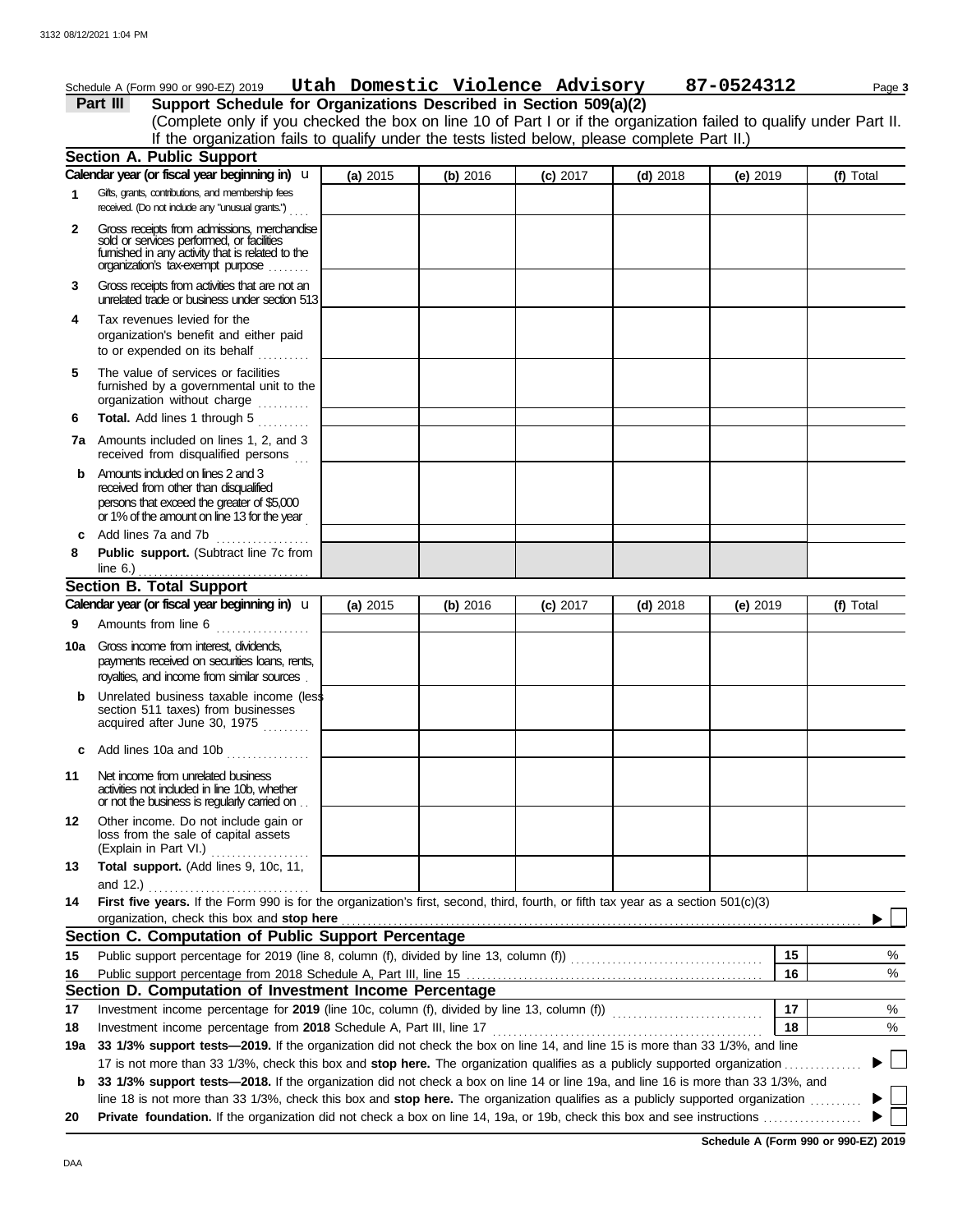|     | Schedule A (Form 990 or 990-EZ) 2019    Utah Domestic Violence Advisory<br>87-0524312                               |                   |            | Page 4 |
|-----|---------------------------------------------------------------------------------------------------------------------|-------------------|------------|--------|
|     | <b>Part IV</b><br><b>Supporting Organizations</b>                                                                   |                   |            |        |
|     | (Complete only if you checked a box in line 12 on Part I. If you checked 12a of Part I, complete Sections A         |                   |            |        |
|     | and B. If you checked 12b of Part I, complete Sections A and C. If you checked 12c of Part I, complete              |                   |            |        |
|     | Sections A, D, and E. If you checked 12d of Part I, complete Sections A and D, and complete Part V.)                |                   |            |        |
|     | Section A. All Supporting Organizations                                                                             |                   |            |        |
|     |                                                                                                                     |                   | <b>Yes</b> | No     |
| 1   | Are all of the organization's supported organizations listed by name in the organization's governing                |                   |            |        |
|     | documents? If "No," describe in Part VI how the supported organizations are designated. If designated by            |                   |            |        |
|     | class or purpose, describe the designation. If historic and continuing relationship, explain.                       | 1                 |            |        |
| 2   | Did the organization have any supported organization that does not have an IRS determination of status              |                   |            |        |
|     | under section 509(a)(1) or (2)? If "Yes," explain in Part VI how the organization determined that the supported     |                   |            |        |
|     | organization was described in section 509(a)(1) or (2).                                                             | $\mathbf{2}$      |            |        |
| За  | Did the organization have a supported organization described in section $501(c)(4)$ , (5), or (6)? If "Yes," answer |                   |            |        |
|     | $(b)$ and $(c)$ below.                                                                                              | 3a                |            |        |
| b   | Did the organization confirm that each supported organization qualified under section 501(c)(4), (5), or (6) and    |                   |            |        |
|     | satisfied the public support tests under section 509(a)(2)? If "Yes," describe in Part VI when and how the          |                   |            |        |
|     | organization made the determination.                                                                                | 3b                |            |        |
| c   | Did the organization ensure that all support to such organizations was used exclusively for section $170(c)(2)(B)$  |                   |            |        |
|     | purposes? If "Yes," explain in Part VI what controls the organization put in place to ensure such use.              | 3c                |            |        |
| 4a  | Was any supported organization not organized in the United States ("foreign supported organization")? If            |                   |            |        |
|     | "Yes," and if you checked 12a or 12b in Part I, answer (b) and (c) below.                                           | 4a                |            |        |
| b   | Did the organization have ultimate control and discretion in deciding whether to make grants to the foreign         |                   |            |        |
|     | supported organization? If "Yes," describe in Part VI how the organization had such control and discretion          |                   |            |        |
|     | despite being controlled or supervised by or in connection with its supported organizations.                        | 4b                |            |        |
| c   | Did the organization support any foreign supported organization that does not have an IRS determination             |                   |            |        |
|     | under sections $501(c)(3)$ and $509(a)(1)$ or (2)? If "Yes," explain in Part VI what controls the organization used |                   |            |        |
|     | to ensure that all support to the foreign supported organization was used exclusively for section $170(c)(2)(B)$    |                   |            |        |
|     | purposes.                                                                                                           | 4c                |            |        |
| 5a  | Did the organization add, substitute, or remove any supported organizations during the tax year? If "Yes,"          |                   |            |        |
|     | answer (b) and (c) below (if applicable). Also, provide detail in Part VI, including (i) the names and EIN          |                   |            |        |
|     | numbers of the supported organizations added, substituted, or removed; (ii) the reasons for each such action;       |                   |            |        |
|     | (iii) the authority under the organization's organizing document authorizing such action; and (iv) how the action   |                   |            |        |
|     | was accomplished (such as by amendment to the organizing document).                                                 | 5a                |            |        |
| b   | Type I or Type II only. Was any added or substituted supported organization part of a class already                 |                   |            |        |
|     | designated in the organization's organizing document?                                                               | 5b                |            |        |
|     | Substitutions only. Was the substitution the result of an event beyond the organization's control?                  | 5c                |            |        |
| 6   | Did the organization provide support (whether in the form of grants or the provision of services or facilities) to  |                   |            |        |
|     | anyone other than (i) its supported organizations, (ii) individuals that are part of the charitable class benefited |                   |            |        |
|     | by one or more of its supported organizations, or (iii) other supporting organizations that also support or         |                   |            |        |
|     | benefit one or more of the filing organization's supported organizations? If "Yes," provide detail in Part VI.      | 6                 |            |        |
| 7   | Did the organization provide a grant, loan, compensation, or other similar payment to a substantial contributor     |                   |            |        |
|     | (as defined in section $4958(c)(3)(C)$ ), a family member of a substantial contributor, or a 35% controlled entity  |                   |            |        |
|     | with regard to a substantial contributor? If "Yes," complete Part I of Schedule L (Form 990 or 990-EZ).             | 7                 |            |        |
| 8   | Did the organization make a loan to a disqualified person (as defined in section 4958) not described in line 7?     |                   |            |        |
|     | If "Yes," complete Part I of Schedule L (Form 990 or 990-EZ).                                                       | 8                 |            |        |
| 9a  | Was the organization controlled directly or indirectly at any time during the tax year by one or more               |                   |            |        |
|     | disqualified persons as defined in section 4946 (other than foundation managers and organizations described         |                   |            |        |
|     | in section $509(a)(1)$ or $(2)$ ? If "Yes," provide detail in Part VI.                                              | 9a                |            |        |
| b   | Did one or more disqualified persons (as defined in line 9a) hold a controlling interest in any entity in which     |                   |            |        |
|     | the supporting organization had an interest? If "Yes," provide detail in Part VI.                                   | 9b                |            |        |
| c   | Did a disqualified person (as defined in line 9a) have an ownership interest in, or derive any personal benefit     |                   |            |        |
|     | from, assets in which the supporting organization also had an interest? If "Yes," provide detail in Part VI.        | 9с                |            |        |
| 10a | Was the organization subject to the excess business holdings rules of section 4943 because of section               |                   |            |        |
|     | 4943(f) (regarding certain Type II supporting organizations, and all Type III non-functionally integrated           |                   |            |        |
|     | supporting organizations)? If "Yes," answer 10b below.                                                              | 10a               |            |        |
| b   | Did the organization have any excess business holdings in the tax year? (Use Schedule C, Form 4720, to              |                   |            |        |
|     | determine whether the organization had excess business holdings.)                                                   | 10b<br><b>nnn</b> | 000F2      |        |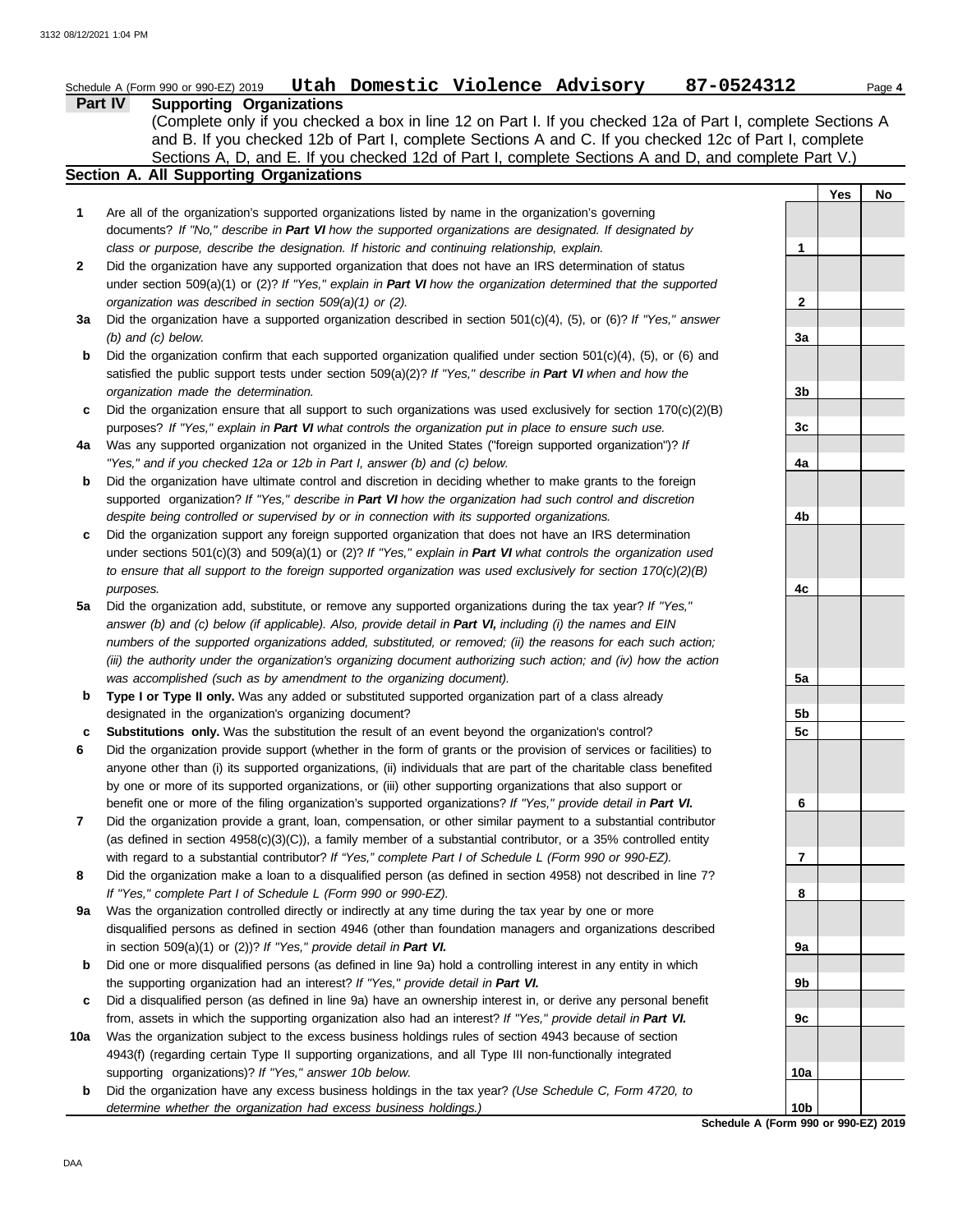|    | Utah Domestic Violence Advisory 87-0524312<br>Schedule A (Form 990 or 990-EZ) 2019                                                                                           |                 |            | Page 5 |
|----|------------------------------------------------------------------------------------------------------------------------------------------------------------------------------|-----------------|------------|--------|
|    | Part IV<br><b>Supporting Organizations (continued)</b>                                                                                                                       |                 |            |        |
|    |                                                                                                                                                                              |                 | <b>Yes</b> | No     |
| 11 | Has the organization accepted a gift or contribution from any of the following persons?                                                                                      |                 |            |        |
| а  | A person who directly or indirectly controls, either alone or together with persons described in (b) and (c)                                                                 |                 |            |        |
|    | below, the governing body of a supported organization?                                                                                                                       | 11a             |            |        |
|    | <b>b</b> A family member of a person described in (a) above?                                                                                                                 | 11 <sub>b</sub> |            |        |
|    | c A 35% controlled entity of a person described in (a) or (b) above? If "Yes" to a, b, or c, provide detail in Part VI.<br><b>Section B. Type I Supporting Organizations</b> | 11c             |            |        |
|    |                                                                                                                                                                              |                 | <b>Yes</b> |        |
|    |                                                                                                                                                                              |                 |            | No     |
| 1  | Did the directors, trustees, or membership of one or more supported organizations have the power to                                                                          |                 |            |        |
|    | regularly appoint or elect at least a majority of the organization's directors or trustees at all times during the                                                           |                 |            |        |
|    | tax year? If "No," describe in Part VI how the supported organization(s) effectively operated, supervised, or                                                                |                 |            |        |
|    | controlled the organization's activities. If the organization had more than one supported organization,                                                                      |                 |            |        |
|    | describe how the powers to appoint and/or remove directors or trustees were allocated among the supported                                                                    |                 |            |        |
|    | organizations and what conditions or restrictions, if any, applied to such powers during the tax year.                                                                       | 1               |            |        |
| 2  | Did the organization operate for the benefit of any supported organization other than the supported                                                                          |                 |            |        |
|    | organization(s) that operated, supervised, or controlled the supporting organization? If "Yes," explain in Part                                                              |                 |            |        |
|    | VI how providing such benefit carried out the purposes of the supported organization(s) that operated,                                                                       |                 |            |        |
|    | supervised, or controlled the supporting organization.                                                                                                                       | $\mathbf 2$     |            |        |
|    | Section C. Type II Supporting Organizations                                                                                                                                  |                 |            |        |
|    |                                                                                                                                                                              |                 | <b>Yes</b> | No     |
| 1  | Were a majority of the organization's directors or trustees during the tax year also a majority of the directors                                                             |                 |            |        |
|    | or trustees of each of the organization's supported organization(s)? If "No," describe in Part VI how control                                                                |                 |            |        |
|    | or management of the supporting organization was vested in the same persons that controlled or managed                                                                       |                 |            |        |
|    | the supported organization(s).                                                                                                                                               | 1               |            |        |
|    | Section D. All Type III Supporting Organizations                                                                                                                             |                 |            |        |
|    |                                                                                                                                                                              |                 | Yes        | No     |
| 1  | Did the organization provide to each of its supported organizations, by the last day of the fifth month of the                                                               |                 |            |        |
|    | organization's tax year, (i) a written notice describing the type and amount of support provided during the prior tax                                                        |                 |            |        |
|    | year, (ii) a copy of the Form 990 that was most recently filed as of the date of notification, and (iii) copies of the                                                       |                 |            |        |
|    | organization's governing documents in effect on the date of notification, to the extent not previously provided?                                                             | 1               |            |        |
| 2  | Were any of the organization's officers, directors, or trustees either (i) appointed or elected by the supported                                                             |                 |            |        |
|    | organization(s) or (ii) serving on the governing body of a supported organization? If "No," explain in Part VI how                                                           |                 |            |        |
|    | the organization maintained a close and continuous working relationship with the supported organization(s).                                                                  | 2               |            |        |
| 3  | By reason of the relationship described in (2), did the organization's supported organizations have a                                                                        |                 |            |        |
|    | significant voice in the organization's investment policies and in directing the use of the organization's                                                                   |                 |            |        |
|    | income or assets at all times during the tax year? If "Yes," describe in Part VI the role the organization's                                                                 |                 |            |        |
|    | supported organizations played in this regard.                                                                                                                               | 3               |            |        |
|    | Section E. Type III Functionally-Integrated Supporting Organizations                                                                                                         |                 |            |        |
| 1  | Check the box next to the method that the organization used to satisfy the Integral Part Test during the year (see instructions).                                            |                 |            |        |
| а  | The organization satisfied the Activities Test. Complete line 2 below.                                                                                                       |                 |            |        |
| b  | The organization is the parent of each of its supported organizations. Complete line 3 below.                                                                                |                 |            |        |
| с  | The organization supported a governmental entity. Describe in Part VI how you supported a government entity (see instructions).                                              |                 |            |        |
|    |                                                                                                                                                                              |                 |            |        |
| 2  | Activities Test. Answer (a) and (b) below.                                                                                                                                   |                 | Yes        | No     |
| a  | Did substantially all of the organization's activities during the tax year directly further the exempt purposes of                                                           |                 |            |        |
|    | the supported organization(s) to which the organization was responsive? If "Yes," then in Part VI identify                                                                   |                 |            |        |
|    | those supported organizations and explain how these activities directly furthered their exempt purposes,                                                                     |                 |            |        |

- **b** Did the activities described in (a) constitute activities that, but for the organization's involvement, one or more *how the organization was responsive to those supported organizations, and how the organization determined that these activities constituted substantially all of its activities.* of the organization's supported organization(s) would have been engaged in? *If "Yes," explain in Part VI the*
- *reasons for the organization's position that its supported organization(s) would have engaged in these activities but for the organization's involvement.*
- **3** Parent of Supported Organizations. *Answer (a) and (b) below.*
- **a** Did the organization have the power to regularly appoint or elect a majority of the officers, directors, or trustees of each of the supported organizations? *Provide details in Part VI.*
- **b** Did the organization exercise a substantial degree of direction over the policies, programs, and activities of each of its supported organizations? *If "Yes," describe in Part VI the role played by the organization in this regard.*

**2a 2b 3a 3b**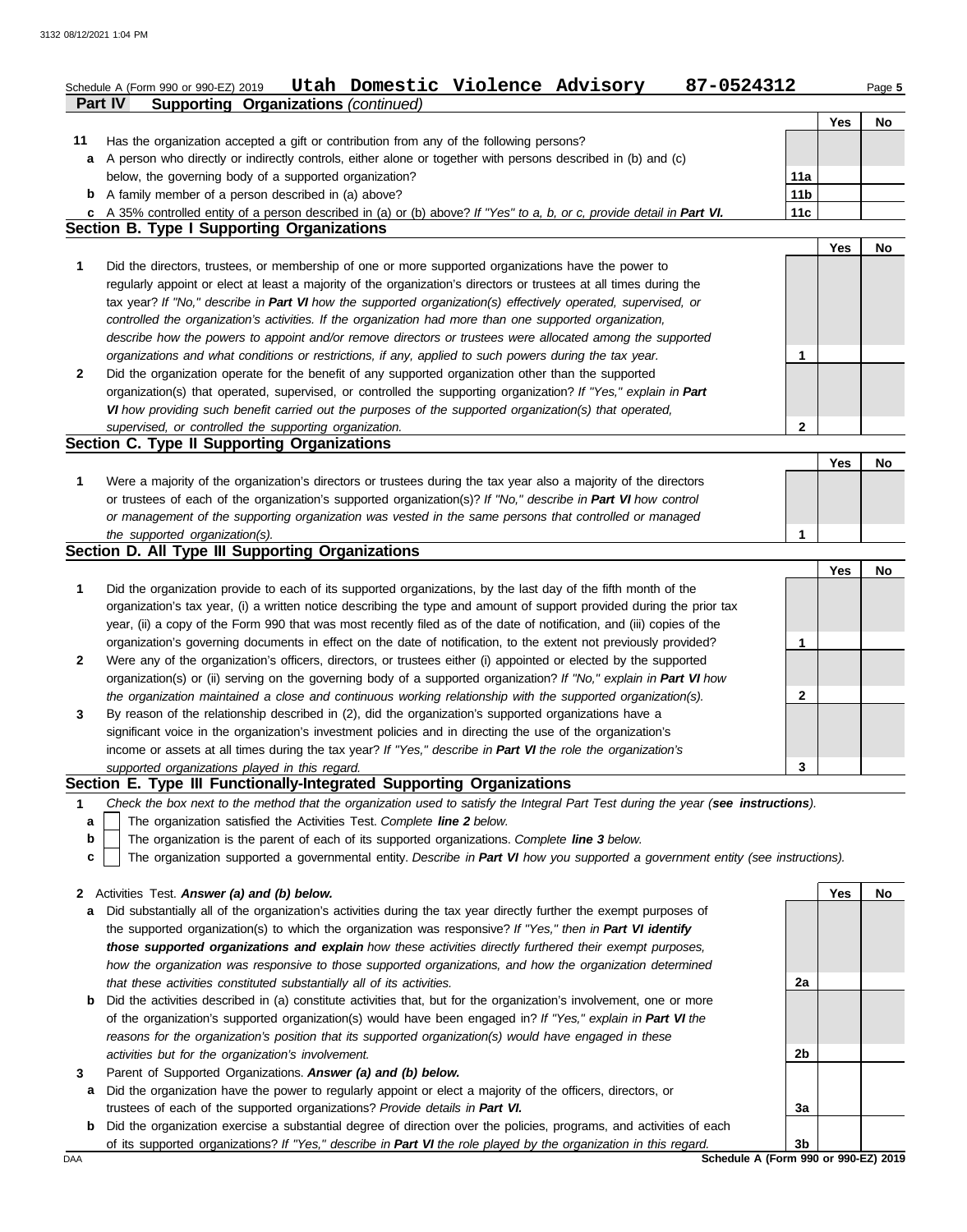| Utah Domestic Violence Advisory<br>Schedule A (Form 990 or 990-EZ) 2019                                                                |                         | 87-0524312     | Page 6                         |
|----------------------------------------------------------------------------------------------------------------------------------------|-------------------------|----------------|--------------------------------|
| <b>Part V</b><br>Type III Non-Functionally Integrated 509(a)(3) Supporting Organizations                                               |                         |                |                                |
| Check here if the organization satisfied the Integral Part Test as a qualifying trust on Nov. 20, 1970 (explain in Part VI). See<br>1  |                         |                |                                |
| instructions. All other Type III non-functionally integrated supporting organizations must complete Sections A through E.              |                         |                |                                |
| Section A - Adjusted Net Income                                                                                                        |                         | (A) Prior Year | (B) Current Year               |
|                                                                                                                                        |                         |                | (optional)                     |
| Net short-term capital gain<br>1                                                                                                       | 1                       |                |                                |
| $\mathbf{2}$<br>Recoveries of prior-year distributions                                                                                 | $\mathbf{2}$            |                |                                |
| Other gross income (see instructions)<br>3                                                                                             | 3                       |                |                                |
| Add lines 1 through 3.<br>4                                                                                                            | 4                       |                |                                |
| Depreciation and depletion<br>5                                                                                                        | 5                       |                |                                |
| Portion of operating expenses paid or incurred for production or<br>6                                                                  |                         |                |                                |
| collection of gross income or for management, conservation, or                                                                         |                         |                |                                |
| maintenance of property held for production of income (see instructions)                                                               | 6                       |                |                                |
| Other expenses (see instructions)<br>$7\phantom{.000}$                                                                                 | $\overline{\mathbf{r}}$ |                |                                |
| Adjusted Net Income (subtract lines 5, 6, and 7 from line 4)<br>8                                                                      | 8                       |                |                                |
| <b>Section B - Minimum Asset Amount</b>                                                                                                |                         | (A) Prior Year | (B) Current Year<br>(optional) |
| Aggregate fair market value of all non-exempt-use assets (see<br>1                                                                     |                         |                |                                |
| instructions for short tax year or assets held for part of year):                                                                      |                         |                |                                |
| a Average monthly value of securities                                                                                                  | 1a                      |                |                                |
| <b>b</b> Average monthly cash balances                                                                                                 | 1b                      |                |                                |
| c Fair market value of other non-exempt-use assets                                                                                     | 1c                      |                |                                |
| <b>Total</b> (add lines 1a, 1b, and 1c)<br>d                                                                                           | 1d                      |                |                                |
| <b>Discount</b> claimed for blockage or other<br>е                                                                                     |                         |                |                                |
| factors (explain in detail in Part VI):                                                                                                |                         |                |                                |
| Acquisition indebtedness applicable to non-exempt-use assets<br>2                                                                      | $\mathbf{2}$            |                |                                |
| 3<br>Subtract line 2 from line 1d.                                                                                                     | 3                       |                |                                |
| Cash deemed held for exempt use. Enter 1-1/2% of line 3 (for greater amount,<br>4                                                      |                         |                |                                |
| see instructions).                                                                                                                     | 4                       |                |                                |
| Net value of non-exempt-use assets (subtract line 4 from line 3)<br>5                                                                  | 5                       |                |                                |
| Multiply line 5 by .035.<br>6                                                                                                          | 6                       |                |                                |
| 7<br>Recoveries of prior-year distributions                                                                                            | 7                       |                |                                |
| Minimum Asset Amount (add line 7 to line 6)<br>8                                                                                       | 8                       |                |                                |
| Section C - Distributable Amount                                                                                                       |                         |                | <b>Current Year</b>            |
| Adjusted net income for prior year (from Section A, line 8, Column A)<br>1.                                                            | 1                       |                |                                |
| Enter 85% of line 1.<br>2                                                                                                              | 2                       |                |                                |
| 3<br>Minimum asset amount for prior year (from Section B, line 8, Column A)                                                            | 3                       |                |                                |
| Enter greater of line 2 or line 3.<br>4                                                                                                | 4                       |                |                                |
| Income tax imposed in prior year<br>5                                                                                                  | 5                       |                |                                |
| Distributable Amount. Subtract line 5 from line 4, unless subject to<br>6                                                              |                         |                |                                |
| emergency temporary reduction (see instructions).                                                                                      | 6                       |                |                                |
| 7<br>Check here if the current year is the organization's first as a non-functionally integrated Type III supporting organization (see |                         |                |                                |
| instructions).                                                                                                                         |                         |                |                                |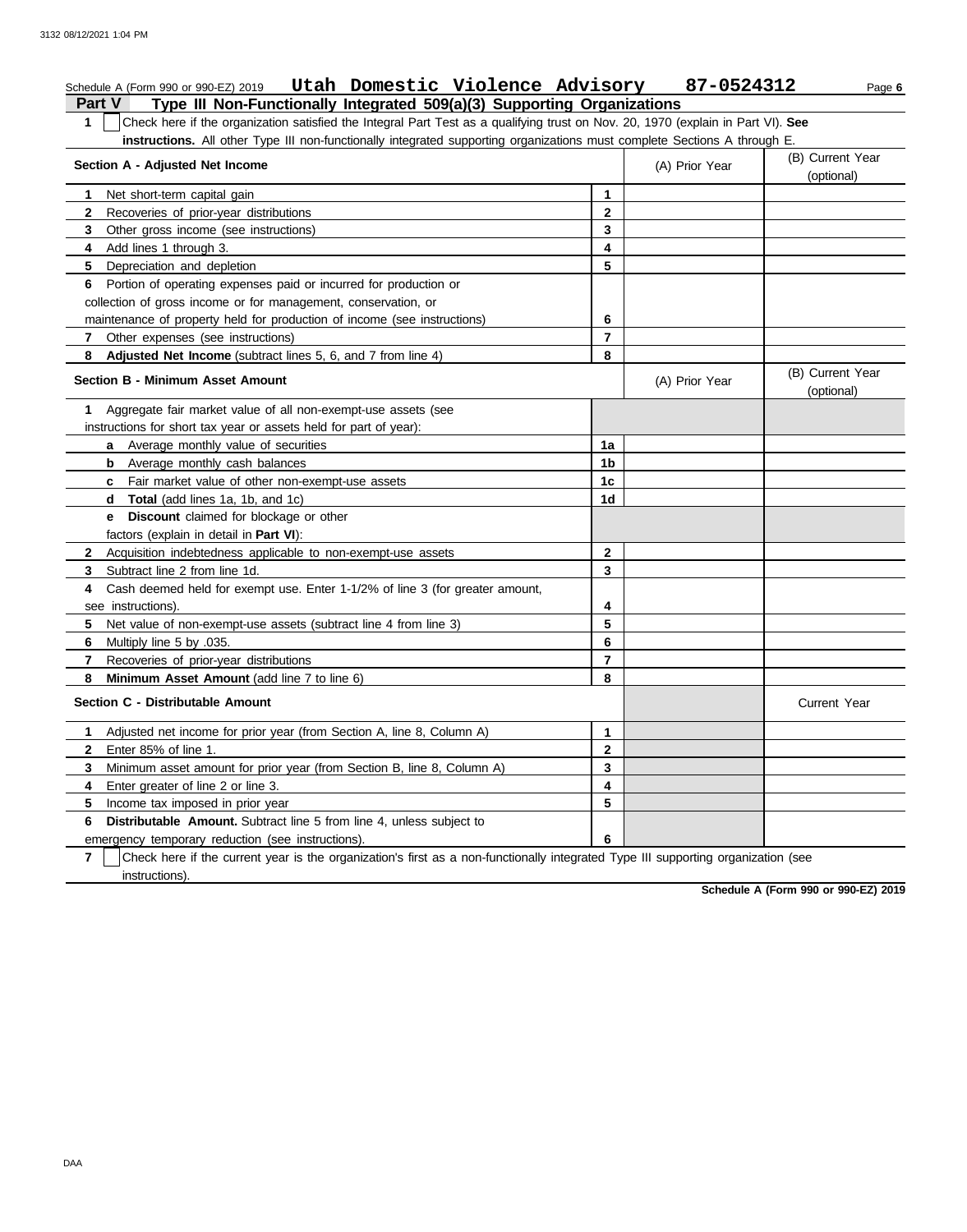| <b>Part V</b>  | Utah Domestic Violence Advisory<br>Schedule A (Form 990 or 990-EZ) 2019<br>Type III Non-Functionally Integrated 509(a)(3) Supporting Organizations (continued) |                             | 87-0524312                            | Page 7                                  |  |  |  |  |  |
|----------------|----------------------------------------------------------------------------------------------------------------------------------------------------------------|-----------------------------|---------------------------------------|-----------------------------------------|--|--|--|--|--|
|                | <b>Section D - Distributions</b>                                                                                                                               |                             |                                       | <b>Current Year</b>                     |  |  |  |  |  |
| 1              | Amounts paid to supported organizations to accomplish exempt purposes                                                                                          |                             |                                       |                                         |  |  |  |  |  |
| $\mathbf{2}$   | Amounts paid to perform activity that directly furthers exempt purposes of supported                                                                           |                             |                                       |                                         |  |  |  |  |  |
|                | organizations, in excess of income from activity                                                                                                               |                             |                                       |                                         |  |  |  |  |  |
| 3              | Administrative expenses paid to accomplish exempt purposes of supported organizations                                                                          |                             |                                       |                                         |  |  |  |  |  |
| 4              | Amounts paid to acquire exempt-use assets                                                                                                                      |                             |                                       |                                         |  |  |  |  |  |
| 5              | Qualified set-aside amounts (prior IRS approval required)                                                                                                      |                             |                                       |                                         |  |  |  |  |  |
| 6              | Other distributions (describe in Part VI). See instructions.                                                                                                   |                             |                                       |                                         |  |  |  |  |  |
| $\overline{7}$ | Total annual distributions. Add lines 1 through 6.                                                                                                             |                             |                                       |                                         |  |  |  |  |  |
| 8              | Distributions to attentive supported organizations to which the organization is responsive                                                                     |                             |                                       |                                         |  |  |  |  |  |
|                | (provide details in Part VI). See instructions.                                                                                                                |                             |                                       |                                         |  |  |  |  |  |
| 9              | Distributable amount for 2019 from Section C, line 6                                                                                                           |                             |                                       |                                         |  |  |  |  |  |
| 10             | Line 8 amount divided by line 9 amount                                                                                                                         |                             |                                       |                                         |  |  |  |  |  |
|                |                                                                                                                                                                | (i)                         | (iii)                                 | (iii)                                   |  |  |  |  |  |
|                | <b>Section E - Distribution Allocations (see instructions)</b>                                                                                                 | <b>Excess Distributions</b> | <b>Underdistributions</b><br>Pre-2019 | <b>Distributable</b><br>Amount for 2019 |  |  |  |  |  |
| 1              | Distributable amount for 2019 from Section C. line 6                                                                                                           |                             |                                       |                                         |  |  |  |  |  |
| $\mathbf{2}$   | Underdistributions, if any, for years prior to 2019                                                                                                            |                             |                                       |                                         |  |  |  |  |  |
|                | (reasonable cause required-explain in Part VI). See                                                                                                            |                             |                                       |                                         |  |  |  |  |  |
|                | instructions.                                                                                                                                                  |                             |                                       |                                         |  |  |  |  |  |
| 3              | Excess distributions carryover, if any, to 2019                                                                                                                |                             |                                       |                                         |  |  |  |  |  |
|                | <b>a</b> From 2014                                                                                                                                             |                             |                                       |                                         |  |  |  |  |  |
|                | $b$ From 2015                                                                                                                                                  |                             |                                       |                                         |  |  |  |  |  |
|                | c From 2016                                                                                                                                                    |                             |                                       |                                         |  |  |  |  |  |
|                | <b>d</b> From 2017                                                                                                                                             |                             |                                       |                                         |  |  |  |  |  |
|                | e From 2018                                                                                                                                                    |                             |                                       |                                         |  |  |  |  |  |
|                | f Total of lines 3a through e                                                                                                                                  |                             |                                       |                                         |  |  |  |  |  |
|                | g Applied to underdistributions of prior years                                                                                                                 |                             |                                       |                                         |  |  |  |  |  |
|                | h Applied to 2019 distributable amount                                                                                                                         |                             |                                       |                                         |  |  |  |  |  |
|                | Carryover from 2014 not applied (see instructions)                                                                                                             |                             |                                       |                                         |  |  |  |  |  |
|                | Remainder. Subtract lines 3g, 3h, and 3i from 3f.                                                                                                              |                             |                                       |                                         |  |  |  |  |  |
| 4              | Distributions for 2019 from                                                                                                                                    |                             |                                       |                                         |  |  |  |  |  |
|                | Section D, line 7:<br>\$                                                                                                                                       |                             |                                       |                                         |  |  |  |  |  |
|                | a Applied to underdistributions of prior years                                                                                                                 |                             |                                       |                                         |  |  |  |  |  |
|                | <b>b</b> Applied to 2019 distributable amount                                                                                                                  |                             |                                       |                                         |  |  |  |  |  |
|                | c Remainder. Subtract lines 4a and 4b from 4.                                                                                                                  |                             |                                       |                                         |  |  |  |  |  |
| 5              | Remaining underdistributions for years prior to 2019, if                                                                                                       |                             |                                       |                                         |  |  |  |  |  |
|                | any. Subtract lines 3g and 4a from line 2. For result                                                                                                          |                             |                                       |                                         |  |  |  |  |  |
|                | greater than zero, explain in <b>Part VI</b> . See instructions.                                                                                               |                             |                                       |                                         |  |  |  |  |  |
| 6              | Remaining underdistributions for 2019. Subtract lines 3h                                                                                                       |                             |                                       |                                         |  |  |  |  |  |
|                | and 4b from line 1. For result greater than zero, explain in                                                                                                   |                             |                                       |                                         |  |  |  |  |  |
|                | <b>Part VI.</b> See instructions.                                                                                                                              |                             |                                       |                                         |  |  |  |  |  |
| 7              | Excess distributions carryover to 2020. Add lines 3j                                                                                                           |                             |                                       |                                         |  |  |  |  |  |
|                | and 4c.                                                                                                                                                        |                             |                                       |                                         |  |  |  |  |  |
| 8              | Breakdown of line 7:                                                                                                                                           |                             |                                       |                                         |  |  |  |  |  |
|                | a Excess from 2015                                                                                                                                             |                             |                                       |                                         |  |  |  |  |  |
|                |                                                                                                                                                                |                             |                                       |                                         |  |  |  |  |  |
|                | c Excess from 2017                                                                                                                                             |                             |                                       |                                         |  |  |  |  |  |
|                | d Excess from 2018                                                                                                                                             |                             |                                       |                                         |  |  |  |  |  |

**Schedule A (Form 990 or 990-EZ) 2019**

**e** Excess from 2019 . . . . . . . . . . . . . . . . . . . . . . . . .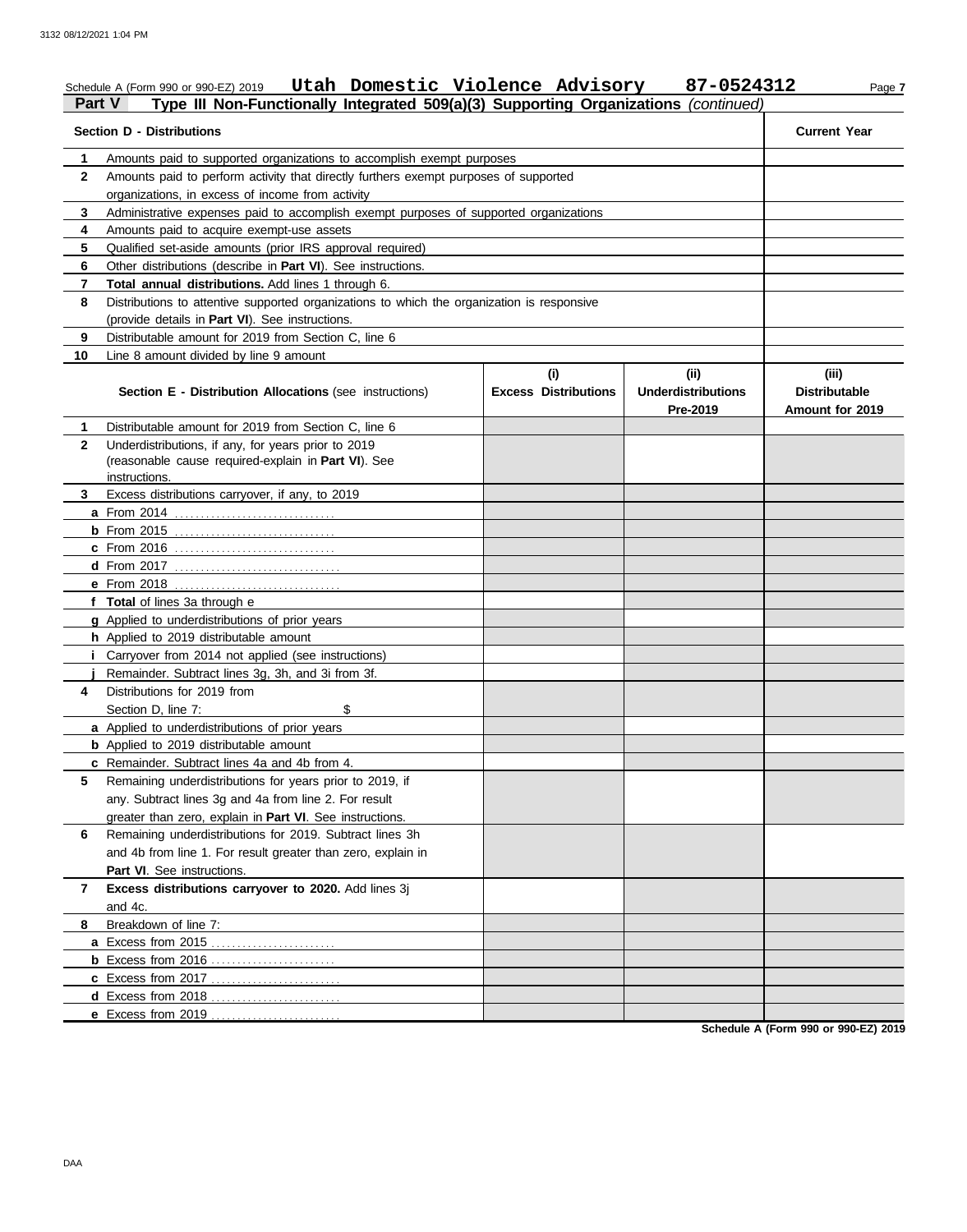|         | Schedule A (Form 990 or 990-EZ) 2019 |  | Utah Domestic Violence Advisory                                                                | 87-0524312                                                                                                                                                                                                                                     | Page 8 |
|---------|--------------------------------------|--|------------------------------------------------------------------------------------------------|------------------------------------------------------------------------------------------------------------------------------------------------------------------------------------------------------------------------------------------------|--------|
| Part VI |                                      |  |                                                                                                | Supplemental Information. Provide the explanations required by Part II, line 10; Part II, line 17a or 17b; Part                                                                                                                                |        |
|         |                                      |  |                                                                                                | III, line 12; Part IV, Section A, lines 1, 2, 3b, 3c, 4b, 4c, 5a, 6, 9a, 9b, 9c, 11a, 11b, and 11c; Part IV, Section<br>B, lines 1 and 2; Part IV, Section C, line 1; Part IV, Section D, lines 2 and 3; Part IV, Section E, lines 1c, 2a, 2b, |        |
|         |                                      |  |                                                                                                | 3a, and 3b; Part V, line 1; Part V, Section B, line 1e; Part V, Section D, lines 5, 6, and 8; and Part V, Section E,                                                                                                                           |        |
|         |                                      |  | lines 2, 5, and 6. Also complete this part for any additional information. (See instructions.) |                                                                                                                                                                                                                                                |        |
|         |                                      |  |                                                                                                |                                                                                                                                                                                                                                                |        |
|         |                                      |  |                                                                                                |                                                                                                                                                                                                                                                |        |
|         |                                      |  |                                                                                                |                                                                                                                                                                                                                                                |        |
|         |                                      |  |                                                                                                |                                                                                                                                                                                                                                                |        |
|         |                                      |  |                                                                                                |                                                                                                                                                                                                                                                |        |
|         |                                      |  |                                                                                                |                                                                                                                                                                                                                                                |        |
|         |                                      |  |                                                                                                |                                                                                                                                                                                                                                                |        |
|         |                                      |  |                                                                                                |                                                                                                                                                                                                                                                |        |
|         |                                      |  |                                                                                                |                                                                                                                                                                                                                                                |        |
|         |                                      |  |                                                                                                |                                                                                                                                                                                                                                                |        |
|         |                                      |  |                                                                                                |                                                                                                                                                                                                                                                |        |
|         |                                      |  |                                                                                                |                                                                                                                                                                                                                                                |        |
|         |                                      |  |                                                                                                |                                                                                                                                                                                                                                                |        |
|         |                                      |  |                                                                                                |                                                                                                                                                                                                                                                |        |
|         |                                      |  |                                                                                                |                                                                                                                                                                                                                                                |        |
|         |                                      |  |                                                                                                |                                                                                                                                                                                                                                                |        |
|         |                                      |  |                                                                                                |                                                                                                                                                                                                                                                |        |
|         |                                      |  |                                                                                                |                                                                                                                                                                                                                                                |        |
|         |                                      |  |                                                                                                |                                                                                                                                                                                                                                                |        |
|         |                                      |  |                                                                                                |                                                                                                                                                                                                                                                |        |
|         |                                      |  |                                                                                                |                                                                                                                                                                                                                                                |        |
|         |                                      |  |                                                                                                |                                                                                                                                                                                                                                                |        |
|         |                                      |  |                                                                                                |                                                                                                                                                                                                                                                |        |
|         |                                      |  |                                                                                                |                                                                                                                                                                                                                                                |        |
|         |                                      |  |                                                                                                |                                                                                                                                                                                                                                                |        |
|         |                                      |  |                                                                                                |                                                                                                                                                                                                                                                |        |
|         |                                      |  |                                                                                                |                                                                                                                                                                                                                                                |        |
|         |                                      |  |                                                                                                |                                                                                                                                                                                                                                                |        |
|         |                                      |  |                                                                                                |                                                                                                                                                                                                                                                |        |
|         |                                      |  |                                                                                                |                                                                                                                                                                                                                                                |        |
|         |                                      |  |                                                                                                |                                                                                                                                                                                                                                                |        |
|         |                                      |  |                                                                                                |                                                                                                                                                                                                                                                |        |
|         |                                      |  |                                                                                                |                                                                                                                                                                                                                                                |        |
|         |                                      |  |                                                                                                |                                                                                                                                                                                                                                                |        |
|         |                                      |  |                                                                                                |                                                                                                                                                                                                                                                |        |
|         |                                      |  |                                                                                                |                                                                                                                                                                                                                                                |        |
|         |                                      |  |                                                                                                |                                                                                                                                                                                                                                                |        |
|         |                                      |  |                                                                                                |                                                                                                                                                                                                                                                |        |
|         |                                      |  |                                                                                                |                                                                                                                                                                                                                                                |        |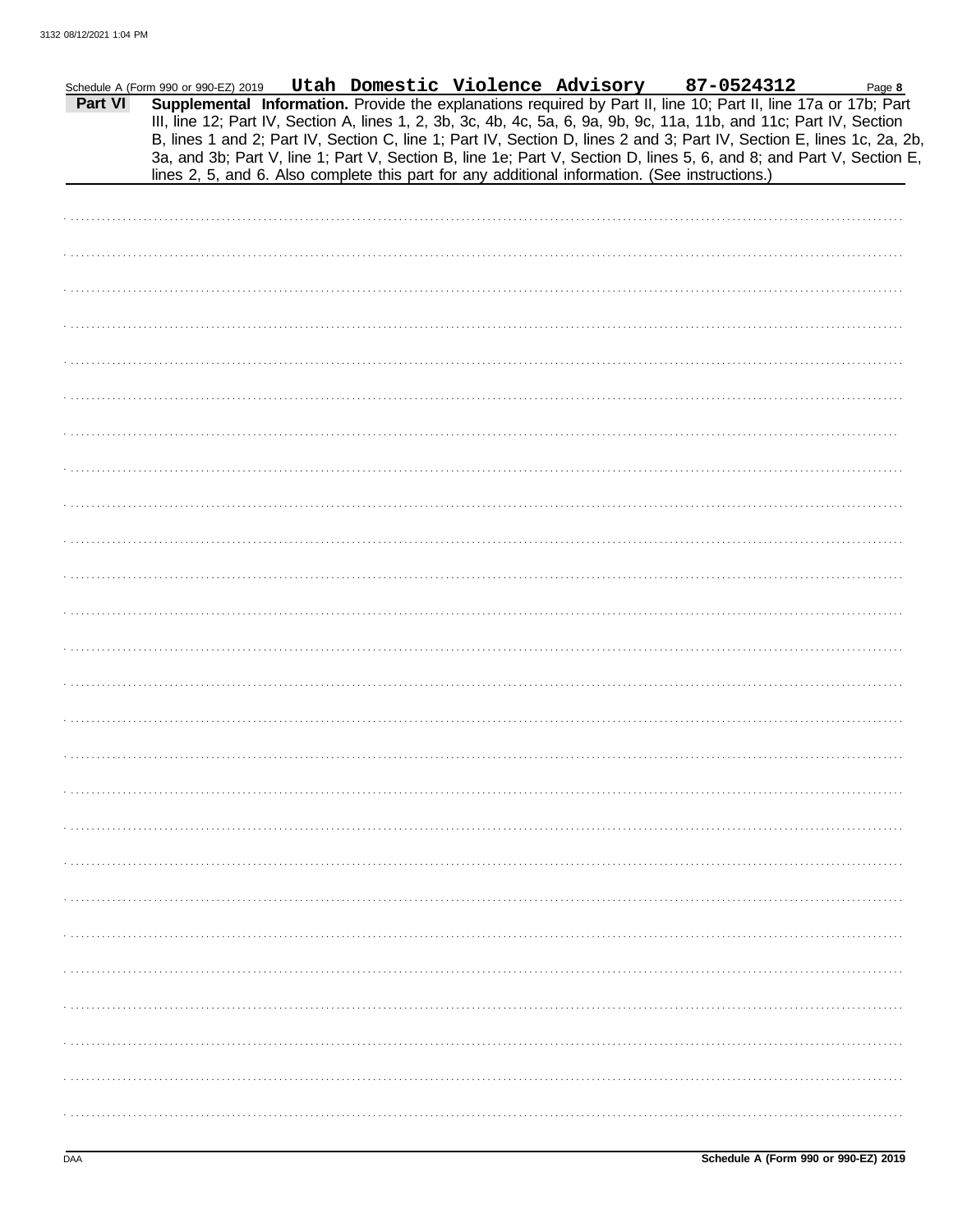| <b>Schedule B</b>                                              | <b>Schedule of Contributors</b>                                                                                                                                                                                                                                                                                                                                                                                                                                                                                                                                                                                          |            | OMB No. 1545-0047              |  |  |  |  |
|----------------------------------------------------------------|--------------------------------------------------------------------------------------------------------------------------------------------------------------------------------------------------------------------------------------------------------------------------------------------------------------------------------------------------------------------------------------------------------------------------------------------------------------------------------------------------------------------------------------------------------------------------------------------------------------------------|------------|--------------------------------|--|--|--|--|
| (Form 990, 990-EZ,<br>or 990-PF)<br>Department of the Treasury | U Attach to Form 990, Form 990-EZ, or Form 990-PF.<br>L Go to www.irs.gov/Form990 for the latest information.                                                                                                                                                                                                                                                                                                                                                                                                                                                                                                            |            |                                |  |  |  |  |
| Internal Revenue Service<br>Name of the organization           | Utah Domestic Violence Advisory                                                                                                                                                                                                                                                                                                                                                                                                                                                                                                                                                                                          |            | Employer identification number |  |  |  |  |
| Council<br>Organization type (check one):                      |                                                                                                                                                                                                                                                                                                                                                                                                                                                                                                                                                                                                                          | 87-0524312 |                                |  |  |  |  |
| Filers of:                                                     | Section:                                                                                                                                                                                                                                                                                                                                                                                                                                                                                                                                                                                                                 |            |                                |  |  |  |  |
|                                                                |                                                                                                                                                                                                                                                                                                                                                                                                                                                                                                                                                                                                                          |            |                                |  |  |  |  |
| Form 990 or 990-EZ                                             | $ \mathbf{X} $ 501(c)(<br>3 ) (enter number) organization                                                                                                                                                                                                                                                                                                                                                                                                                                                                                                                                                                |            |                                |  |  |  |  |
|                                                                | $4947(a)(1)$ nonexempt charitable trust not treated as a private foundation                                                                                                                                                                                                                                                                                                                                                                                                                                                                                                                                              |            |                                |  |  |  |  |
|                                                                | 527 political organization                                                                                                                                                                                                                                                                                                                                                                                                                                                                                                                                                                                               |            |                                |  |  |  |  |
| Form 990-PF                                                    | 501(c)(3) exempt private foundation                                                                                                                                                                                                                                                                                                                                                                                                                                                                                                                                                                                      |            |                                |  |  |  |  |
|                                                                | 4947(a)(1) nonexempt charitable trust treated as a private foundation                                                                                                                                                                                                                                                                                                                                                                                                                                                                                                                                                    |            |                                |  |  |  |  |
|                                                                | 501(c)(3) taxable private foundation                                                                                                                                                                                                                                                                                                                                                                                                                                                                                                                                                                                     |            |                                |  |  |  |  |
|                                                                |                                                                                                                                                                                                                                                                                                                                                                                                                                                                                                                                                                                                                          |            |                                |  |  |  |  |
| instructions.                                                  | Check if your organization is covered by the General Rule or a Special Rule.<br>Note: Only a section 501(c)(7), (8), or (10) organization can check boxes for both the General Rule and a Special Rule. See                                                                                                                                                                                                                                                                                                                                                                                                              |            |                                |  |  |  |  |
| <b>General Rule</b>                                            |                                                                                                                                                                                                                                                                                                                                                                                                                                                                                                                                                                                                                          |            |                                |  |  |  |  |
| contributor's total contributions.                             | For an organization filing Form 990, 990-EZ, or 990-PF that received, during the year, contributions totaling \$5,000<br>or more (in money or property) from any one contributor. Complete Parts I and II. See instructions for determining a                                                                                                                                                                                                                                                                                                                                                                            |            |                                |  |  |  |  |
| <b>Special Rules</b>                                           |                                                                                                                                                                                                                                                                                                                                                                                                                                                                                                                                                                                                                          |            |                                |  |  |  |  |
| X                                                              | For an organization described in section 501(c)(3) filing Form 990 or 990-EZ that met the $33^{1/3\%}$ support test of the<br>regulations under sections 509(a)(1) and 170(b)(1)(A)(vi), that checked Schedule A (Form 990 or 990-EZ), Part II, line<br>13, 16a, or 16b, and that received from any one contributor, during the year, total contributions of the greater of (1)<br>\$5,000; or (2) 2% of the amount on (i) Form 990, Part VIII, line 1h; or (ii) Form 990-EZ, line 1. Complete Parts I and II.                                                                                                           |            |                                |  |  |  |  |
|                                                                | For an organization described in section 501(c)(7), (8), or (10) filing Form 990 or 990-EZ that received from any one<br>contributor, during the year, total contributions of more than \$1,000 exclusively for religious, charitable, scientific,<br>literary, or educational purposes, or for the prevention of cruelty to children or animals. Complete Parts I (entering<br>"N/A" in column (b) instead of the contributor name and address), II, and III.                                                                                                                                                           |            |                                |  |  |  |  |
|                                                                | For an organization described in section 501(c)(7), (8), or (10) filing Form 990 or 990-EZ that received from any one<br>contributor, during the year, contributions exclusively for religious, charitable, etc., purposes, but no such<br>contributions totaled more than \$1,000. If this box is checked, enter here the total contributions that were received<br>during the year for an exclusively religious, charitable, etc., purpose. Don't complete any of the parts unless the<br>General Rule applies to this organization because it received nonexclusively religious, charitable, etc., contributions<br>S |            |                                |  |  |  |  |

990-EZ, or 990-PF), but it **must** answer "No" on Part IV, line 2, of its Form 990; or check the box on line H of its Form 990-EZ or on its Form 990-PF, Part I, line 2, to certify that it doesn't meet the filing requirements of Schedule B (Form 990, 990-EZ, or 990-PF). **Caution:** An organization that isn't covered by the General Rule and/or the Special Rules doesn't file Schedule B (Form 990,

**For Paperwork Reduction Act Notice, see the instructions for Form 990, 990-EZ, or 990-PF.**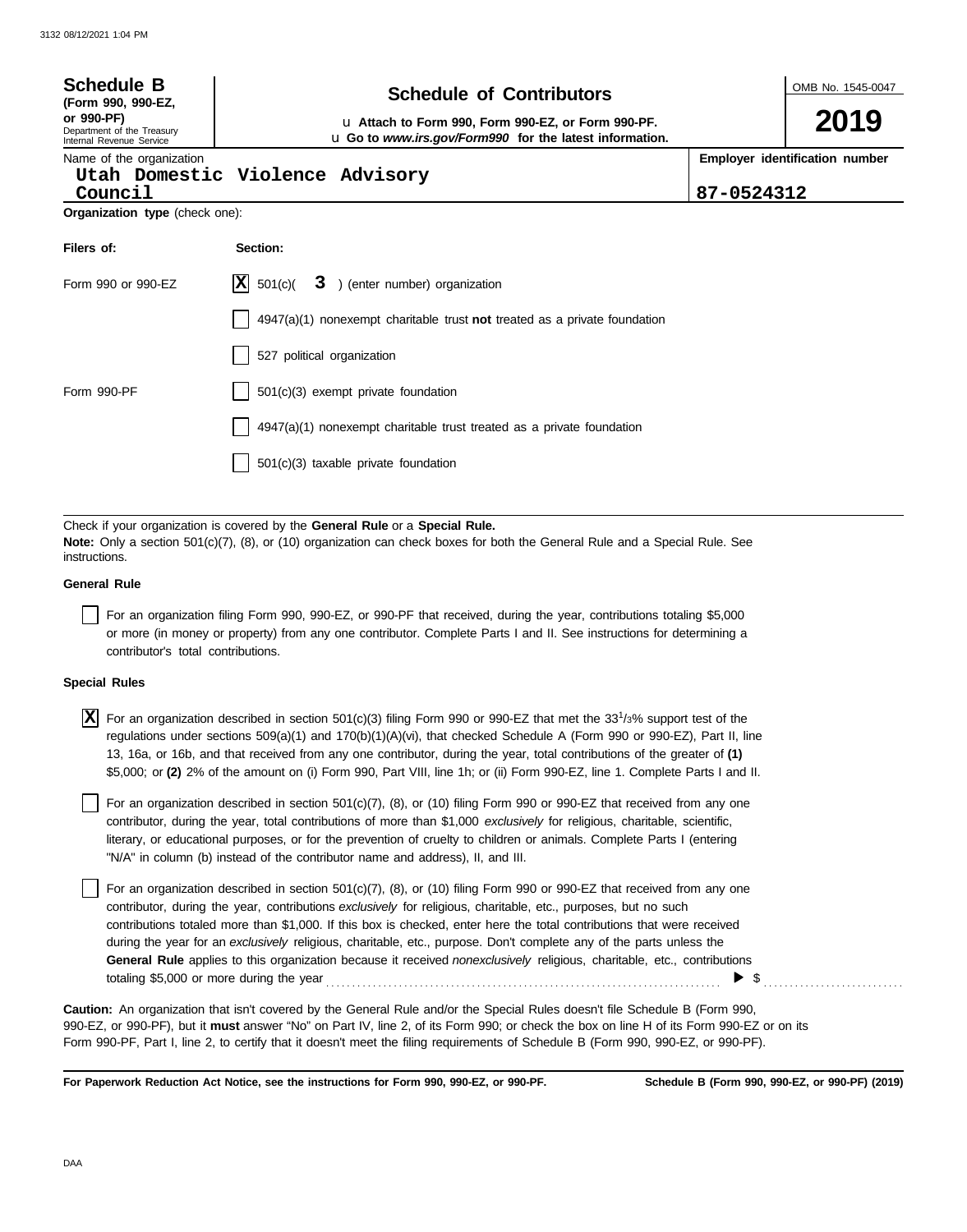|                | Schedule B (Form 990, 990-EZ, or 990-PF) (2019)                                                       |                                            | Page 1 of 1<br>Page 2<br>Employer identification number                                      |
|----------------|-------------------------------------------------------------------------------------------------------|--------------------------------------------|----------------------------------------------------------------------------------------------|
|                | Name of organization<br>Utah Domestic Violence Advisory                                               |                                            | 87-0524312                                                                                   |
| Part I         | <b>Contributors</b> (see instructions). Use duplicate copies of Part I if additional space is needed. |                                            |                                                                                              |
| (a)<br>No.     | (b)<br>Name, address, and ZIP + 4                                                                     | (c)<br><b>Total contributions</b>          | (d)<br>Type of contribution                                                                  |
| $\mathbf{1}$   |                                                                                                       | 75,000<br>\$                               | X<br>Person<br>Payroll<br><b>Noncash</b><br>(Complete Part II for<br>noncash contributions.) |
| (a)<br>No.     | (b)<br>Name, address, and ZIP + 4                                                                     | (c)<br><b>Total contributions</b>          | (d)<br>Type of contribution                                                                  |
| $\overline{2}$ |                                                                                                       | 353,410<br>$\mathfrak s$ and $\mathfrak s$ | Х<br>Person<br>Payroll<br><b>Noncash</b><br>(Complete Part II for<br>noncash contributions.) |
| (a)<br>No.     | (b)<br>Name, address, and ZIP + 4                                                                     | (c)<br><b>Total contributions</b>          | (d)<br>Type of contribution                                                                  |
| $\mathbf{3}$   |                                                                                                       | 270,894<br>\$                              | Χ<br>Person<br>Payroll<br><b>Noncash</b><br>(Complete Part II for<br>noncash contributions.) |
| (a)<br>No.     | (b)<br>Name, address, and ZIP + 4                                                                     | (c)<br><b>Total contributions</b>          | (d)<br>Type of contribution                                                                  |
| 4              |                                                                                                       | 283,791<br>\$                              | X<br>Person<br>Payroll<br>Noncash<br>(Complete Part II for<br>noncash contributions.)        |
| (a)<br>No.     | (b)<br>Name, address, and ZIP + 4                                                                     | (c)<br><b>Total contributions</b>          | (d)<br>Type of contribution                                                                  |
| 5 <sub>1</sub> |                                                                                                       | 68,079<br>\$                               | X<br>Person<br>Payroll<br>Noncash<br>(Complete Part II for<br>noncash contributions.)        |
| (a)<br>No.     | (b)<br>Name, address, and ZIP + 4                                                                     | (c)<br><b>Total contributions</b>          | (d)<br>Type of contribution                                                                  |
|                |                                                                                                       | \$                                         | Person<br>Payroll<br>Noncash<br>(Complete Part II for<br>noncash contributions.)             |

**Schedule B (Form 990, 990-EZ, or 990-PF) (2019)**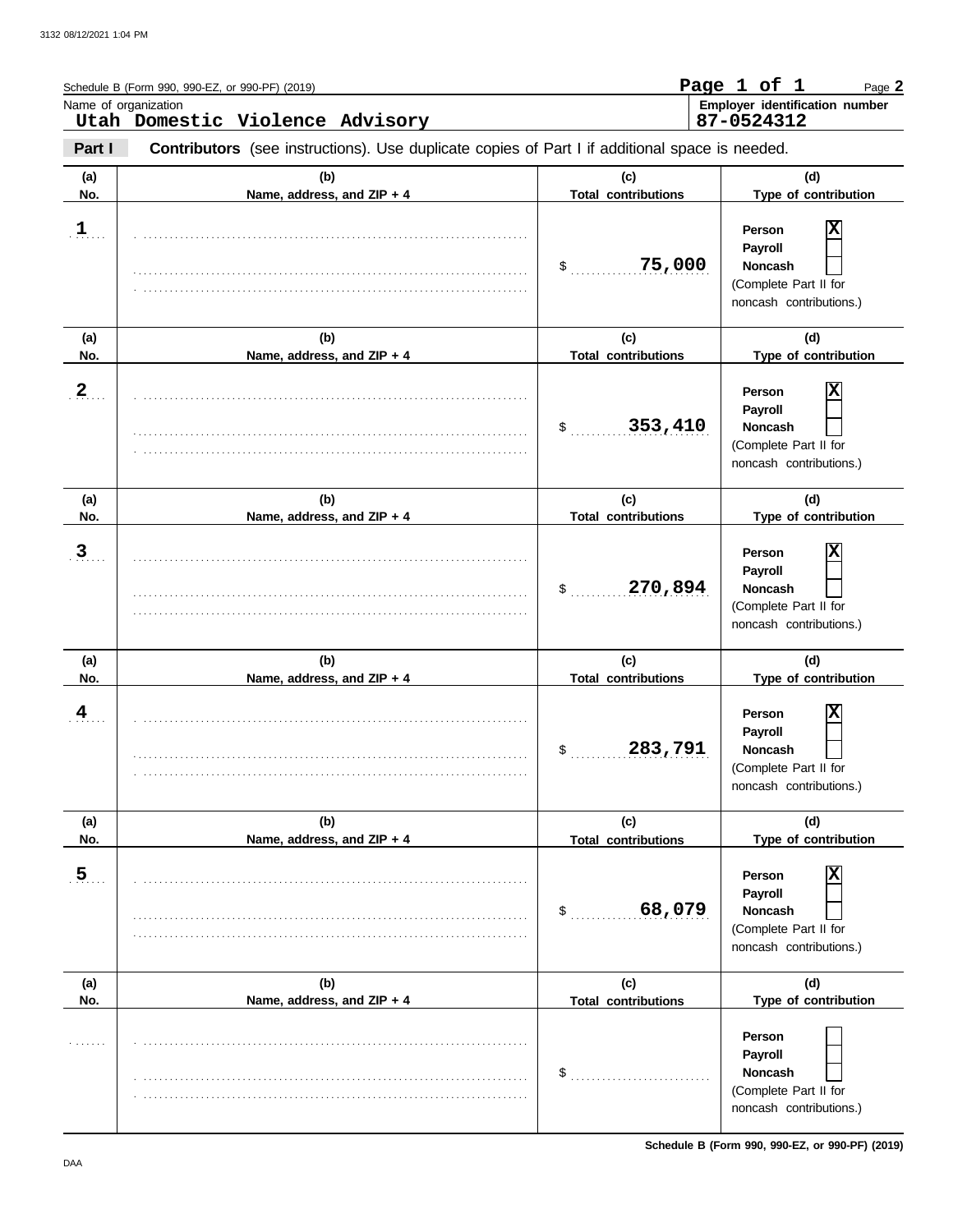|     | <b>SCHEDULE D</b><br>(Form 990)<br>Department of the Treasury<br>Internal Revenue Service | OMB No. 1545-0047<br>9<br>Part IV, line 6, 7, 8, 9, 10, 11a, 11b, 11c, 11d, 11e, 11f, 12a, or 12b.<br><b>Open to Public</b><br>Inspection                                                                                                                |                                                                                 |                |                                 |
|-----|-------------------------------------------------------------------------------------------|----------------------------------------------------------------------------------------------------------------------------------------------------------------------------------------------------------------------------------------------------------|---------------------------------------------------------------------------------|----------------|---------------------------------|
|     | Name of the organization                                                                  |                                                                                                                                                                                                                                                          | <b>u Go to</b> www.irs.gov/Form990 for instructions and the latest information. |                | Employer identification number  |
|     |                                                                                           | Utah Domestic Violence Advisory                                                                                                                                                                                                                          |                                                                                 |                |                                 |
|     | Council                                                                                   |                                                                                                                                                                                                                                                          |                                                                                 |                | 87-0524312                      |
|     | Part I                                                                                    | Organizations Maintaining Donor Advised Funds or Other Similar Funds or Accounts.                                                                                                                                                                        |                                                                                 |                |                                 |
|     |                                                                                           | Complete if the organization answered "Yes" on Form 990, Part IV, line 6.                                                                                                                                                                                |                                                                                 |                |                                 |
|     |                                                                                           |                                                                                                                                                                                                                                                          | (a) Donor advised funds                                                         |                | (b) Funds and other accounts    |
| 1   | Total number at end of year                                                               |                                                                                                                                                                                                                                                          |                                                                                 |                |                                 |
| 2   |                                                                                           | Aggregate value of contributions to (during year)                                                                                                                                                                                                        |                                                                                 |                |                                 |
| 3   |                                                                                           |                                                                                                                                                                                                                                                          |                                                                                 |                |                                 |
| 4   |                                                                                           |                                                                                                                                                                                                                                                          |                                                                                 |                |                                 |
| 5   |                                                                                           | Did the organization inform all donors and donor advisors in writing that the assets held in donor advised                                                                                                                                               |                                                                                 |                |                                 |
|     |                                                                                           |                                                                                                                                                                                                                                                          |                                                                                 |                | Yes<br><b>No</b>                |
| 6   |                                                                                           | Did the organization inform all grantees, donors, and donor advisors in writing that grant funds can be used                                                                                                                                             |                                                                                 |                |                                 |
|     |                                                                                           | only for charitable purposes and not for the benefit of the donor or donor advisor, or for any other purpose                                                                                                                                             |                                                                                 |                |                                 |
|     |                                                                                           |                                                                                                                                                                                                                                                          |                                                                                 |                | Yes<br>No                       |
|     | Part II                                                                                   | <b>Conservation Easements.</b><br>Complete if the organization answered "Yes" on Form 990, Part IV, line 7.                                                                                                                                              |                                                                                 |                |                                 |
|     |                                                                                           |                                                                                                                                                                                                                                                          |                                                                                 |                |                                 |
| 1   |                                                                                           | Purpose(s) of conservation easements held by the organization (check all that apply).<br>Preservation of land for public use (for example, recreation or education   Preservation of a historically important land area                                  |                                                                                 |                |                                 |
|     | Protection of natural habitat                                                             |                                                                                                                                                                                                                                                          | Preservation of a certified historic structure                                  |                |                                 |
|     | Preservation of open space                                                                |                                                                                                                                                                                                                                                          |                                                                                 |                |                                 |
| 2   |                                                                                           | Complete lines 2a through 2d if the organization held a qualified conservation contribution in the form of a conservation                                                                                                                                |                                                                                 |                |                                 |
|     | easement on the last day of the tax year.                                                 |                                                                                                                                                                                                                                                          |                                                                                 |                | Held at the End of the Tax Year |
|     |                                                                                           |                                                                                                                                                                                                                                                          |                                                                                 | 2a             |                                 |
| b   |                                                                                           |                                                                                                                                                                                                                                                          |                                                                                 | 2 <sub>b</sub> |                                 |
| C   |                                                                                           | Number of conservation easements on a certified historic structure included in (a) [11] Number of conservation easements on a certified historic structure included in (a)                                                                               |                                                                                 | 2c             |                                 |
| d   |                                                                                           | Number of conservation easements included in (c) acquired after 7/25/06, and not on a                                                                                                                                                                    |                                                                                 |                |                                 |
|     |                                                                                           | historic structure listed in the National Register                                                                                                                                                                                                       |                                                                                 | 2d             |                                 |
| 3   |                                                                                           | Number of conservation easements modified, transferred, released, extinguished, or terminated by the organization during the                                                                                                                             |                                                                                 |                |                                 |
|     | tax year $\mathbf u$                                                                      |                                                                                                                                                                                                                                                          |                                                                                 |                |                                 |
|     |                                                                                           | Number of states where property subject to conservation easement is located u                                                                                                                                                                            |                                                                                 |                |                                 |
| 5   |                                                                                           | Does the organization have a written policy regarding the periodic monitoring, inspection, handling of                                                                                                                                                   |                                                                                 |                |                                 |
|     |                                                                                           | violations, and enforcement of the conservation easements it holds? $\Box$                                                                                                                                                                               |                                                                                 |                | Yes     No                      |
| 6   |                                                                                           | Staff and volunteer hours devoted to monitoring, inspecting, handling of violations, and enforcing conservation easements during the year                                                                                                                |                                                                                 |                |                                 |
|     | <b>u</b>                                                                                  |                                                                                                                                                                                                                                                          |                                                                                 |                |                                 |
| 7   |                                                                                           | Amount of expenses incurred in monitoring, inspecting, handling of violations, and enforcing conservation easements during the year                                                                                                                      |                                                                                 |                |                                 |
|     | $u$ \$                                                                                    |                                                                                                                                                                                                                                                          |                                                                                 |                |                                 |
| 8   |                                                                                           | Does each conservation easement reported on line 2(d) above satisfy the requirements of section 170(h)(4)(B)(i)                                                                                                                                          |                                                                                 |                |                                 |
|     |                                                                                           |                                                                                                                                                                                                                                                          |                                                                                 |                | Yes<br>No                       |
| 9   |                                                                                           | In Part XIII, describe how the organization reports conservation easements in its revenue and expense statement and<br>balance sheet, and include, if applicable, the text of the footnote to the organization's financial statements that describes the |                                                                                 |                |                                 |
|     |                                                                                           | organization's accounting for conservation easements.                                                                                                                                                                                                    |                                                                                 |                |                                 |
|     | Part III                                                                                  | Organizations Maintaining Collections of Art, Historical Treasures, or Other Similar Assets.                                                                                                                                                             |                                                                                 |                |                                 |
|     |                                                                                           | Complete if the organization answered "Yes" on Form 990, Part IV, line 8.                                                                                                                                                                                |                                                                                 |                |                                 |
|     |                                                                                           | 1a If the organization elected, as permitted under FASB ASC 958, not to report in its revenue statement and balance sheet works                                                                                                                          |                                                                                 |                |                                 |
|     |                                                                                           | of art, historical treasures, or other similar assets held for public exhibition, education, or research in furtherance of public                                                                                                                        |                                                                                 |                |                                 |
|     |                                                                                           | service, provide in Part XIII the text of the footnote to its financial statements that describes these items.                                                                                                                                           |                                                                                 |                |                                 |
|     |                                                                                           | b If the organization elected, as permitted under FASB ASC 958, to report in its revenue statement and balance sheet works of                                                                                                                            |                                                                                 |                |                                 |
|     |                                                                                           | art, historical treasures, or other similar assets held for public exhibition, education, or research in furtherance of public service,                                                                                                                  |                                                                                 |                |                                 |
|     |                                                                                           | provide the following amounts relating to these items:                                                                                                                                                                                                   |                                                                                 |                |                                 |
|     |                                                                                           |                                                                                                                                                                                                                                                          |                                                                                 |                | $\mathsf{u}$ \$                 |
|     |                                                                                           |                                                                                                                                                                                                                                                          |                                                                                 |                | $U$ \$                          |
| 2   |                                                                                           | If the organization received or held works of art, historical treasures, or other similar assets for financial gain, provide the                                                                                                                         |                                                                                 |                |                                 |
|     |                                                                                           | following amounts required to be reported under FASB ASC 958 relating to these items:                                                                                                                                                                    |                                                                                 |                |                                 |
|     |                                                                                           |                                                                                                                                                                                                                                                          |                                                                                 | u <sub>s</sub> |                                 |
|     |                                                                                           |                                                                                                                                                                                                                                                          |                                                                                 |                |                                 |
| DAA |                                                                                           | For Paperwork Reduction Act Notice, see the Instructions for Form 990.                                                                                                                                                                                   |                                                                                 |                | Schedule D (Form 990) 2019      |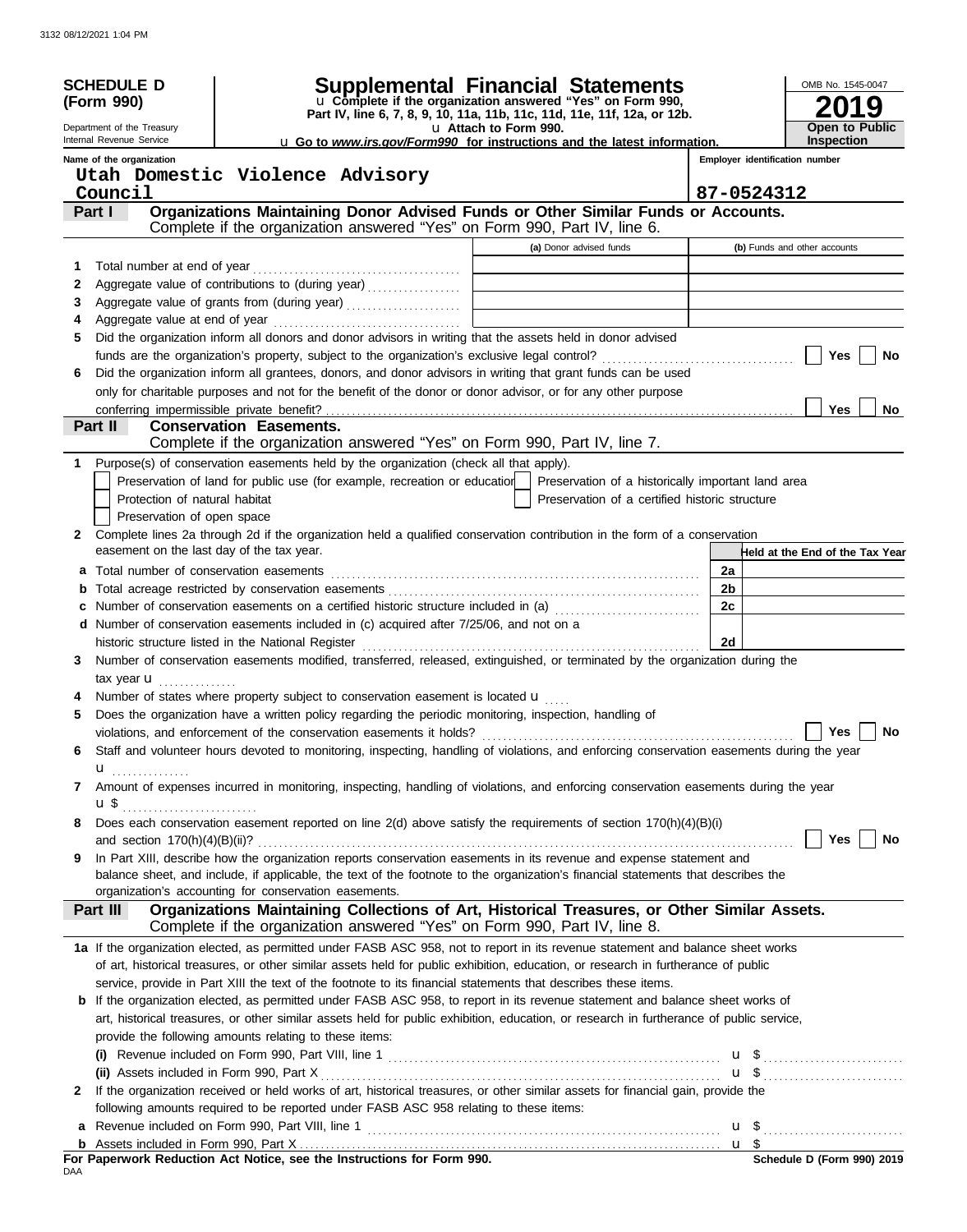| Schedule D (Form 990) 2019 Utah Domestic Violence Advisory 87-0524312                                                             |                                                                                                                                  |                         |                          |                         |                 |                      |                | Page 2              |
|-----------------------------------------------------------------------------------------------------------------------------------|----------------------------------------------------------------------------------------------------------------------------------|-------------------------|--------------------------|-------------------------|-----------------|----------------------|----------------|---------------------|
| Part III                                                                                                                          | Organizations Maintaining Collections of Art, Historical Treasures, or Other Similar Assets (continued)                          |                         |                          |                         |                 |                      |                |                     |
| 3 Using the organization's acquisition, accession, and other records, check any of the following that make significant use of its | collection items (check all that apply):                                                                                         |                         |                          |                         |                 |                      |                |                     |
| Public exhibition<br>a                                                                                                            |                                                                                                                                  | d                       | Loan or exchange program |                         |                 |                      |                |                     |
| Scholarly research<br>b                                                                                                           |                                                                                                                                  | е                       |                          |                         |                 |                      |                |                     |
| c                                                                                                                                 | Preservation for future generations                                                                                              |                         |                          |                         |                 |                      |                |                     |
|                                                                                                                                   | Provide a description of the organization's collections and explain how they further the organization's exempt purpose in Part   |                         |                          |                         |                 |                      |                |                     |
| XIII.                                                                                                                             |                                                                                                                                  |                         |                          |                         |                 |                      |                |                     |
| 5.                                                                                                                                | During the year, did the organization solicit or receive donations of art, historical treasures, or other similar                |                         |                          |                         |                 |                      |                |                     |
|                                                                                                                                   |                                                                                                                                  |                         |                          |                         |                 |                      | Yes            | No                  |
| Part IV                                                                                                                           | <b>Escrow and Custodial Arrangements.</b>                                                                                        |                         |                          |                         |                 |                      |                |                     |
|                                                                                                                                   | Complete if the organization answered "Yes" on Form 990, Part IV, line 9, or reported an amount on Form<br>990, Part X, line 21. |                         |                          |                         |                 |                      |                |                     |
| 1a Is the organization an agent, trustee, custodian or other intermediary for contributions or other assets not                   |                                                                                                                                  |                         |                          |                         |                 |                      |                |                     |
| included on Form 990, Part X?                                                                                                     |                                                                                                                                  |                         |                          |                         |                 |                      | Yes            | No                  |
|                                                                                                                                   | b If "Yes," explain the arrangement in Part XIII and complete the following table:                                               |                         |                          |                         |                 |                      |                |                     |
|                                                                                                                                   |                                                                                                                                  |                         |                          |                         |                 |                      | Amount         |                     |
| c Beginning balance                                                                                                               |                                                                                                                                  |                         |                          |                         |                 | 1c                   |                |                     |
|                                                                                                                                   |                                                                                                                                  |                         |                          |                         |                 | 1d                   |                |                     |
| е                                                                                                                                 |                                                                                                                                  |                         |                          |                         |                 | 1е                   |                |                     |
| f                                                                                                                                 |                                                                                                                                  |                         |                          |                         |                 | 1f                   |                |                     |
| 2a Did the organization include an amount on Form 990, Part X, line 21, for escrow or custodial account liability?                |                                                                                                                                  |                         |                          |                         |                 |                      | Yes            | <b>No</b>           |
|                                                                                                                                   |                                                                                                                                  |                         |                          |                         |                 |                      |                |                     |
| Part V                                                                                                                            | <b>Endowment Funds.</b>                                                                                                          |                         |                          |                         |                 |                      |                |                     |
|                                                                                                                                   | Complete if the organization answered "Yes" on Form 990, Part IV, line 10.                                                       |                         |                          |                         |                 |                      |                |                     |
|                                                                                                                                   |                                                                                                                                  | (a) Current year        | (b) Prior year           | (c) Two years back      |                 | (d) Three years back |                | (e) Four years back |
| 1a Beginning of year balance                                                                                                      |                                                                                                                                  |                         |                          |                         |                 |                      |                |                     |
| <b>b</b> Contributions                                                                                                            |                                                                                                                                  |                         |                          |                         |                 |                      |                |                     |
| c Net investment earnings, gains, and                                                                                             |                                                                                                                                  |                         |                          |                         |                 |                      |                |                     |
| losses                                                                                                                            |                                                                                                                                  |                         |                          |                         |                 |                      |                |                     |
| d Grants or scholarships                                                                                                          |                                                                                                                                  |                         |                          |                         |                 |                      |                |                     |
| e Other expenditures for facilities and                                                                                           |                                                                                                                                  |                         |                          |                         |                 |                      |                |                     |
|                                                                                                                                   |                                                                                                                                  |                         |                          |                         |                 |                      |                |                     |
| f Administrative expenses                                                                                                         |                                                                                                                                  |                         |                          |                         |                 |                      |                |                     |
| g                                                                                                                                 |                                                                                                                                  |                         |                          |                         |                 |                      |                |                     |
| 2 Provide the estimated percentage of the current year end balance (line 1g, column (a)) held as:                                 |                                                                                                                                  |                         |                          |                         |                 |                      |                |                     |
|                                                                                                                                   | a Board designated or quasi-endowment <b>u</b>                                                                                   | $\%$                    |                          |                         |                 |                      |                |                     |
|                                                                                                                                   | Permanent endowment <b>u</b> %                                                                                                   |                         |                          |                         |                 |                      |                |                     |
| Term endowment <b>u</b><br>c                                                                                                      | an<br>Andreas<br>$\%$                                                                                                            |                         |                          |                         |                 |                      |                |                     |
|                                                                                                                                   | The percentages on lines 2a, 2b, and 2c should equal 100%.                                                                       |                         |                          |                         |                 |                      |                |                     |
| 3a Are there endowment funds not in the possession of the organization that are held and administered for the                     |                                                                                                                                  |                         |                          |                         |                 |                      |                |                     |
| organization by:                                                                                                                  |                                                                                                                                  |                         |                          |                         |                 |                      |                | <b>Yes</b><br>No    |
|                                                                                                                                   |                                                                                                                                  |                         |                          |                         |                 |                      | 3a(i)          |                     |
| (ii) Related organizations                                                                                                        |                                                                                                                                  |                         |                          |                         |                 |                      | 3a(ii)         |                     |
|                                                                                                                                   |                                                                                                                                  |                         |                          |                         |                 |                      | 3b             |                     |
|                                                                                                                                   | Describe in Part XIII the intended uses of the organization's endowment funds.                                                   |                         |                          |                         |                 |                      |                |                     |
| <b>Part VI</b>                                                                                                                    | Land, Buildings, and Equipment.                                                                                                  |                         |                          |                         |                 |                      |                |                     |
|                                                                                                                                   | Complete if the organization answered "Yes" on Form 990, Part IV, line 11a. See Form 990, Part X, line 10.                       |                         |                          |                         |                 |                      |                |                     |
|                                                                                                                                   | Description of property                                                                                                          | (a) Cost or other basis |                          | (b) Cost or other basis | (c) Accumulated |                      | (d) Book value |                     |
|                                                                                                                                   |                                                                                                                                  | (investment)            |                          | (other)                 | depreciation    |                      |                |                     |
|                                                                                                                                   |                                                                                                                                  |                         |                          |                         |                 |                      |                |                     |
|                                                                                                                                   |                                                                                                                                  |                         |                          |                         |                 |                      |                |                     |
|                                                                                                                                   | Leasehold improvements                                                                                                           |                         |                          |                         |                 |                      |                |                     |
|                                                                                                                                   |                                                                                                                                  |                         |                          | 8,132                   |                 | 7,943                |                | 189                 |
|                                                                                                                                   |                                                                                                                                  |                         |                          | 7,500                   |                 |                      |                | 7,500               |
|                                                                                                                                   |                                                                                                                                  |                         |                          |                         |                 | u                    |                | 7,689               |

**Schedule D (Form 990) 2019**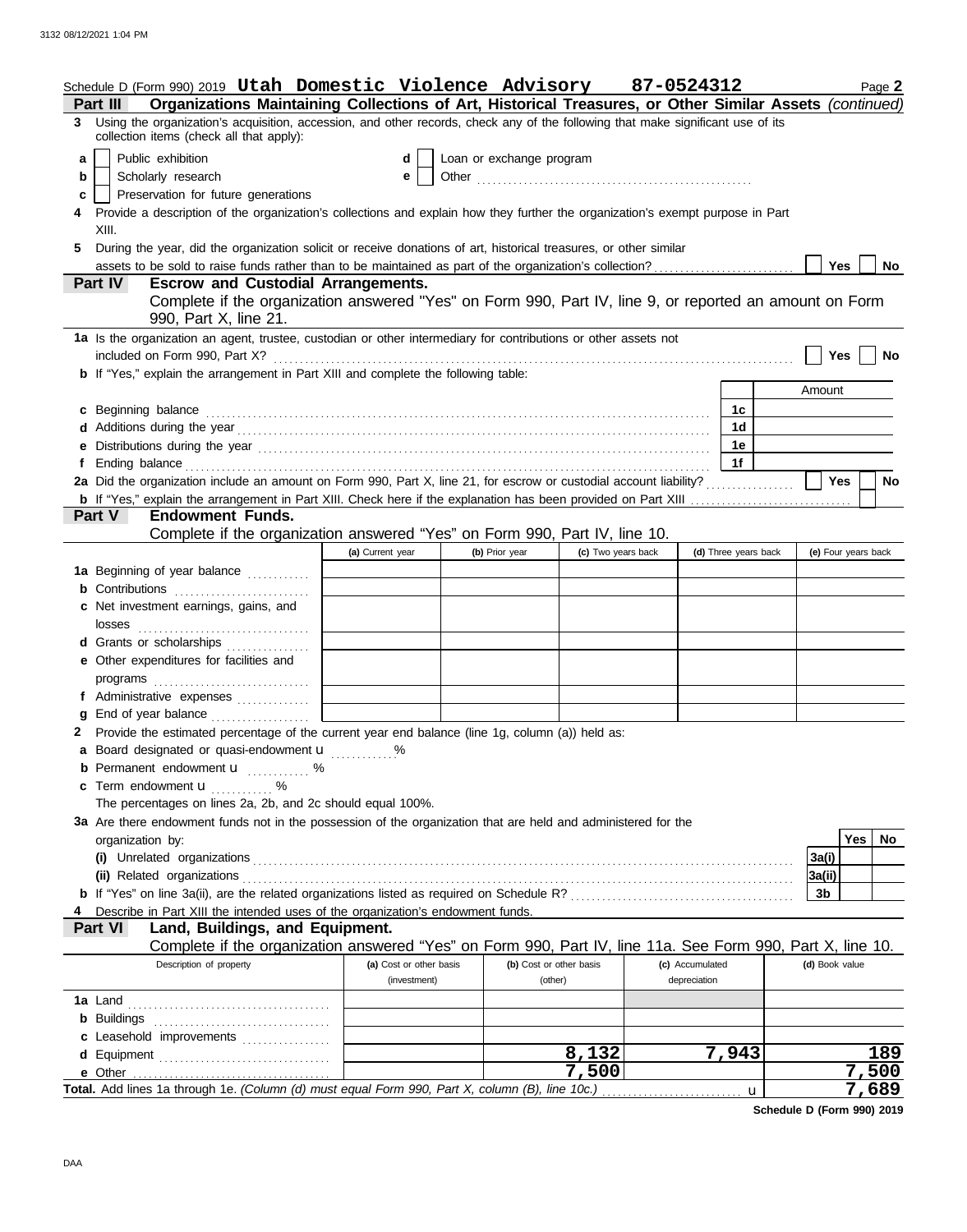|                                                                              | Schedule D (Form 990) 2019 Utah Domestic Violence Advisory                                                 |                | 87-0524312                                                   | Page 3         |
|------------------------------------------------------------------------------|------------------------------------------------------------------------------------------------------------|----------------|--------------------------------------------------------------|----------------|
| Part VII                                                                     | <b>Investments - Other Securities.</b>                                                                     |                |                                                              |                |
|                                                                              | Complete if the organization answered "Yes" on Form 990, Part IV, line 11b. See Form 990, Part X, line 12. |                |                                                              |                |
|                                                                              | (a) Description of security or category<br>(including name of security)                                    | (b) Book value | (c) Method of valuation:<br>Cost or end-of-year market value |                |
|                                                                              |                                                                                                            |                |                                                              |                |
|                                                                              |                                                                                                            |                |                                                              |                |
|                                                                              |                                                                                                            |                |                                                              |                |
|                                                                              | $(3)$ Other                                                                                                |                |                                                              |                |
|                                                                              |                                                                                                            |                |                                                              |                |
|                                                                              |                                                                                                            |                |                                                              |                |
|                                                                              |                                                                                                            |                |                                                              |                |
|                                                                              |                                                                                                            |                |                                                              |                |
|                                                                              |                                                                                                            |                |                                                              |                |
| (F)                                                                          |                                                                                                            |                |                                                              |                |
| (G)                                                                          |                                                                                                            |                |                                                              |                |
| (H)                                                                          |                                                                                                            |                |                                                              |                |
| <b>Part VIII</b>                                                             | Total. (Column (b) must equal Form 990, Part X, col. (B) line 12.)<br>u<br>Investments - Program Related.  |                |                                                              |                |
|                                                                              | Complete if the organization answered "Yes" on Form 990, Part IV, line 11c. See Form 990, Part X, line 13. |                |                                                              |                |
|                                                                              | (a) Description of investment                                                                              |                |                                                              |                |
|                                                                              |                                                                                                            | (b) Book value | (c) Method of valuation:<br>Cost or end-of-year market value |                |
|                                                                              |                                                                                                            |                |                                                              |                |
| (1)                                                                          |                                                                                                            |                |                                                              |                |
| (2)                                                                          |                                                                                                            |                |                                                              |                |
| (3)                                                                          |                                                                                                            |                |                                                              |                |
| (4)                                                                          |                                                                                                            |                |                                                              |                |
| (5)                                                                          |                                                                                                            |                |                                                              |                |
| (6)                                                                          |                                                                                                            |                |                                                              |                |
| (7)                                                                          |                                                                                                            |                |                                                              |                |
| (8)                                                                          |                                                                                                            |                |                                                              |                |
| (9)                                                                          |                                                                                                            |                |                                                              |                |
| Part IX                                                                      | Total. (Column (b) must equal Form 990, Part X, col. (B) line 13.)<br>u<br><b>Other Assets.</b>            |                |                                                              |                |
|                                                                              | Complete if the organization answered "Yes" on Form 990, Part IV, line 11d. See Form 990, Part X, line 15. |                |                                                              |                |
|                                                                              |                                                                                                            |                |                                                              | (b) Book value |
|                                                                              | (a) Description                                                                                            |                |                                                              |                |
| (1)                                                                          |                                                                                                            |                |                                                              |                |
|                                                                              |                                                                                                            |                |                                                              |                |
|                                                                              |                                                                                                            |                |                                                              |                |
|                                                                              |                                                                                                            |                |                                                              |                |
| $\begin{array}{c} (2) \\ (3) \\ (4) \\ (5) \\ (6) \\ (7) \\ (8) \end{array}$ |                                                                                                            |                |                                                              |                |
|                                                                              |                                                                                                            |                |                                                              |                |
|                                                                              |                                                                                                            |                |                                                              |                |
| (9)                                                                          |                                                                                                            |                |                                                              |                |
|                                                                              |                                                                                                            |                |                                                              |                |

**Total.** *(Column (b) must equal Form 990, Part X, col. (B) line 15.)* . . . . . . . . . . . . . . . . . . . . . . . . . . . . . . . . . . . . . . . . . . . . . . . . . . . . . . . . . . . . .u

#### **Part X Other Liabilities.**

Complete if the organization answered "Yes" on Form 990, Part IV, line 11e or 11f. See Form 990, Part X, line  $25$ .

|     | (a) Description of liability                                            | (b) Book value |
|-----|-------------------------------------------------------------------------|----------------|
|     | (1) Federal income taxes                                                |                |
| (2) |                                                                         |                |
| (3) |                                                                         |                |
| (4) |                                                                         |                |
| (5) |                                                                         |                |
| (6) |                                                                         |                |
| (7) |                                                                         |                |
| (8) |                                                                         |                |
| (9) |                                                                         |                |
|     | Total. (Column (b) must equal Form 990, Part X, col. (B) line 25.)<br>u |                |

Liability for uncertain tax positions. In Part XIII, provide the text of the footnote to the organization's financial statements that reports the **2.**

organization's liability for uncertain tax positions under FASB ASC 740. Check here if the text of the footnote has been provided in Part XIII.

**X**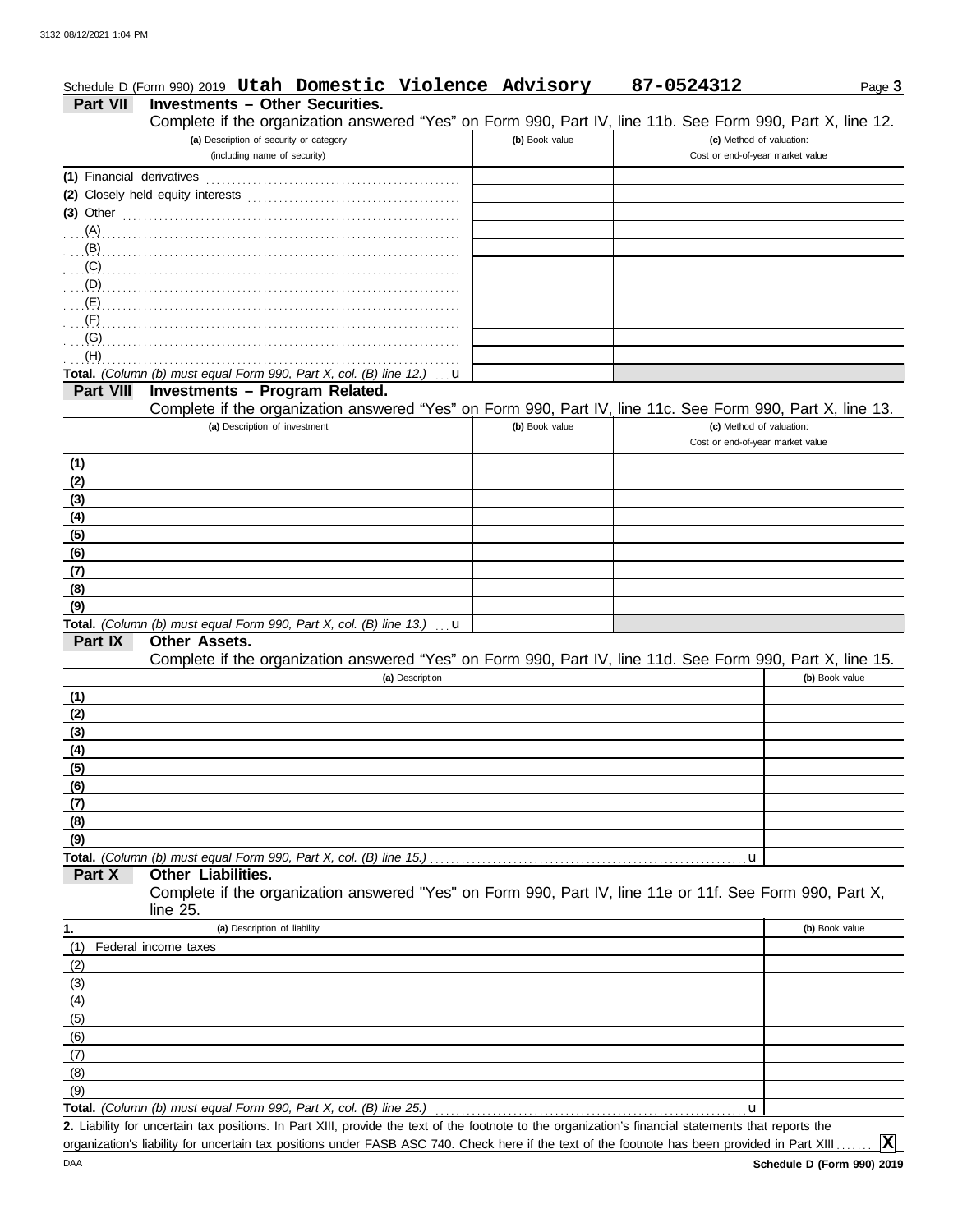|              | Schedule D (Form 990) 2019 Utah Domestic Violence Advisory 87-0524312                                                                                                                                                          |                |              |                 | Page 4                 |
|--------------|--------------------------------------------------------------------------------------------------------------------------------------------------------------------------------------------------------------------------------|----------------|--------------|-----------------|------------------------|
|              | Reconciliation of Revenue per Audited Financial Statements With Revenue per Return.<br><b>Part XI</b>                                                                                                                          |                |              |                 |                        |
|              | Complete if the organization answered "Yes" on Form 990, Part IV, line 12a.                                                                                                                                                    |                |              |                 |                        |
| 1.           |                                                                                                                                                                                                                                |                |              | $\mathbf{1}$    | 1,279,293              |
| $\mathbf{2}$ | Amounts included on line 1 but not on Form 990, Part VIII, line 12:                                                                                                                                                            |                |              |                 |                        |
| a            |                                                                                                                                                                                                                                | 2a             |              |                 |                        |
| b            |                                                                                                                                                                                                                                | 2 <sub>b</sub> | 1,917        |                 |                        |
| c            |                                                                                                                                                                                                                                | 2c             |              |                 |                        |
| d            |                                                                                                                                                                                                                                | 2d             | 152,500      |                 |                        |
| е            |                                                                                                                                                                                                                                |                |              | 2e              | 154,417                |
| 3            |                                                                                                                                                                                                                                |                |              | $\overline{3}$  | $\overline{1,124,876}$ |
|              | Amounts included on Form 990, Part VIII, line 12, but not on line 1:                                                                                                                                                           |                |              |                 |                        |
| a            | Investment expenses not included on Form 990, Part VIII, line 7b                                                                                                                                                               | 4a             |              |                 |                        |
| b            |                                                                                                                                                                                                                                | 4 <sub>b</sub> |              |                 |                        |
| c            | Add lines 4a and 4b                                                                                                                                                                                                            |                |              | 4c              |                        |
| 5.           |                                                                                                                                                                                                                                |                |              | $5\phantom{.0}$ | 1,124,876              |
|              | Reconciliation of Expenses per Audited Financial Statements With Expenses per Return.<br>Part XII                                                                                                                              |                |              |                 |                        |
|              | Complete if the organization answered "Yes" on Form 990, Part IV, line 12a.                                                                                                                                                    |                |              |                 |                        |
| 1            | Total expenses and losses per audited financial statements                                                                                                                                                                     |                |              |                 | 1,190,164              |
| 2            | Amounts included on line 1 but not on Form 990, Part IX, line 25:                                                                                                                                                              |                |              |                 |                        |
| a            |                                                                                                                                                                                                                                | 2a             | <u>1,917</u> |                 |                        |
| b            | Prior year adjustments with the control of the control of the control of the control of the control of the control of the control of the control of the control of the control of the control of the control of the control of | 2 <sub>b</sub> |              |                 |                        |
|              | Other losses                                                                                                                                                                                                                   | 2c             |              |                 |                        |
| d            |                                                                                                                                                                                                                                | 2d             |              |                 |                        |
| е            |                                                                                                                                                                                                                                |                |              | 2e              | 1,917                  |
| 3            |                                                                                                                                                                                                                                |                |              | $\mathbf{3}$    | 1,188,247              |
|              | Amounts included on Form 990, Part IX, line 25, but not on line 1:                                                                                                                                                             |                |              |                 |                        |
| a            | Investment expenses not included on Form 990, Part VIII, line 7b                                                                                                                                                               | 4a             |              |                 |                        |
| b            |                                                                                                                                                                                                                                | 4 <b>b</b>     |              |                 |                        |
|              | Add lines 4a and 4b                                                                                                                                                                                                            |                |              | 4c              |                        |
| 5.           |                                                                                                                                                                                                                                |                |              | 5               | 1,188,247              |
|              | Part XIII Supplemental Information.                                                                                                                                                                                            |                |              |                 |                        |

Provide the descriptions required for Part II, lines 3, 5, and 9; Part III, lines 1a and 4; Part IV, lines 1b and 2b; Part V, line 4; Part X, line 2; Part XI, lines 2d and 4b; and Part XII, lines 2d and 4b. Also complete this part to provide any additional information.

**Part X - FIN 48 Footnote**

The Organization has been recognized by the Internal Revenue Service (IRS) as exempt from federal income taxes under Section 501(c)(3), qualifying for the charitable contribution deduction under Section 509(a)(2) and has been determined not to be a private foundation under Section 509(a). The Organization is annually required to file a Return of Organization Exempt from Income Tax (Form 990) and is subject to income tax on net income that to unrelated business income tax. Management believes that the Organization is derived from business activities that are unrelated to their exempt purposes. Management has determined that the Organization is not subject has appropriate support for any tax positions taken in its annual filing and does not have any uncertain tax positions that are material to the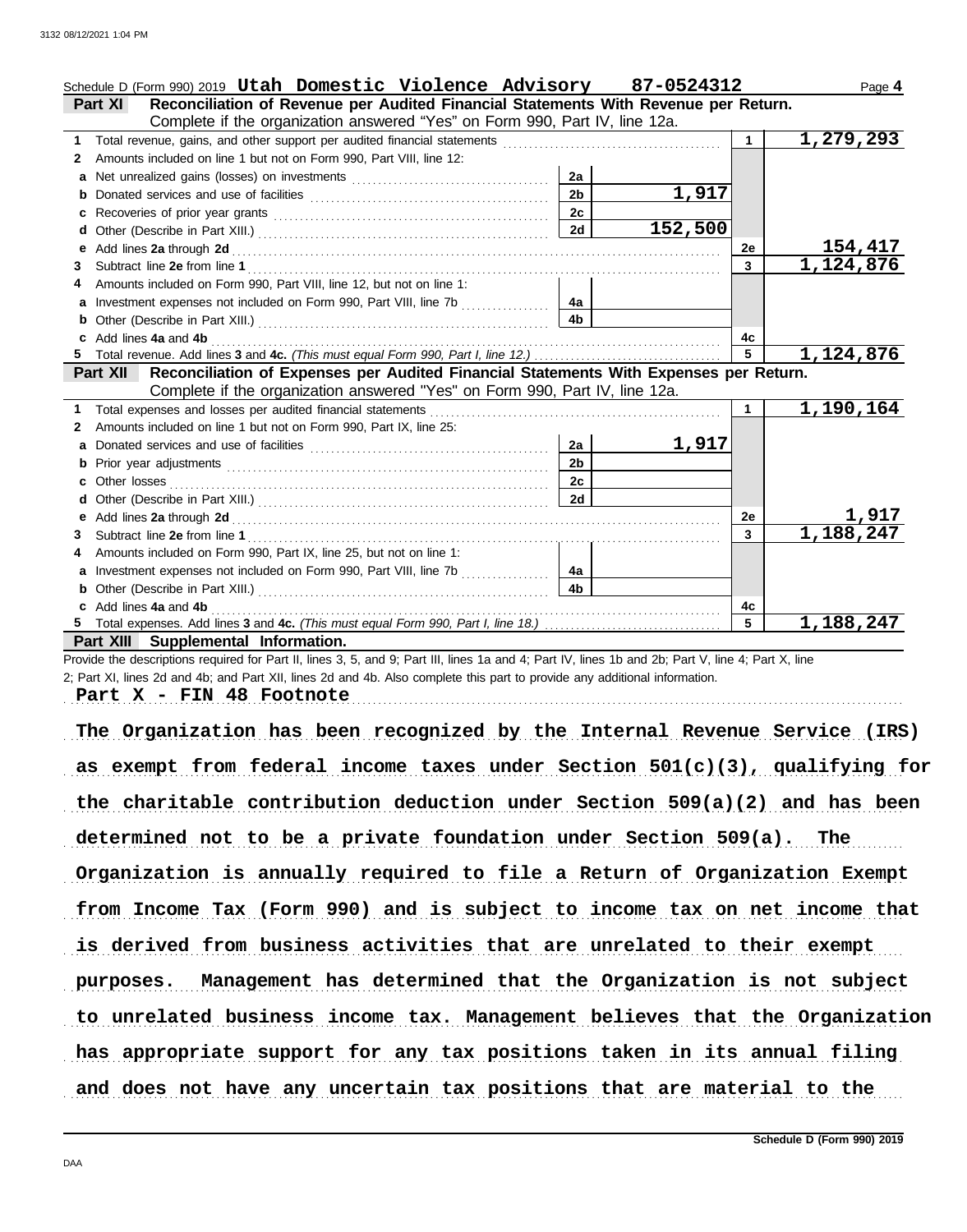| Schedule D (Form 990) 2019 Utah Domestic Violence Advisory                       | 87-0524312<br>Page 5 |
|----------------------------------------------------------------------------------|----------------------|
| Supplemental Information (continued)<br>Part XIII                                |                      |
| financial statements. The Organization's Forms 990 are no longer subject         |                      |
| to tax examination for years before 2017.                                        |                      |
|                                                                                  |                      |
| Part XI, Line 2d - Revenue Amounts Included in Financials - Other                |                      |
|                                                                                  |                      |
| Paycheck protection program                                                      | 152,500<br>. \$      |
|                                                                                  |                      |
| Part XIII - Supplemental Financial Information                                   |                      |
| According to the IRS 990 instructions for 2020, amounts of Paycheck              |                      |
| Protection Plan loans that are forgiven should be reported in the tax year       |                      |
| that the amounts are forgiven. In FY20, the organization recognized              |                      |
|                                                                                  |                      |
| amounts received through the Paycheck Protection Plan program as revenue         |                      |
| (under FASB ASC 605), although the loan was not formally forgiven until          |                      |
| Therefore, the Paycheck Protection Plan amount is presented as a<br><b>FY21.</b> |                      |
| temporary book/tax difference.                                                   |                      |
|                                                                                  |                      |
|                                                                                  |                      |
|                                                                                  |                      |
|                                                                                  |                      |
|                                                                                  |                      |
|                                                                                  |                      |
|                                                                                  |                      |
|                                                                                  |                      |
|                                                                                  |                      |
|                                                                                  |                      |
|                                                                                  |                      |
|                                                                                  |                      |
|                                                                                  |                      |
|                                                                                  |                      |
|                                                                                  |                      |
|                                                                                  |                      |
|                                                                                  |                      |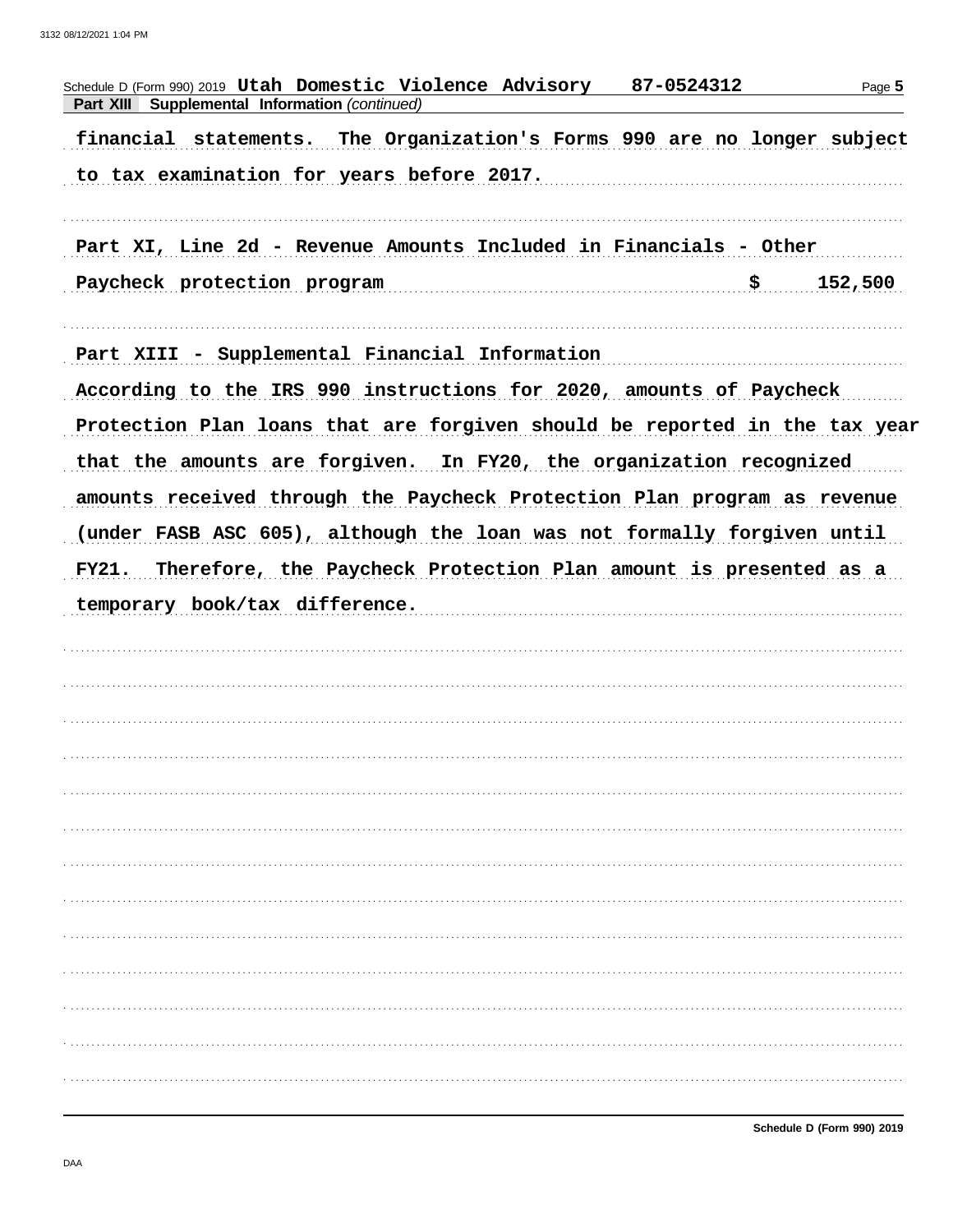| <b>SCHEDULE I</b>                         |                                                                                                                                                                                                                                                                               |                  |                                       | Grants and Other Assistance to Organizations,           |                                       |                                                             |                                          |                                              | OMB No. 1545-0047                     |
|-------------------------------------------|-------------------------------------------------------------------------------------------------------------------------------------------------------------------------------------------------------------------------------------------------------------------------------|------------------|---------------------------------------|---------------------------------------------------------|---------------------------------------|-------------------------------------------------------------|------------------------------------------|----------------------------------------------|---------------------------------------|
| (Form 990)                                | Governments, and Individuals in the United States<br>Complete if the organization answered "Yes" on Form 990, Part IV, line 21 or 22.                                                                                                                                         |                  |                                       |                                                         |                                       |                                                             |                                          |                                              |                                       |
| Department of the Treasury                |                                                                                                                                                                                                                                                                               |                  |                                       | La Attach to Form 990.                                  |                                       |                                                             |                                          |                                              | <b>Open to Public</b>                 |
| Internal Revenue Service                  |                                                                                                                                                                                                                                                                               |                  |                                       | u Go to www.irs.gov/Form990 for the latest information. |                                       |                                                             |                                          |                                              | Inspection                            |
| Name of the organization                  | Utah Domestic Violence Advisory<br>Council                                                                                                                                                                                                                                    |                  |                                       |                                                         |                                       |                                                             |                                          | Employer identification number<br>87-0524312 |                                       |
| Part I                                    | <b>General Information on Grants and Assistance</b>                                                                                                                                                                                                                           |                  |                                       |                                                         |                                       |                                                             |                                          |                                              |                                       |
| $\mathbf 1$                               | Does the organization maintain records to substantiate the amount of the grants or assistance, the grantees' eligibility for the grants or assistance, and<br>2 Describe in Part IV the organization's procedures for monitoring the use of grant funds in the United States. |                  |                                       |                                                         |                                       |                                                             |                                          |                                              | $ \mathbf{X} $ Yes<br>No              |
| Part II                                   | Grants and Other Assistance to Domestic Organizations and Domestic Governments. Complete if the organization answered "Yes" on Form 990,<br>Part IV, line 21, for any recipient that received more than \$5,000. Part II can be duplicated if additional space is needed.     |                  |                                       |                                                         |                                       |                                                             |                                          |                                              |                                       |
|                                           | (a) Name and address of organization<br>or government                                                                                                                                                                                                                         | $(b)$ EIN        | (c) IRC<br>section<br>(if applicable) | (d) Amount of cash<br>grant                             | (e) Amount of non-<br>cash assistance | (f) Method of valuation<br>(book, FMV, appraisal,<br>other) | (g) Description of<br>noncash assistance |                                              | (h) Purpose of grant<br>or assistance |
| (1) Canyon Creek Services<br>PO Box 2081  |                                                                                                                                                                                                                                                                               |                  |                                       |                                                         |                                       |                                                             |                                          |                                              | Survivor assistance                   |
| Cedar City                                | UT 84721                                                                                                                                                                                                                                                                      | 87-0540825 501c3 |                                       | 17,019                                                  |                                       |                                                             |                                          |                                              |                                       |
| (2) Seekhaven, Inc.<br>PO Box 729<br>Moab | UT 84532                                                                                                                                                                                                                                                                      | 87-0494681       | 501c3                                 | 11,501                                                  |                                       |                                                             |                                          |                                              | Survivor assistance                   |
| (3) Utah Navajo Health                    |                                                                                                                                                                                                                                                                               |                  |                                       |                                                         |                                       |                                                             |                                          |                                              |                                       |
| PO Box 130<br>Montezuma Creek             | UT 84534                                                                                                                                                                                                                                                                      | 87-0560763 501c3 |                                       | 9,676                                                   |                                       |                                                             |                                          |                                              | Survivor assistance                   |
| $(4)$ YWCA<br>322 East 300 South          |                                                                                                                                                                                                                                                                               |                  |                                       |                                                         |                                       |                                                             |                                          |                                              | Survivor assistance                   |
| Salt Lake City                            | UT 84111                                                                                                                                                                                                                                                                      | 87-0212467       | 501c3                                 | 105,750                                                 |                                       |                                                             |                                          |                                              |                                       |
| (5)                                       |                                                                                                                                                                                                                                                                               |                  |                                       |                                                         |                                       |                                                             |                                          |                                              |                                       |
|                                           |                                                                                                                                                                                                                                                                               |                  |                                       |                                                         |                                       |                                                             |                                          |                                              |                                       |
| (6)                                       |                                                                                                                                                                                                                                                                               |                  |                                       |                                                         |                                       |                                                             |                                          |                                              |                                       |
|                                           |                                                                                                                                                                                                                                                                               |                  |                                       |                                                         |                                       |                                                             |                                          |                                              |                                       |
| (7)                                       |                                                                                                                                                                                                                                                                               |                  |                                       |                                                         |                                       |                                                             |                                          |                                              |                                       |
|                                           |                                                                                                                                                                                                                                                                               |                  |                                       |                                                         |                                       |                                                             |                                          |                                              |                                       |
| (8)                                       |                                                                                                                                                                                                                                                                               |                  |                                       |                                                         |                                       |                                                             |                                          |                                              |                                       |
|                                           |                                                                                                                                                                                                                                                                               |                  |                                       |                                                         |                                       |                                                             |                                          |                                              |                                       |
| (9)                                       |                                                                                                                                                                                                                                                                               |                  |                                       |                                                         |                                       |                                                             |                                          |                                              |                                       |
|                                           |                                                                                                                                                                                                                                                                               |                  |                                       |                                                         |                                       |                                                             |                                          |                                              |                                       |
|                                           | Enter total number of section $501(c)(3)$ and government organizations listed in the line 1 table                                                                                                                                                                             |                  |                                       |                                                         |                                       |                                                             |                                          | u 4                                          |                                       |
|                                           | Enter total number of other organizations listed in the line 1 table                                                                                                                                                                                                          |                  |                                       |                                                         |                                       |                                                             |                                          | u                                            |                                       |
|                                           | For Paperwork Reduction Act Notice, see the Instructions for Form 990.                                                                                                                                                                                                        |                  |                                       |                                                         |                                       |                                                             |                                          |                                              | Schedule I (Form 990) (2019)          |

DAA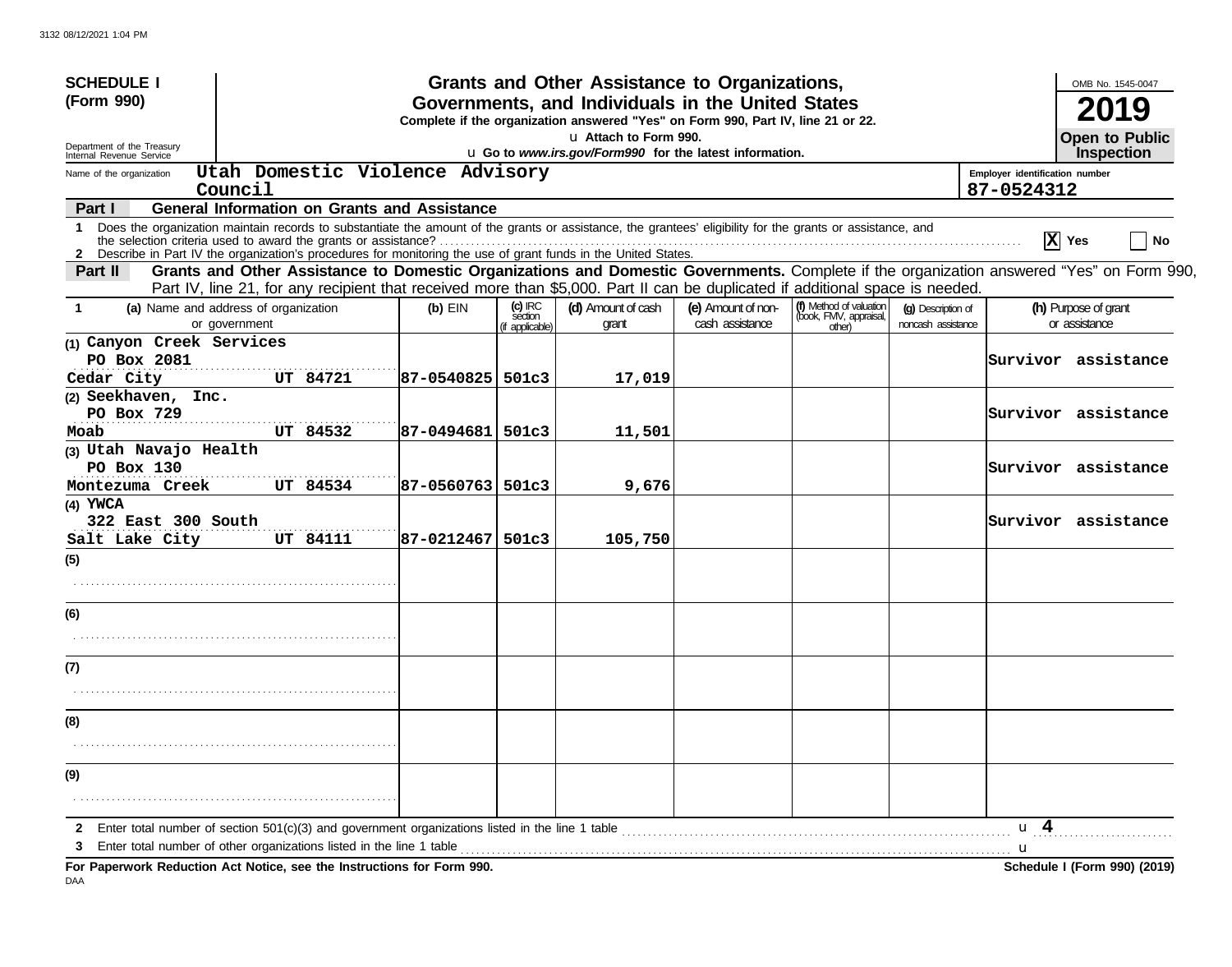### Schedule I (Form 990) (2019) Utah Domestic Violence Advisory 87-0524312

Part III Grants and Other Assistance to Domestic Individuals. Complete if the organization answered "Yes" on Form 990, Part IV, line 22. Part III can be duplicated if additional space is needed.

| (a) Type of grant or assistance                                                                                                                      | (b) Number of<br>recipients | (c) Amount of<br>cash grant | (d) Amount of<br>noncash assistance | FMV, appraisal, other) | (e) Method of valuation (book, $(f)$ Description of noncash assistance |
|------------------------------------------------------------------------------------------------------------------------------------------------------|-----------------------------|-----------------------------|-------------------------------------|------------------------|------------------------------------------------------------------------|
| 1 Housing                                                                                                                                            | 5                           | 5,200                       | 3,969                               |                        | Rent or hotel                                                          |
| 2 Transportation                                                                                                                                     | $\mathbf{2}$                |                             | 360                                 |                        | Ride service                                                           |
| 3 Counseling                                                                                                                                         | 48                          |                             | 5,760                               |                        | Third party svc                                                        |
| 4 Misc. Supplies                                                                                                                                     | 15                          |                             | 9,753                               |                        | COVID & other                                                          |
| $\sqrt{5}$                                                                                                                                           |                             |                             |                                     |                        |                                                                        |
| 6                                                                                                                                                    |                             |                             |                                     |                        |                                                                        |
| $\mathbf{7}$                                                                                                                                         |                             |                             |                                     |                        |                                                                        |
| Part IV<br>Supplemental Information. Provide the information required in Part I, line 2; Part III, column (b); and any other additional information. |                             |                             |                                     |                        |                                                                        |
| See Schedule I Supplemental Information Worksheet                                                                                                    |                             |                             |                                     |                        |                                                                        |
|                                                                                                                                                      |                             |                             |                                     |                        |                                                                        |
|                                                                                                                                                      |                             |                             |                                     |                        |                                                                        |
|                                                                                                                                                      |                             |                             |                                     |                        |                                                                        |
|                                                                                                                                                      |                             |                             |                                     |                        |                                                                        |
|                                                                                                                                                      |                             |                             |                                     |                        |                                                                        |
|                                                                                                                                                      |                             |                             |                                     |                        |                                                                        |
|                                                                                                                                                      |                             |                             |                                     |                        |                                                                        |
|                                                                                                                                                      |                             |                             |                                     |                        |                                                                        |
|                                                                                                                                                      |                             |                             |                                     |                        |                                                                        |
|                                                                                                                                                      |                             |                             |                                     |                        |                                                                        |

Page 2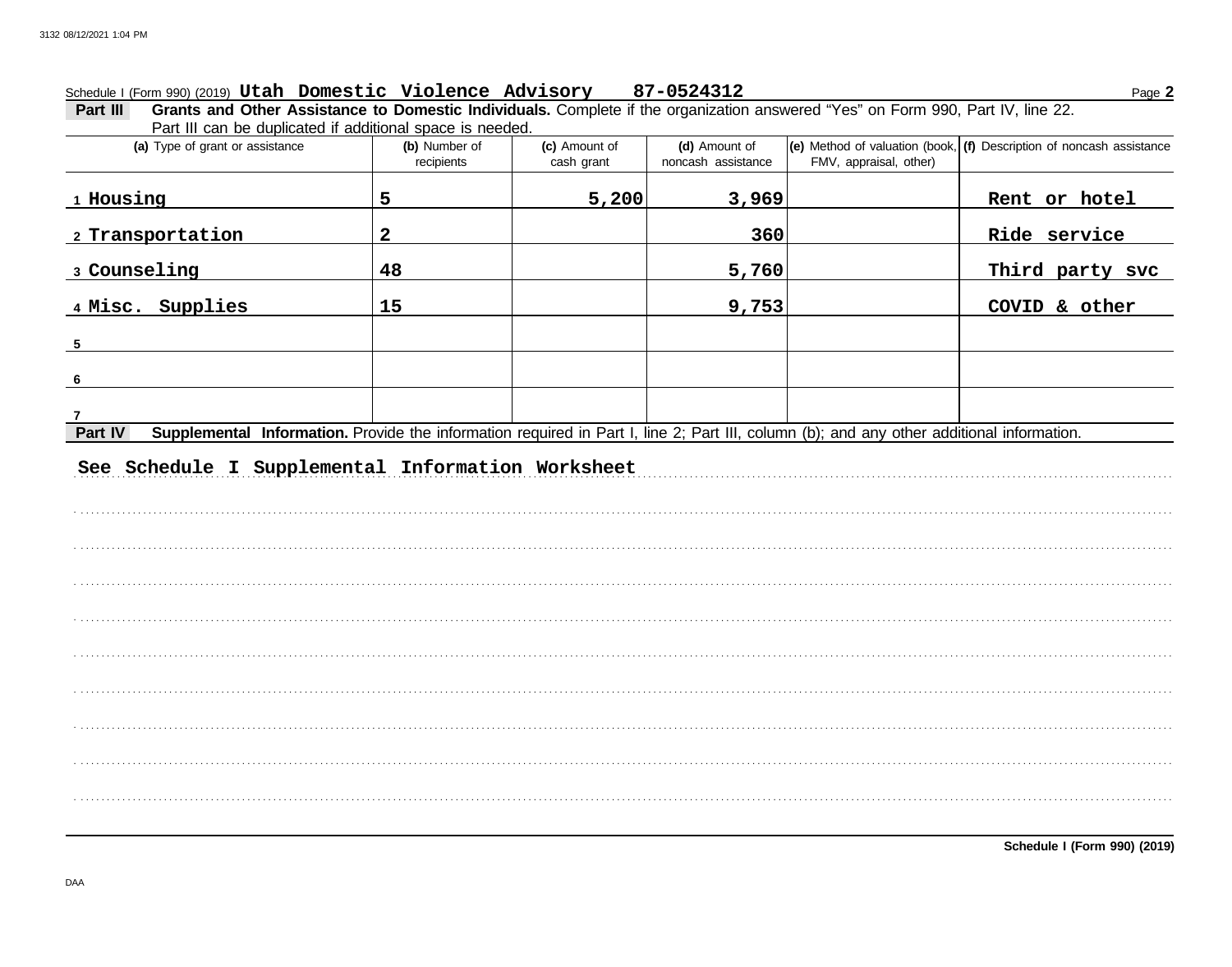| <b>Supplemental Information</b><br><b>SCHEDULE I</b> |                                                                         |            |                                |  |  |  |  |
|------------------------------------------------------|-------------------------------------------------------------------------|------------|--------------------------------|--|--|--|--|
| (Form 990)                                           | 10/01/19<br>and ending<br>For calendar year 2019, or tax year beginning | 09/30/20   | 2019                           |  |  |  |  |
|                                                      |                                                                         |            | Employer identification number |  |  |  |  |
| Name of the organization                             | Utah Domestic Violence Advisory<br>Council                              | 87-0524312 |                                |  |  |  |  |

Part I, Line 2 - Procedures for Monitoring the Use of Grant Funds Emergency Assistance requests are sent to the Organization's Prevention Coordinator. The Prevention coordinator reviews the funds request against the terms of any grant funding source requirements to determine if the amount is allowed by the funding source agreement and whether adequate documentation has been provided. The Prevention Coordinator discusses the request with the Interim Co-Directors to ensure that the request fits the Organization's programmatic goals and that sufficient funds are available to fill the request.

The Organization also provides grants to member programs. Each member program submits an invoice to the Organization's Business Manager. The Business Manager reviews the invoice, including all supporting documentation to determine that the use of the funds is allowed by the funding source and that sufficient funds are available to fill the request.

All disbursement of grant funds must be approved by the Interim Co-Director before payment. The Organization tracks funds available for assistance grants ongoingly.

Part IV - Additional Information

The organization estimated the number of individuals receiving counseling assistance by making the following assumptions: 1 - Counseling hourly fee is \$120/ hour

2 - Number of clients servied per hour is one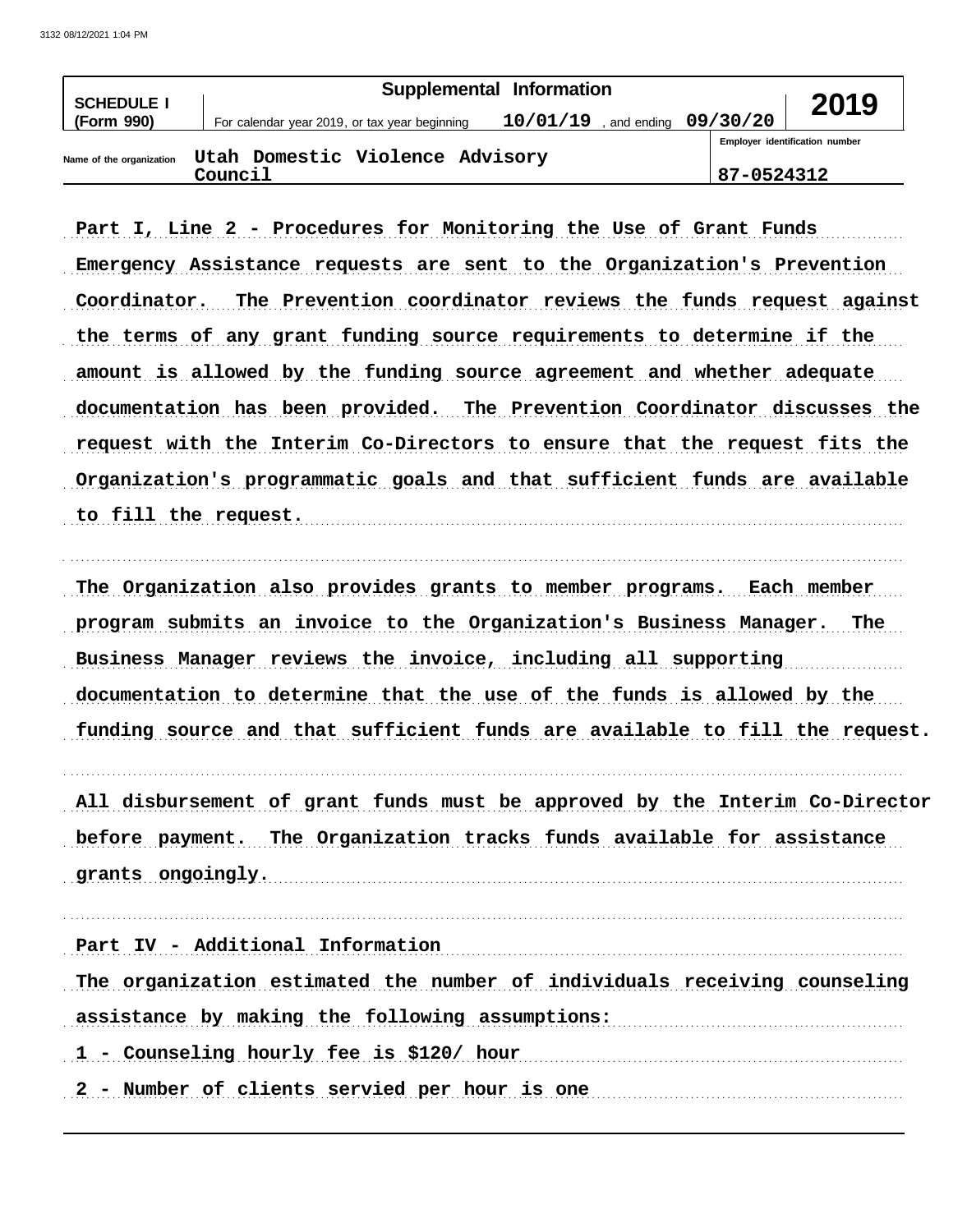|                                                                                                                                                                                                                                                                                                                                                                                                                                                                                                                                                                                                                        |  | OMB No. 1545-0047             |  |                                                                                                                     |
|------------------------------------------------------------------------------------------------------------------------------------------------------------------------------------------------------------------------------------------------------------------------------------------------------------------------------------------------------------------------------------------------------------------------------------------------------------------------------------------------------------------------------------------------------------------------------------------------------------------------|--|-------------------------------|--|---------------------------------------------------------------------------------------------------------------------|
| Supplemental Information to Form 990 or 990-EZ<br><b>SCHEDULE O</b><br>(Form 990 or 990-EZ)<br>Complete to provide information for responses to specific questions on<br>Form 990 or 990-EZ or to provide any additional information.<br>U Attach to Form 990 or 990-EZ.<br>Department of the Treasury<br>Internal Revenue Service                                                                                                                                                                                                                                                                                     |  | 2019<br><b>Open to Public</b> |  |                                                                                                                     |
|                                                                                                                                                                                                                                                                                                                                                                                                                                                                                                                                                                                                                        |  |                               |  | L Go to www.irs.gov/Form990 for the latest information.<br>Name of the organization Utah Domestic Violence Advisory |
| Council                                                                                                                                                                                                                                                                                                                                                                                                                                                                                                                                                                                                                |  | 87-0524312                    |  |                                                                                                                     |
| Form 990, Part III, Line 4a - First Accomplishment<br>Prevention<br>The Organization advocates for the development of policies and practices<br>that enhance victim safety and empowerment while raising awareness of the<br>need for prevention and intervention. Responses to domestic violence have<br>historically focused primarily on intervention after the problem has<br>already been identified and harm has occurred. There are, however, new<br>domestic violence prevention strategies emerging, and prevention approaches<br>from the public health field can serve as models for further development of |  |                               |  |                                                                                                                     |
| these strategies. The Organization is committed to bringing these new<br>approaches to Utah and has already successfully piloted two such programs:                                                                                                                                                                                                                                                                                                                                                                                                                                                                    |  |                               |  |                                                                                                                     |
| The Lethality Assessment Protocol (LAP) is an evidence•based tool                                                                                                                                                                                                                                                                                                                                                                                                                                                                                                                                                      |  |                               |  |                                                                                                                     |
|                                                                                                                                                                                                                                                                                                                                                                                                                                                                                                                                                                                                                        |  |                               |  |                                                                                                                     |
| designed to reduce risk and save lives. Modeled after a similar program in                                                                                                                                                                                                                                                                                                                                                                                                                                                                                                                                             |  |                               |  |                                                                                                                     |
|                                                                                                                                                                                                                                                                                                                                                                                                                                                                                                                                                                                                                        |  |                               |  |                                                                                                                     |
| Maryland, the LAP involves a standardized assessment of identifying<br>individuals at the greatest risk of lethal domestic abuse, and connecting                                                                                                                                                                                                                                                                                                                                                                                                                                                                       |  |                               |  |                                                                                                                     |
|                                                                                                                                                                                                                                                                                                                                                                                                                                                                                                                                                                                                                        |  |                               |  |                                                                                                                     |
|                                                                                                                                                                                                                                                                                                                                                                                                                                                                                                                                                                                                                        |  |                               |  |                                                                                                                     |
| those at risk with coordinated, essential victim services. Funding is used<br>to train law enforcement officers, victim advocates, victim service<br>providers, medical professionals, first responders, and behavioral                                                                                                                                                                                                                                                                                                                                                                                                |  |                               |  |                                                                                                                     |

-HomeSafe is another pilot program rooted in the Housing First approach, which focuses on rapidly getting people who are homeless or at risk of homelessness into permanent housing, a challenge in Utah due to limited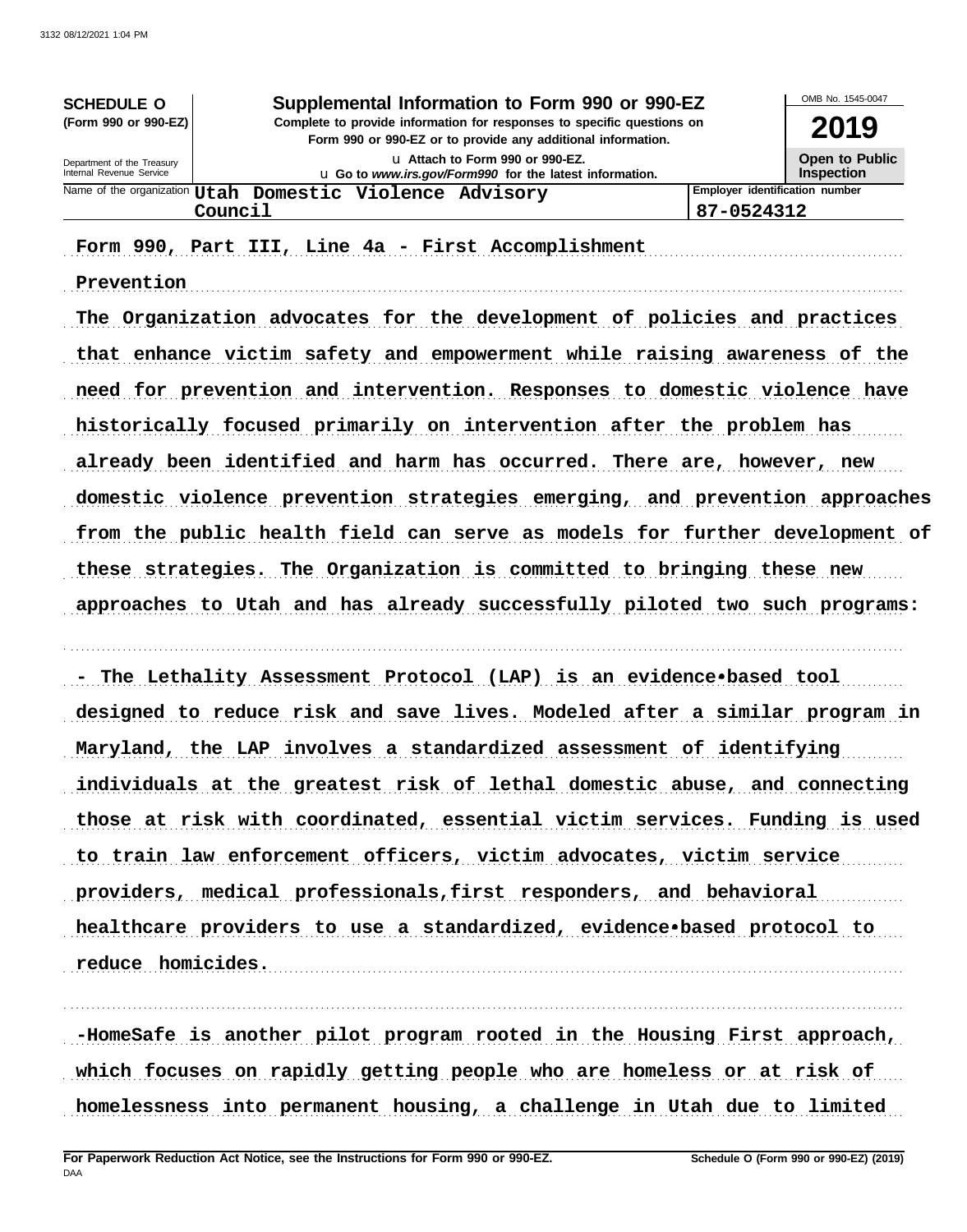| Schedule O (Form 990 or 990-EZ) (2019) | $P$ age $\triangle$                   |
|----------------------------------------|---------------------------------------|
| Name of the organization               | <b>Employer identification number</b> |
| Domestic Violence Advisory<br>Utah     | 87-0524312                            |

inventory and further complicated by the needs of high•risk, high barrier individuals like those indicated by the Lethality Assessment Protocol to be at risk of intimate partner homicide. The theory is that any issues that may have contributed to an individual or family becoming homeless can best be addressed after they are stably housed. Focused on increasing survivors. access to and retention of stable housing, HomeSafe is guided by the safety and self-determination needs of domestic violence survivors and their children. Recognizing the complexity of domestic violence and abuse, the main component of HomeSafe is wrap around support from qualified professional advocates and flexibility in providing financial assistance and services to survivors and their children.

- The Organization partners with The Allstate Foundation through its Moving Ahead Grant. Survivors of domestic and intimate partner violence face a series of serious challenges. Many struggle to find a safe place to live, put food on the table, and create a lifestyle with financial stability. Protecting one's money and other assets is a challenge that many survivors face because financial abuse is a tactic that many abusive partners use to hold power and control over their partners. The Allstate Foundation curriculum was developed in partnership with the National Network to End Domestic Violence and has been academically validated by Rutgers University. The information in the course is intended to be general advice for those in an abusive relationship.

The Allstate Foundation and Utah Domestic Violence Coalition have partnered since 2015; each year, Utah Domestic Violence Coalition partners with two domestic violence service providers across the state. The domestic violence

Page 1 of 5

Schedule O (Form 990 or 990-EZ) (2019)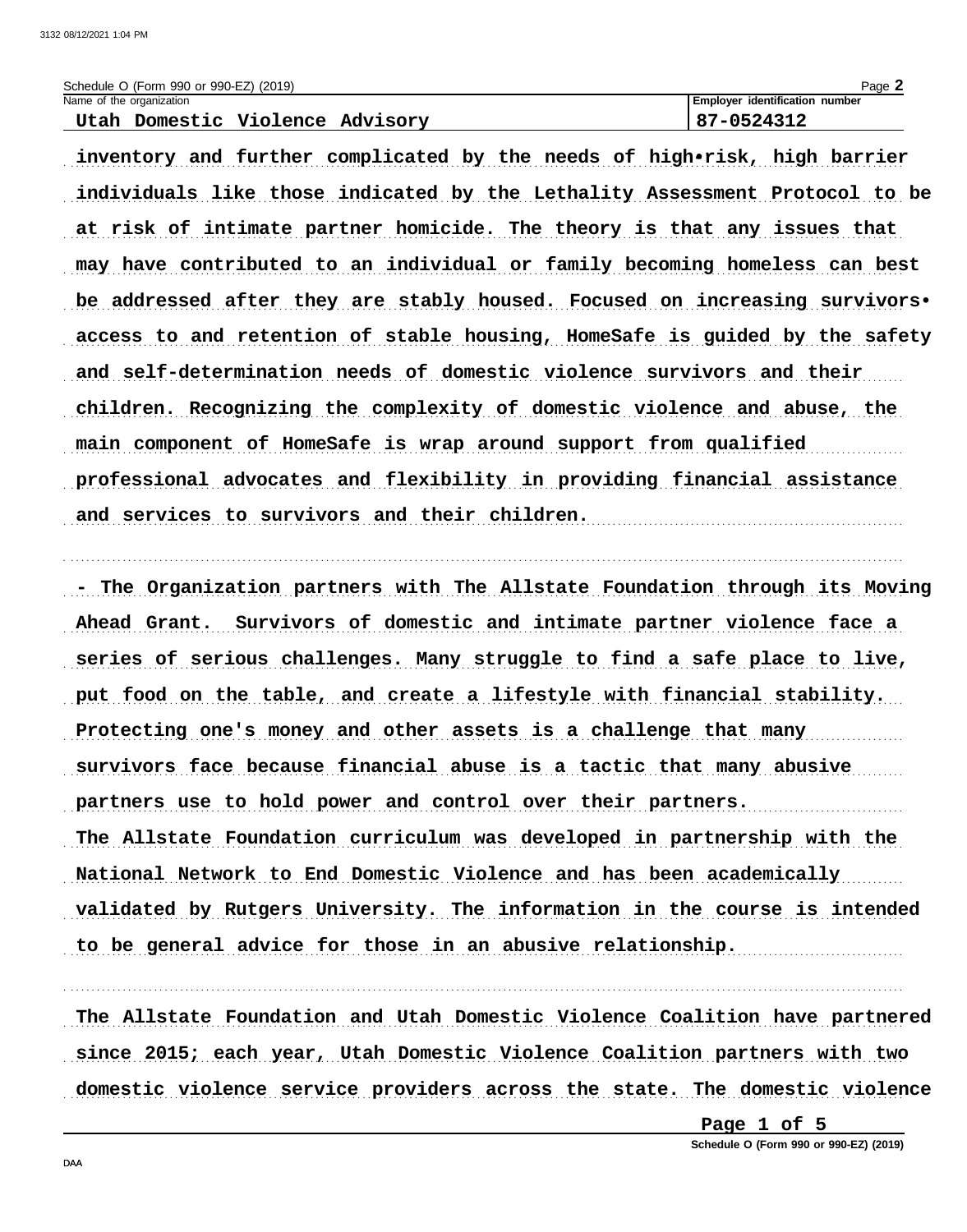| Schedule O (Form 990 or 990-EZ) (2019)<br>Name of the organization          | Page 2<br>Employer identification number |
|-----------------------------------------------------------------------------|------------------------------------------|
| Utah Domestic Violence Advisory                                             | 87-0524312                               |
| service providers provide the Move Ahead curriculum throughout the year,    |                                          |
| plus provide one *on-one case management to survivors who chose to engage   |                                          |
| the savings match and credit repair program.                                |                                          |
|                                                                             |                                          |
| During the 2019/2020 grant cycle, Utah Domestic Violence Coalition          |                                          |
| partnered with Utah Navajo Health Systems, which has a robust victim        |                                          |
| advocate program which serves San Juan County and surrounding areas. The    |                                          |
| second partner is Seekhaven.Moab, a domestic violence service provider wit  |                                          |
| shelter services in Grand County that serves surrounding areas.             |                                          |
|                                                                             |                                          |
| Form 990, Part III, Line 4d - All Other Accomplishments                     |                                          |
| LINKLine                                                                    |                                          |
| The hotline was established as the first and only state-wide, toll-free,    |                                          |
| confidential and anonymous line that individuals can call to receive        |                                          |
| assistance with domestic violence issues. The LINKLine is recognized as a   |                                          |
| state-wide clearinghouse where callers can receive crisis intervention,     |                                          |
| safety planning, information and referral services on safe shelters,        |                                          |
| community resources, legal assistance, victim advocates, counseling         |                                          |
| agencies and other needs. All calls are answered by trained domestic        |                                          |
| violence advocates. The LINKLine operates 24 hours a day, 7 days a week.    |                                          |
|                                                                             |                                          |
| Form 990, Part VI, Line 6 - Classes of Members or Stockholders              |                                          |
| The Organization's members consists of primary purpose domestic             |                                          |
| violence victim service providers and community partners who believe in and |                                          |
| support the vision, mission, and assurances of the Organization.            |                                          |
| Consistent with federal mandates and regional coalition practices           |                                          |
| throughout the United States, voting rights are only provided to primary    |                                          |

Page 2 of 5

Schedule O (Form 990 or 990-EZ) (2019)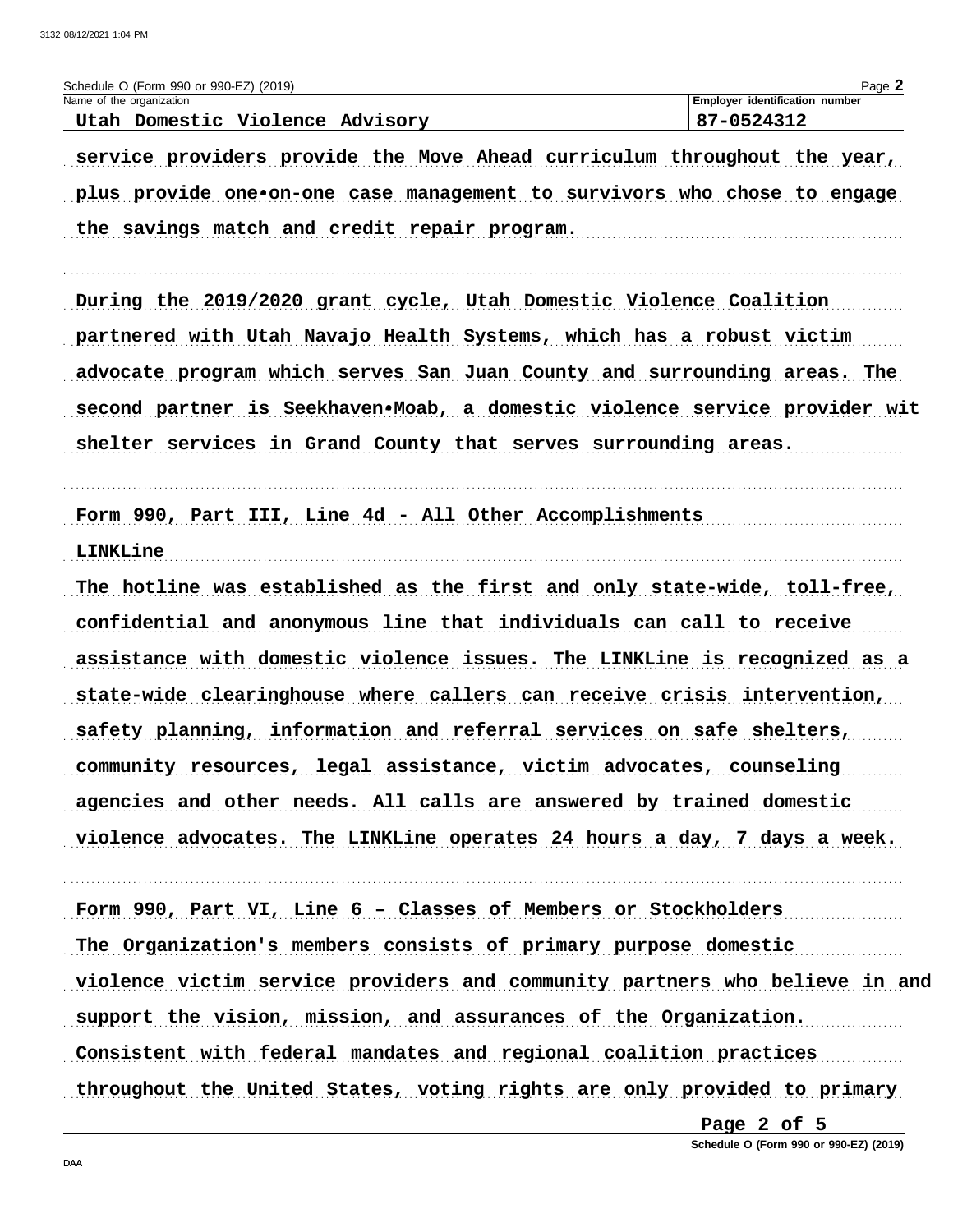|                                                                                                                                                                                                                                                                                                                                                                                   | Page 2<br>Employer identification number |
|-----------------------------------------------------------------------------------------------------------------------------------------------------------------------------------------------------------------------------------------------------------------------------------------------------------------------------------------------------------------------------------|------------------------------------------|
| Name of the organization<br>Utah Domestic Violence Advisory                                                                                                                                                                                                                                                                                                                       | 87-0524312                               |
| purpose domestic violence service provider organizations.                                                                                                                                                                                                                                                                                                                         |                                          |
| Form 990, Part VI, Line 7a - Election of Members and Their Rights                                                                                                                                                                                                                                                                                                                 |                                          |
| Members that are primary purpose domestic violence service provider                                                                                                                                                                                                                                                                                                               |                                          |
| organizations exercise their voting rights to elect board members.                                                                                                                                                                                                                                                                                                                |                                          |
| Form 990, Part VI, Line 7b - Decisions Subject to Approval of Members                                                                                                                                                                                                                                                                                                             |                                          |
| Members that are primary purpose domestic violence service provider                                                                                                                                                                                                                                                                                                               |                                          |
| organizations are also required to vote on specific bylaw amendments                                                                                                                                                                                                                                                                                                              |                                          |
| related to voting rights, election of members, and dissolution and                                                                                                                                                                                                                                                                                                                |                                          |
| distribution of assets, and approve any changes to the role or mission of                                                                                                                                                                                                                                                                                                         |                                          |
| the Organization as the recognized statewide domestic violence coalition in                                                                                                                                                                                                                                                                                                       |                                          |
| Utah.                                                                                                                                                                                                                                                                                                                                                                             |                                          |
|                                                                                                                                                                                                                                                                                                                                                                                   |                                          |
| Form 990, Part VI, Line 8b - Documentation by Committee Explanation                                                                                                                                                                                                                                                                                                               |                                          |
| The Organization does hot have any committees with authority to act on                                                                                                                                                                                                                                                                                                            |                                          |
| behalf of the governing body. However, the organization's committees do                                                                                                                                                                                                                                                                                                           |                                          |
| keep minutes of meetings.                                                                                                                                                                                                                                                                                                                                                         |                                          |
|                                                                                                                                                                                                                                                                                                                                                                                   |                                          |
|                                                                                                                                                                                                                                                                                                                                                                                   |                                          |
|                                                                                                                                                                                                                                                                                                                                                                                   |                                          |
|                                                                                                                                                                                                                                                                                                                                                                                   |                                          |
|                                                                                                                                                                                                                                                                                                                                                                                   |                                          |
|                                                                                                                                                                                                                                                                                                                                                                                   |                                          |
| Form 990, Part VI, Line 11b - Organization's Process to Review Form 990<br>The Organization's Form 990 was prepared by the Organization's CPA in<br>consultation with the Organization's Business Manager. The Form 990 was<br>reviewed for accuracy and reasonability by the Organization's Business<br>Manager, Interim Co-Director, and Treasurer. A complete copy of the Form |                                          |
|                                                                                                                                                                                                                                                                                                                                                                                   |                                          |
| 990 was provided to the Organization's Board of Directors for review and<br>approval before it is filed.                                                                                                                                                                                                                                                                          |                                          |

Page 3 of 5 Schedule O (Form 990 or 990-EZ) (2019)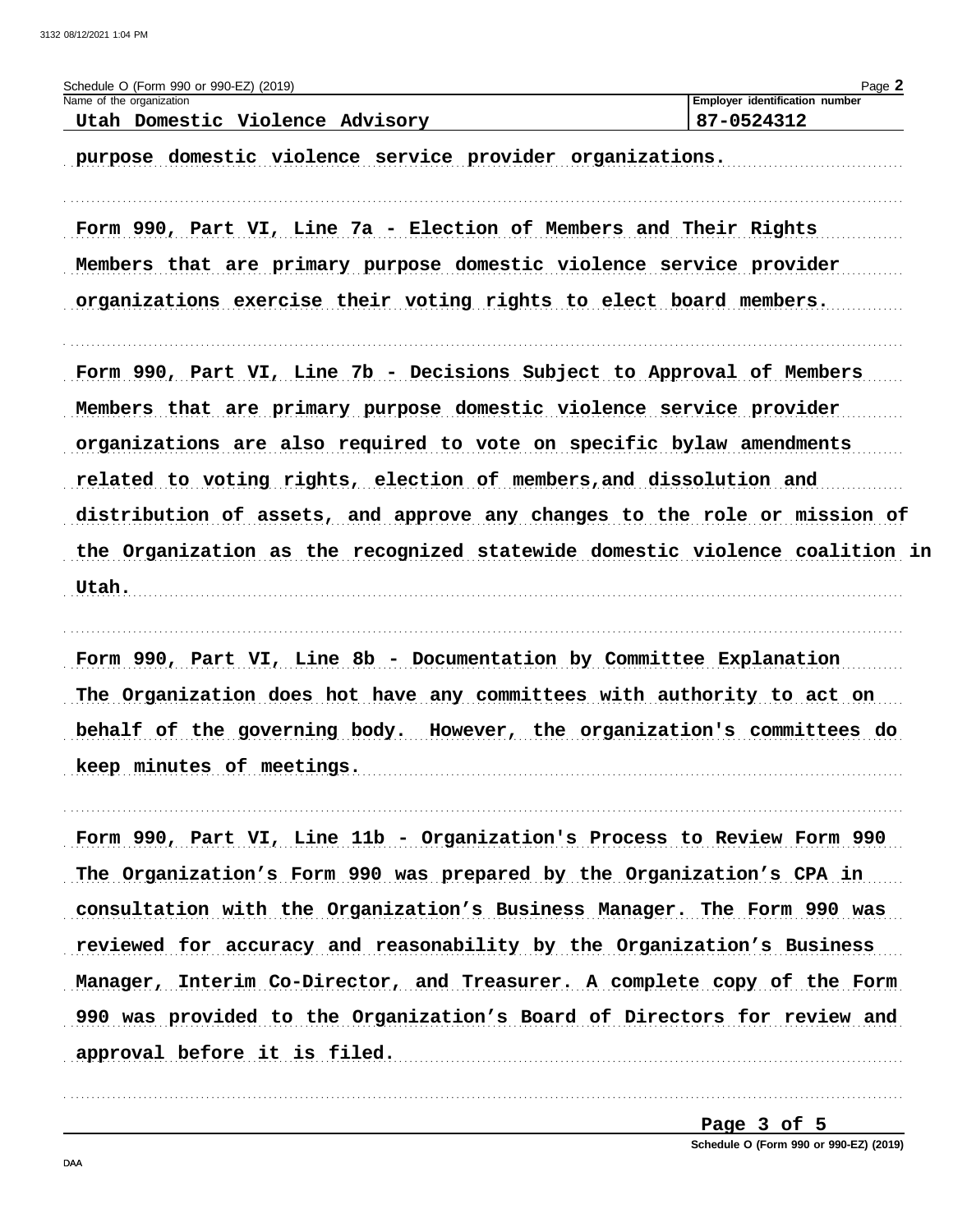| Schedule O (Form 990 or 990-EZ) (2019) | $P$ aqe $\blacktriangle$       |
|----------------------------------------|--------------------------------|
| Name of the organization               | Employer identification number |
| Utah Domestic Violence Advisory        | 87-0524312 "                   |

Form 990, Part VI, Line 12c - Enforcement of Conflicts Policy The Organization provides a copy of its conflict of interest policy to all board members and management during onboarding. In addition, a copy is provided annually. All board members and management are required to review the policy and sign a disclosure statement, which acknowledges an understanding of the policy and discloses any potential conflicts of interest they are aware of. All potential conflicts of interest are reviewed by the Executive Committee to determine the appropriate action to be taken to eliminate or mitigate risks posed by the conflict. The organization requires that board members with conflict of interest be recused from the deliberation and voting related to a transaction or action in which they may have conflict.

Form 990, Part VI, Line 15a - Compensation Process for Top Official At the time or hire and on an annual basis following, a committee of the Board of Directors establishes Executive Director's (or Interim Co-Directors') compensation. The Organization requires that no member of the committee have a conflict of interest related to the compensation arrangement. The committee uses salary surveys (including the National Network to End Domestic Violence), publicly available 990s, and other information for similar positions and similar organizations within the region to establish a reasonable level of compensation based on the Executive Director's (or Interim Co-Directors') performance. The committee contemporaneously documents its discussions and decisions in committee minutes.

Form 990, Part VI, Line 19 - Governing Documents Disclosure Explanation

Page 4 of 5

Schedule O (Form 990 or 990-EZ) (2019)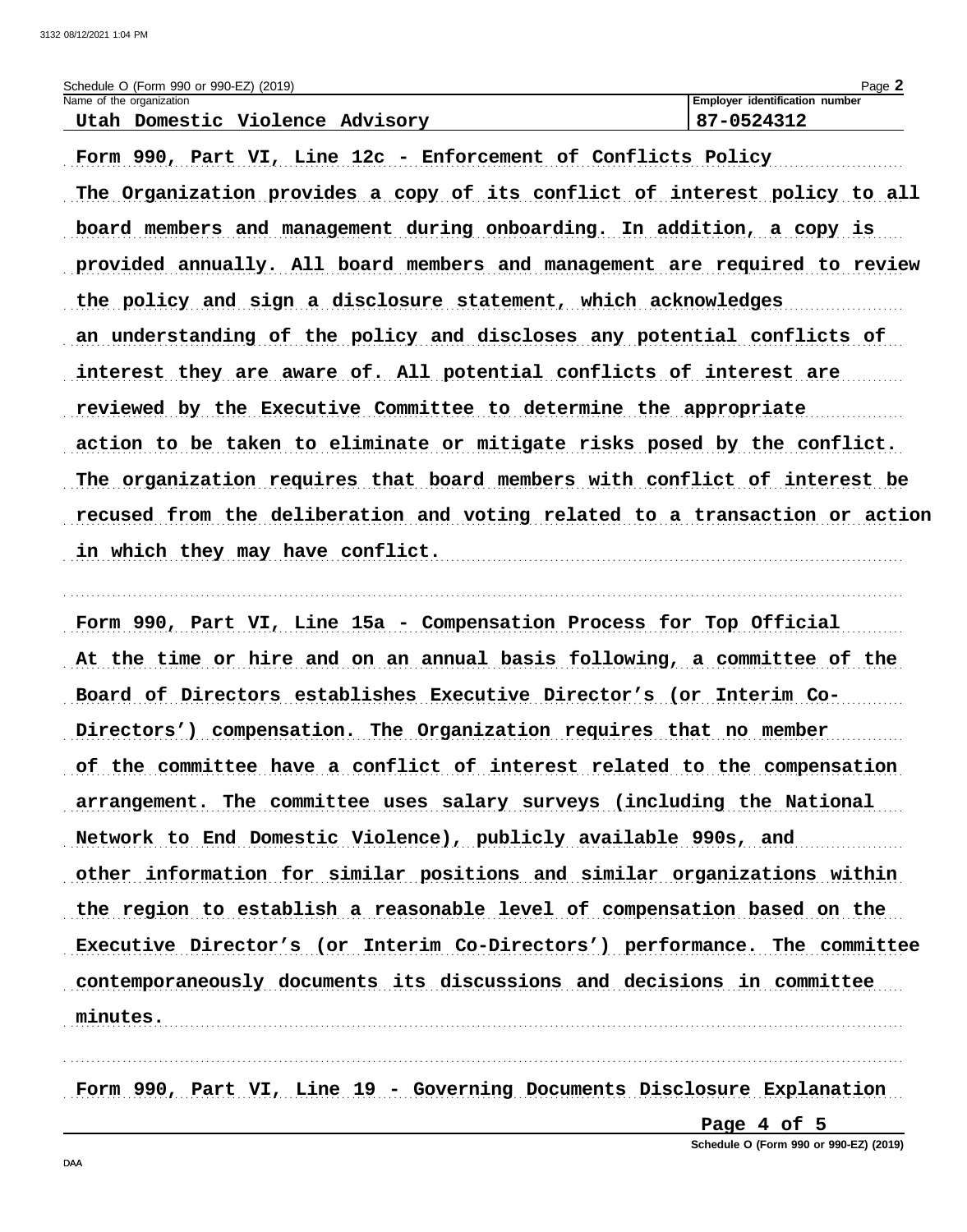| Schedule O (Form 990 or 990-EZ) (2019)<br>Name of the organization          | Page 2<br>Employer identification number |
|-----------------------------------------------------------------------------|------------------------------------------|
| Utah Domestic Violence Advisory                                             | 87-0524312                               |
| The Organization's governing documents, conflict of interest policy, and    |                                          |
| financial statements are available upon request to the Organization's       |                                          |
| office. In addition, the Organization's 990s for the last several years are |                                          |
| available through Guidestar.org and the Organization's website. The         |                                          |
| Organization's audited financial statements are available through the       |                                          |
| Organization's website. Articles of incorporation are available through the |                                          |
| Utah Division of Corporations or upon request.                              |                                          |
| Form 990, Part XI, Line 9 - Other Changes in Net Assets Explanation         |                                          |
| Paycheck protection program                                                 | 152,500<br>\$                            |
|                                                                             |                                          |
|                                                                             |                                          |
|                                                                             |                                          |
|                                                                             |                                          |
|                                                                             |                                          |
|                                                                             |                                          |
|                                                                             |                                          |
|                                                                             |                                          |
|                                                                             |                                          |
|                                                                             |                                          |
|                                                                             |                                          |
|                                                                             |                                          |
|                                                                             |                                          |
|                                                                             |                                          |
|                                                                             |                                          |
|                                                                             |                                          |
|                                                                             |                                          |
|                                                                             | Page $5$ of $5$                          |

Schedule O (Form 990 or 990-EZ) (2019)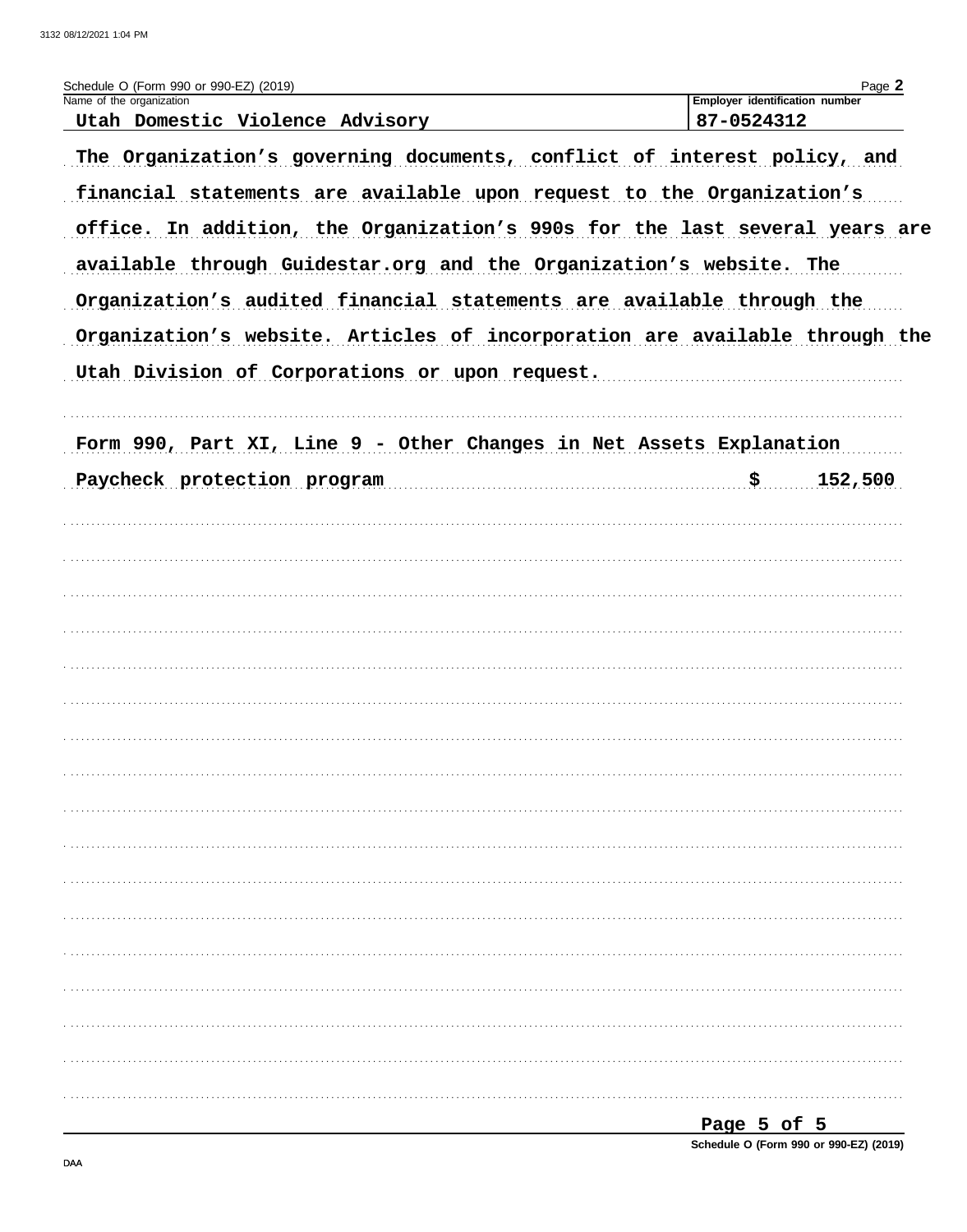|          | <b>Business</b><br>Amount | Unrelated Exclusion Postal Acquired after<br>Code Code | 6/30/75 | Obs $(\$$ or $%$ |
|----------|---------------------------|--------------------------------------------------------|---------|------------------|
| Interest |                           |                                                        |         |                  |
|          |                           | 14                                                     |         |                  |
| Total    |                           |                                                        |         |                  |